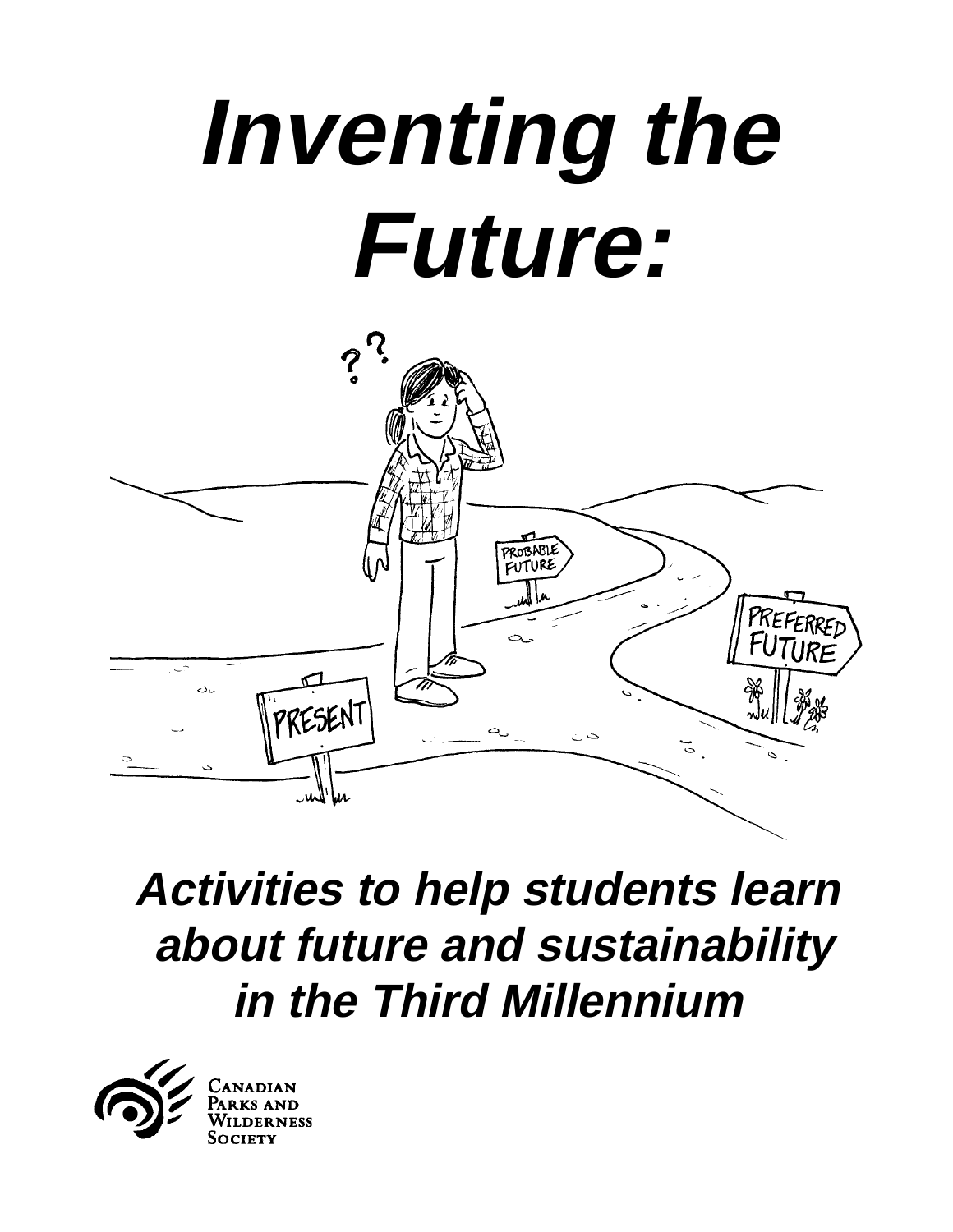# **Table of Contents**

| <b>Activity title</b>                           | Page # |
|-------------------------------------------------|--------|
| Article: Teaching and Learning about the Future |        |
| <b>Futures Bag</b>                              | 4      |
| Metaphor Magic                                  | 5      |
| New Year's Resolution                           | 8      |
| Time Chairs                                     | 11     |
| Our Inheritance, Their Inheritance              | 14     |
| Futurescapes                                    | 16     |
| <b>Woolly Thinking</b>                          | 18     |
| Global Economy                                  | 24     |
| Points of View                                  | 29     |
| Solutions                                       | 37     |
| Role Play                                       | 42     |
| Sustainability On-line                          | 44     |
| State of the City                               | 46     |
|                                                 |        |
|                                                 |        |

**Please note that all activities from Inventing the Future are also on the CPAWS website; visit** www.cpawscalgary.org/education **. This site also highlights linkages to other relevant Internet resources on this topic.**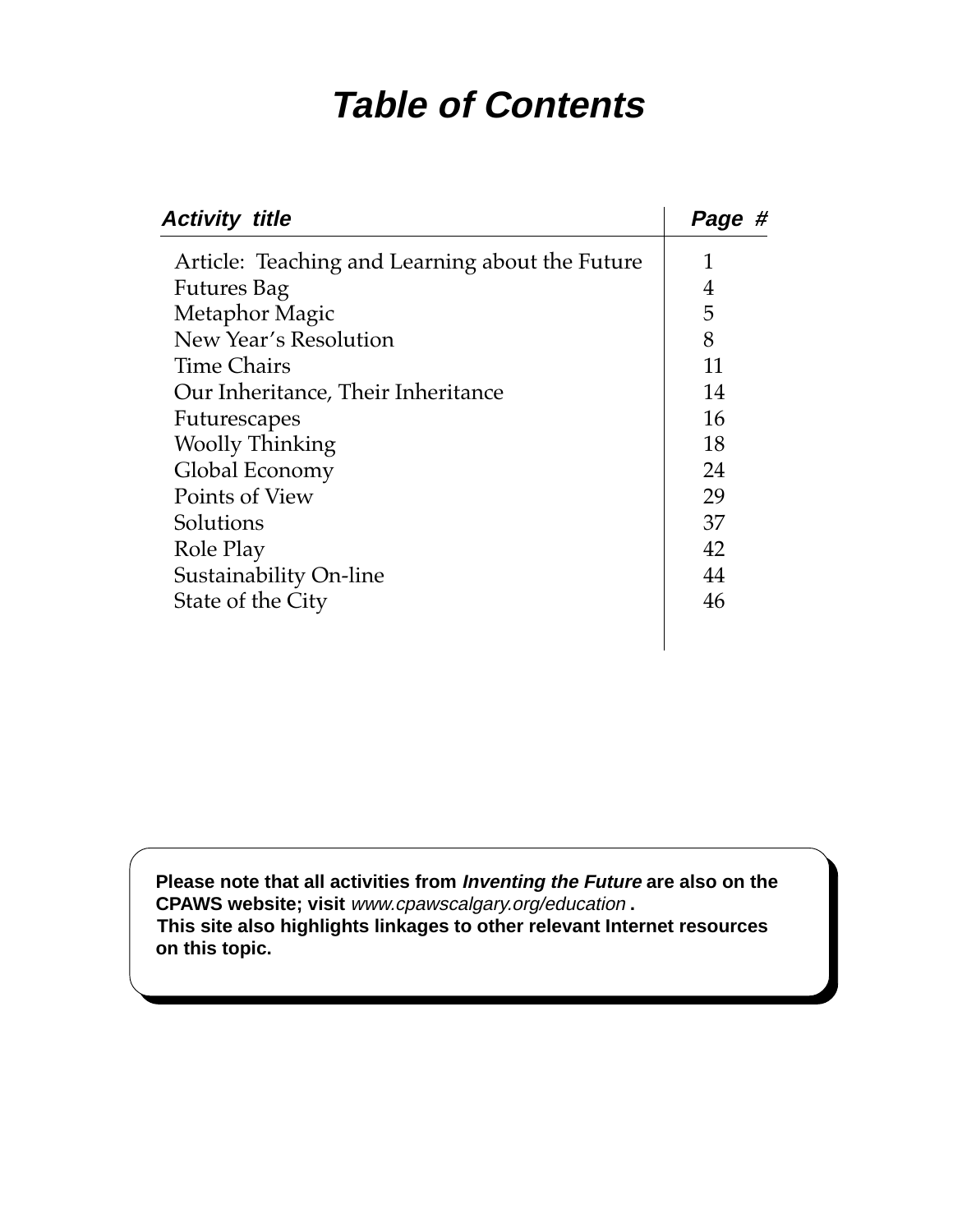

# **A note from the CPAWS Education Team**

# **Re: 'Inventing the Future'**

Our schools and our society under-emphasizes the future. As we move towards the future most of our reference points, our focus, and our 'instructions' for how to deal with the future are rooted in the past. In a way we are like the driver of a car that is moving quickly towards the future - but with most of our attention focused on the rear-view mirror. In a car, this approach is neither helpful or prudent; similarly, as individuals and as a society we need to spend more time looking forward, making conscious and deliberate decisions *now* that will create the future that we prefer. For young people, thinking about the future can be a highly motivational, inspiring, and empowering activity.

*Inventing the Future* is a guide to help teachers do this with their students. Unlike other guides available from CPAWS, many of the activities contained herein were originally conceived by Dr. David Selby, a British professor currently teaching at the University of Toronto. His permission to use and adapt these activities is most gratefully acknowledged, as is the support from Suncor Energy and the Calgary Foundation that made the production of this program possible. **© 2006 CPAWS Calgary/Banff** 

*Inventing the Future* is produced by the Calgary/Banff Chapter of the Canadian Parks and Wilderness Society (CPAWS). CPAWS is Canada's grassroots voice for wilderness, and works to protect our wild ecosystems in parks and other natural areas. CPAWS Calgary/Banff provides other activity guides, teacher inservices, school presentations, classroom presentations and activities, and field trips to teachers and students throughout Alberta; for more information find us on the Internet at *http://www.cpawscalgary.org.* 

We can be reached by email at *education@cpawscalgary.org*. If you prefer more timehonoured technology, our phone number is 1-403-232-6686.

Regards,

*CPAWS Education Team*







THE CALGARY FOUNDATION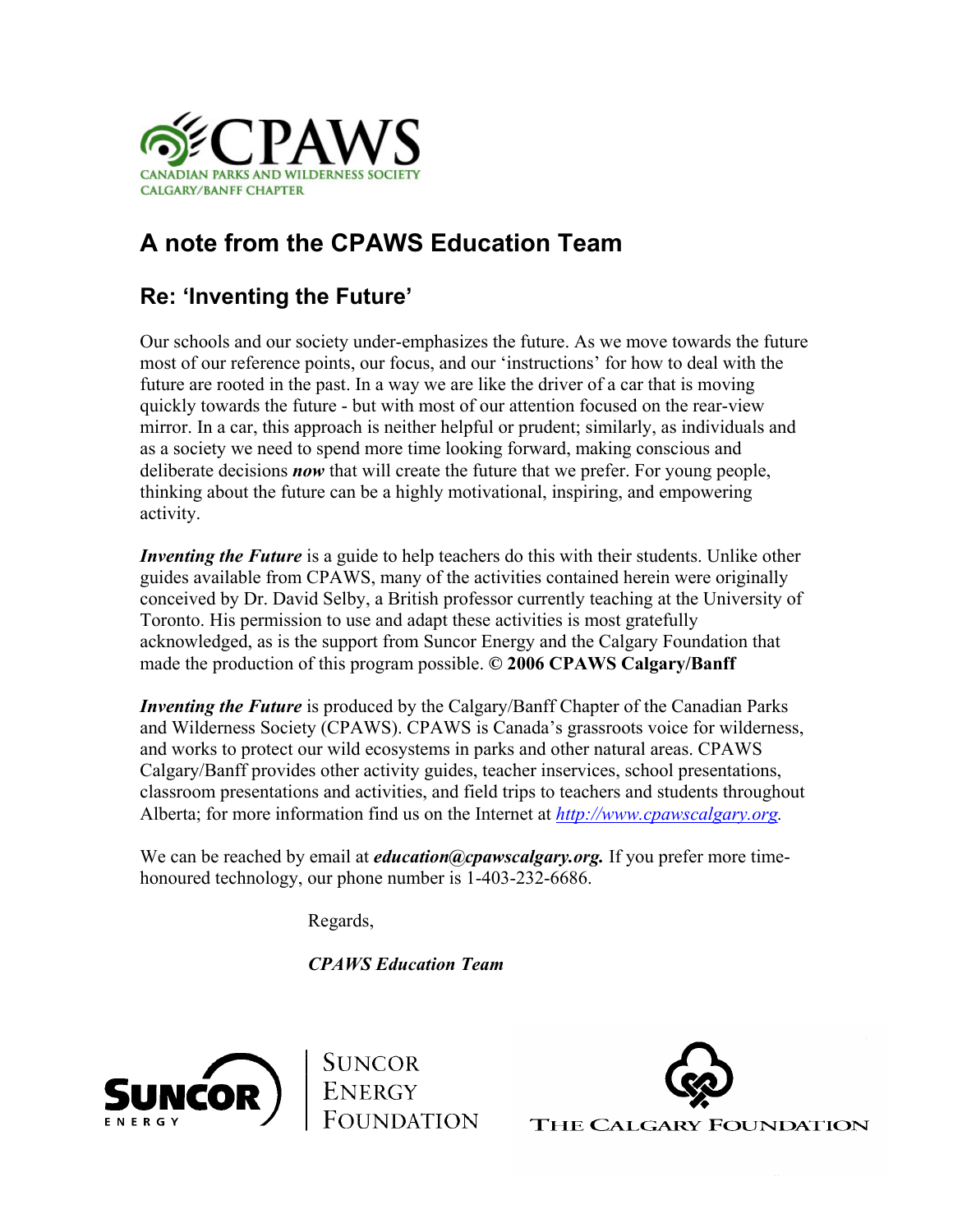# **Futurescapes: Teaching and Learning about the Future**

# **by David Selby**

*This article originally appeared in the May 1993 issue of Connections, the newsletter of the Global, Environmental, and Outdoor Education Council (GEOEC). The GEOEC is a specialist Council of the Alberta Teachers' Association.*

### **INTRODUCTION**

Charged with the task of educating future generations of adults, schools tend to make little or no investment in helping students consider the future. The future-directed rhetoric of many a school board ('We are equipping students for life in the interdependent, fastchanging world of the twenty-first century') is belied by the 'future blindness' of many a classroom.

The absence of a futures dimension across the school curriculum is, at one and the same time, easy and hard to comprehend. It is easy to understand in that futures thinking is a largely speculative affair lacking the hard facts and right answers valued in so many classrooms. It is hard to understand in that students are so clearly fascinated by, yet concerned about, the future (see *Questions about the Future*, below), and its study is thus highly motivational and allows teachers to capitalize upon the rich opportunities for higher order skills development offered by future-oriented themes. The skills of, for instance, lateral and divergent thinking, problem solving, decision making, extrapolating, imaging, visualising and systems thinking can be effectively developed through futures activities and projects.

# **Questions About the Future**

Following a process of individually writing five questions they would like to ask about the future and negotiating a list of 'top 10' questions first in groups of five or six, then as a whole class, seven-year old students in Taunton, Somerset, England, came up with the following final list:

- Will I still be laughing when I'm 50? Will the jungles be destroyed?
- 
- 
- Will people still use pencils? Will there be war soon?
- Will they invent irons to run off solar heat?
- How many more animals will be extinct?
- What will our mothers and dads look like?
- 
- Will we find out about Pluto? Will cars still have leaded petrol?
- Will our friends be the same? Will pollution stop divers going under the sea?
	-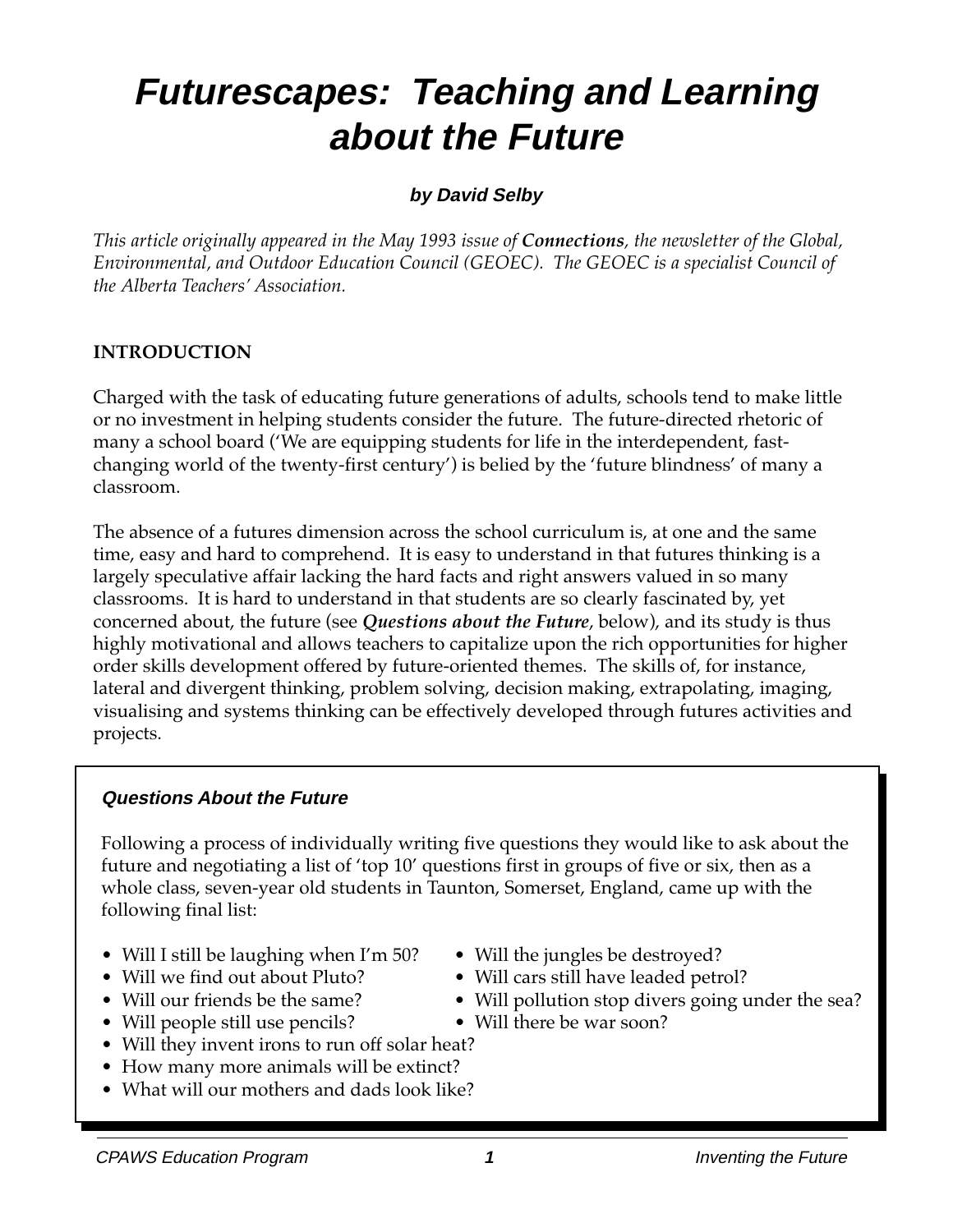# **KEY TERMS AND CONCEPTS**

The term **alternative futures** is used to signify the wide range of futures, at all levels, personal to global, open to us at any point in time. Alternative futures are commonly divided up into **possible**, **probable** and **preferred** futures.

**Possible futures** include all future scenarios that **might conceivably come about**. The broadest category of all, they include futures in the short, medium and long term, scenarios emanating from multiple and diverse perspectives and scenarios that are not hidebound by dominant paradigms and seemingly inexorable contemporary trends. In educational terms, the category of possible futures offers the greatest scope for developing and honing lateral and divergent thinking skills and the creative use of the imagination.

**Probable futures** encompass all future scenarios that are **likely to come about**. They are the firmest category in that, for the most part, they involve the short-term projection and interplay of current cultural, economic, political and social trends.

**Preferred futures** are futures **we would like to come about** given our values and priorities. Exploration of preferred futures offers excellent scope for values clarification work in the classroom.



The interplay of the three categories within the educational process (see diagram, above) is important. Our choice of preferred futures is likely to be based upon a narrow range of options unless study programs encourage exploration of the wealth of possible futures. In the final analysis, there can be no real freedom of choice unless 'one understands the full range of options available **and** the possible consequences of each option'2 . Likewise, our exploration of probable futures is likely to lead us into embracing a 'business as usual' view of the future unless we are actively encouraged to think about how we might translate the possible and preferred into the probable.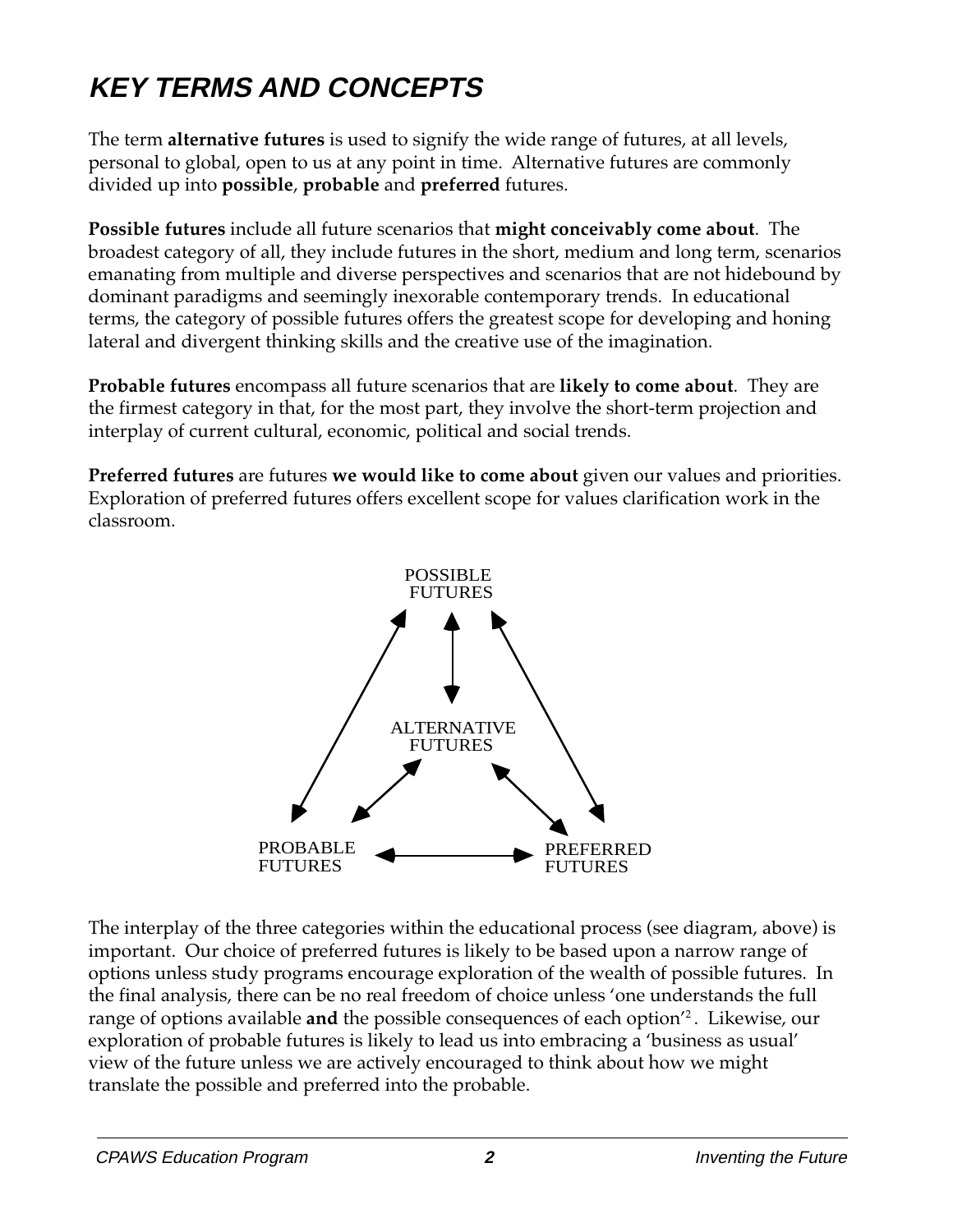Possible and probable future scenarios can embrace both the **optimistic** and **pessimistic**. Preferred futures are mostly optimistic but may involve 'lesser of two evils' choices amongst those with a pessimistic view of the future. Other useful ways of exploring alternative futures is to consider them from the point of view of **desirability** and **plausibility**.

Futures-oriented education is only in a limited sense about **prediction** of what is going to happen. It is rather about the future as a '**zone of potentiality**', about knowledge of what is possible rather than knowledge of certainties. It is also about helping students recognize that human choices and actions (including their own choices and actions) flow into, and help shape, the future.

Newly prominent concepts within futures thinking are those of **intergenerational justice** and **sustainability**. The former suggests that those alive today have a responsibility to subsequent generations as much as to their own. 'Treat the earth well. It was not given to you by your parents. It was loaned to you by your children'. The concept of **intergenerational rights**, and its implications for our present-day behaviours and decisions, provides a powerful focus for the classroom (see the activity, **Our Inheritance, Their Inheritance**). **Sustainability** likewise asks that we review, and radically readjust, our expectations out of respect for the Earth and so as to ensure a future for humans, non-human lifeforms and the environment.

The future-oriented school provides a springboard for practising being a 'practical visionary'. Having identified their individually and collectively preferred futures, students can be encouraged to take steps to realise those futures through school-based social, political and environmental action projects. This is what Alvin Toffler has called the process of 'anticipatory democracy'.

*David Selby is a Professor in the Faculty of Education, University of Toronto, and is Co-Director of the University's International Institute for Global Education. His books include EarthKind. A Teachers' Handbook on Humane Education (Trentham Books), and Reconnecting: From National to Global Curriculum (WWF UK) written with Graham Pike. Both books contain futures activities.*

- <sup>1</sup> Cited in Hicks, D., 'Preparing for the millennium. Reflections on the need for futures education', **Futures**, July/August 1991, 633.
- <sup>2</sup> Kauffman, D.L., **Futurism and future studies**, National Education Association of the United States, 1976, 11.
- <sup>3</sup> **Ibid.**,.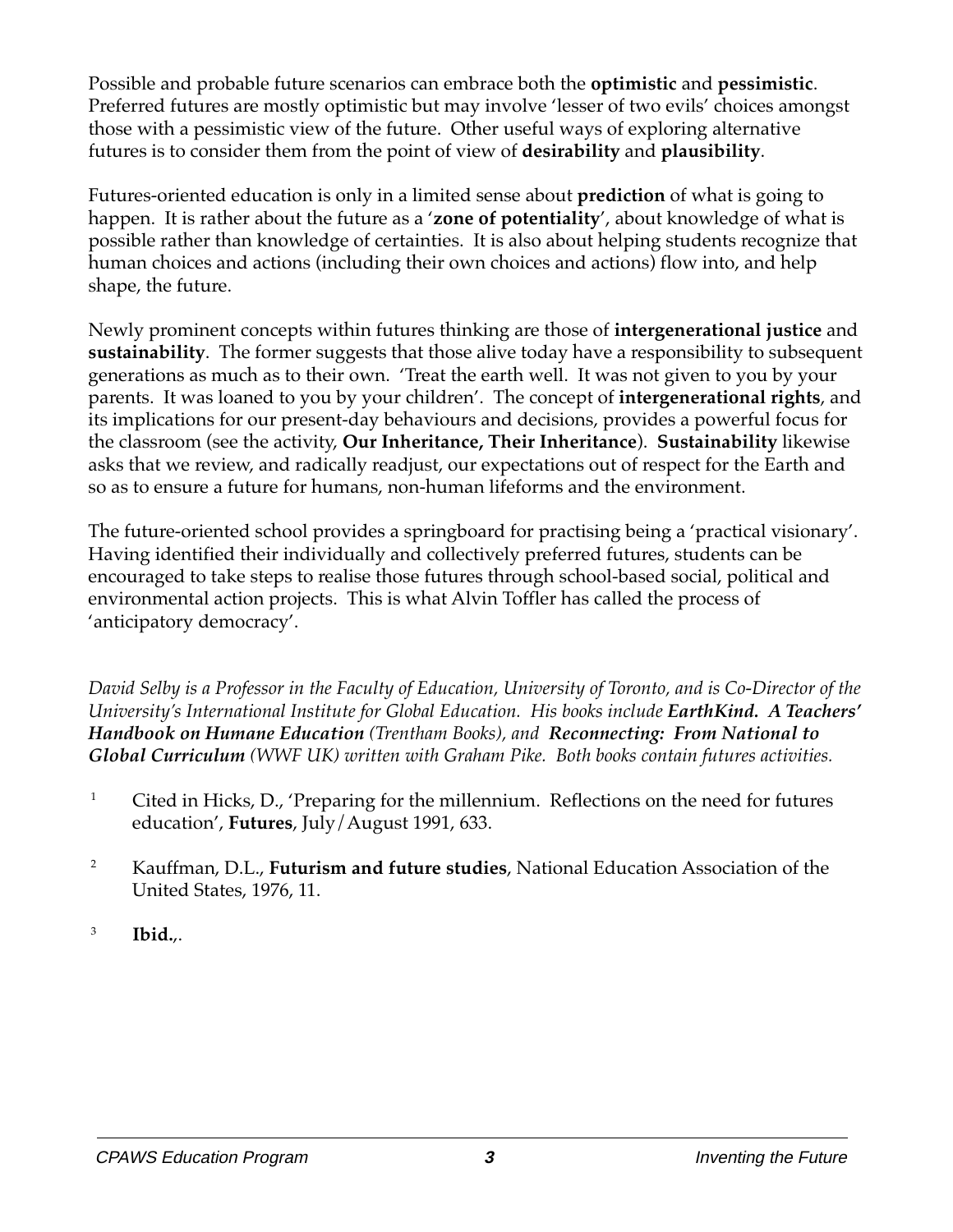# **Futures Bag**

This is a lively, interesting, and sometimes humorous way of introducing students to futures education and having them reflect on the relationship between present and the future.

### **Time Needed:**

20 minutes

### **Materials:**

A bag of objects. Examples: eraser, glue stick, ruler, computer disk, tape, paper clip, post-it, rubber band, ball of wool, exercise book, dice, rubber ducky, pack of cards, children's toy, calculator, whistle, kaleidoscope, etc.

# **Instructions for the Teacher:**

Have students stand in a circle. Have each student pick an object from the bag (have them pick the first object they touch!) and think about it as a metaphor for the future. Then go around the circle and have each student use a couple of sentence to describe the metaphor they came up with. They might begin their sentence with

*"This [object] is like the future because..."* or

*"This [object] is a good symbol for the future because..."*

You may wish to have someone record the metaphors on the board.

# **Discussion:**

Ask students:

- **Did any metaphors that you heard suggest that the future is pre-determined?**
- **Did any metaphors that you heard suggest that humans can influence the future?**
- **Did any metaphors that you heard suggest that the future is a lottery?**
- **Does the metaphor you chose reflect how you actually feel about the future?**

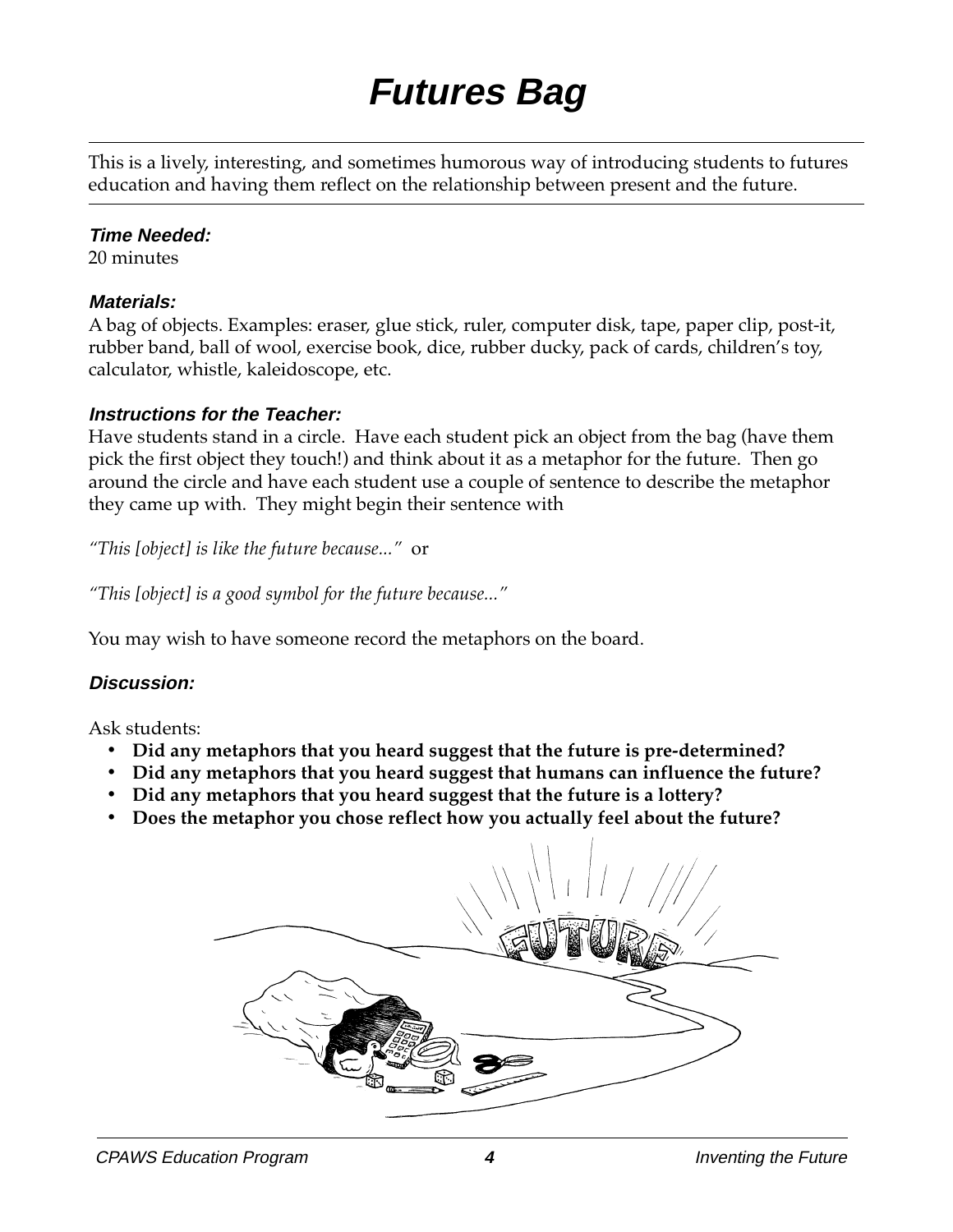# **Metaphor Magic**

Is the future like a mighty river which tosses us around like a small boat? Or is more like a blank page, and we get to write anything we want on the page? In this activity students explore the power of metaphor, choose the best metaphor for the future, and examine their attitudes and values that led to their choice of metaphor.

### **Time needed**

60 minutes

### **Materials**

The page *Metaphors about the Future* (on either overhead transparency or photocopies)

# **Instructions for the Teacher**

Have students read the *Metaphors about the Future* sheet in silence. Ask them to rank them in order, starting with the metaphor that seems to best capture the true nature of the future. Next, ask students to share their rankings with three other students, and ask them to try to pick a metaphor that the whole group feels is a good one. Have one of the students present to the rest of the class, giving an explanation for why they chose the metaphor they did.

### **Discussion**

Ask students:

**• When you were working by yourself at the beginning of this activity, why did you choose the metaphor that you did?**

Have students 'unpack' the values and attitudes that led to their choices.

**• Which of the metaphors is the one you like best?** *Why* **do you like this one?** Students may come to appreciate that the metaphors in which 'something can be done' to create a desired future are more positive and empowering than others.

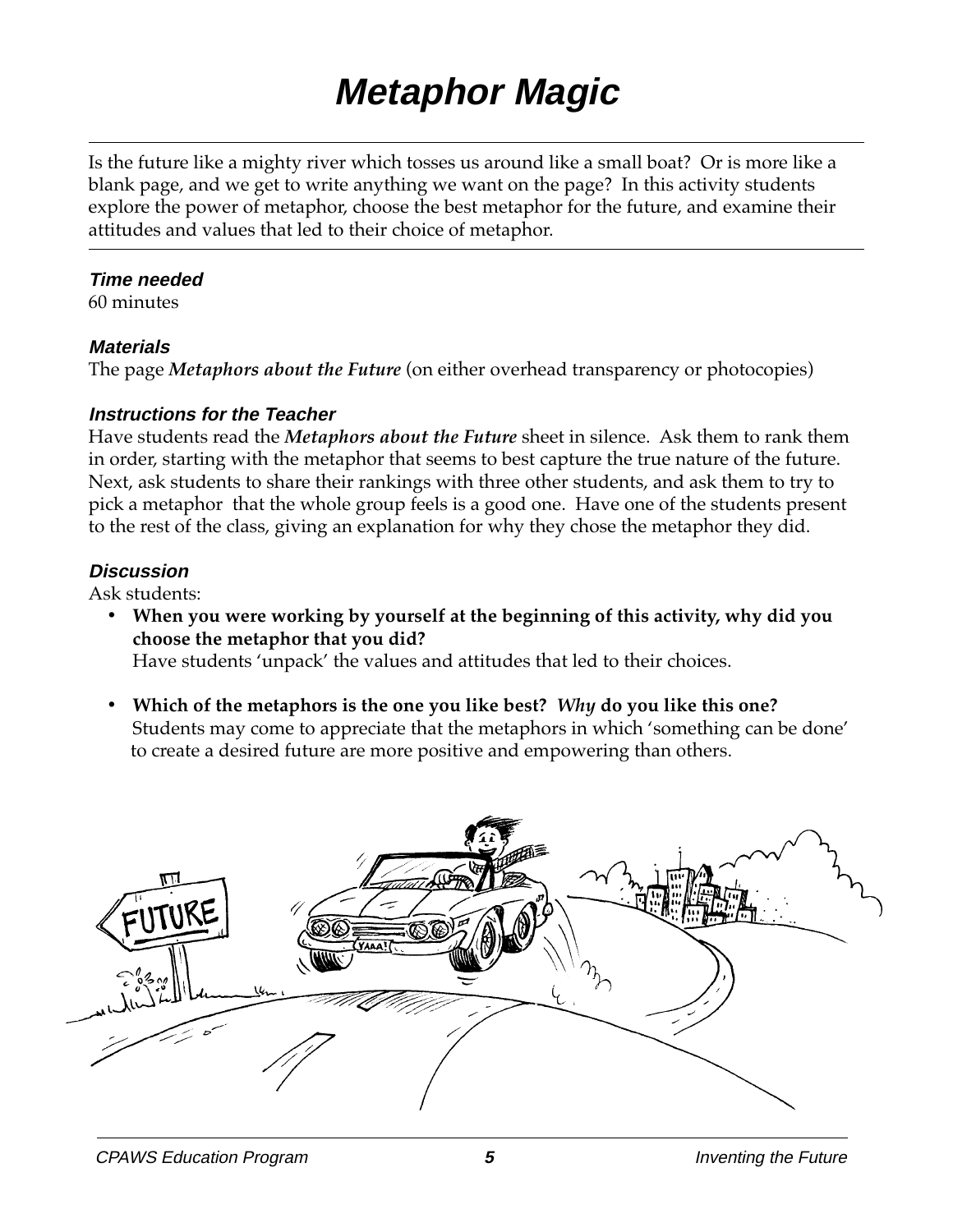# **Definitions: Definitions:**

one subject or idea is used in place of another to suggest a one subject or idea is used in place of another to suggest a likeness between them (as in 'The ship ploughs through the likeness between them (as in '*The ship ploughs through the* Metaphor: a figure of speech in which a word denoting *Metaphor*: a figure of speech in which a word denoting *sea*').

compared by the use of 'like' or 'as'' (as in 'His face is like compared by the use of 'like' or 'as'' (as in '*His face is like* Simile: a figure of speak in which two unlike things are *Simile*: a figure of speak in which two unlike things are an open book'). *an open book*').

personal savings account are analogous in that, in both cases, *personal savings account are analogous in that, in both cases,* the activity of withdrawing the capital as well as the interest *the activity of withdrawing the capital as well as the interest* Analogy: a likeness in one or more ways between two *Analogy*: a likeness in one or more ways between two things that are otherwise alike (as in 'The Earth and a things that are otherwise alike (as in '*The Earth and a* cannot continue indefinitely'). *cannot continue indefinitely*').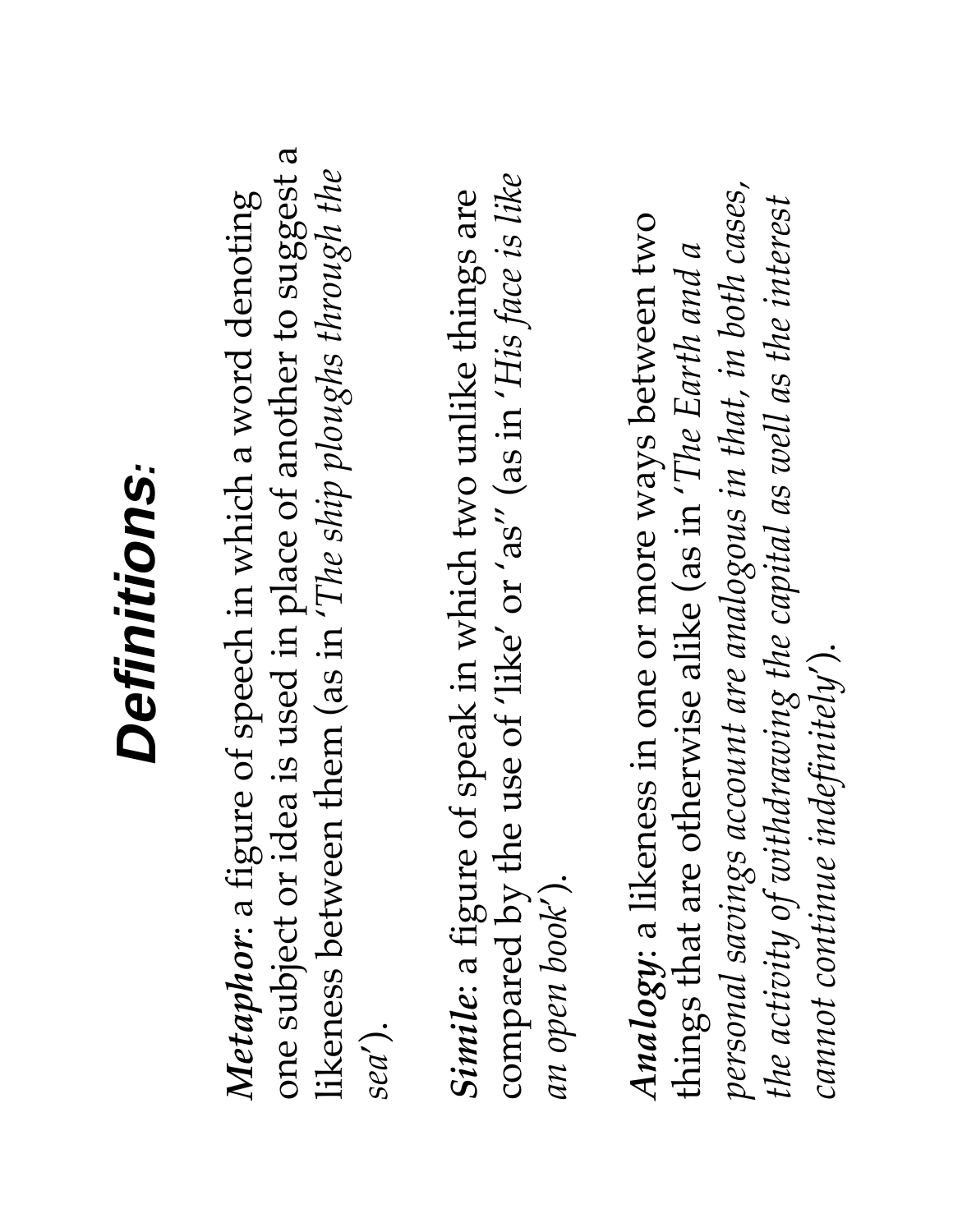# **Metaphors about the Future**

- A. The future is like a great roller coaster on a moonless night. It exists, twisting ahead of us in the dark, but we can only see the track that is just ahead of us. We are locked in our seats, and nothing we may know or do will change the course that is laid out for us.
- B. The future is like a blank sheet of paper. It is there for us all to fill in by our actions and decisions in the present. If we choose the future we want, and consciously and purposefully set about trying to make it happen in our daily lives, it will probably materialize. If we leave it to the powers-that-be to decide upon and plan the future, we will get a certain kind of future - one dominated by the powerful.
- C. The future is like a highway between two great cities. We're heading in a certain direction but we may be able to take an interchange every now and again and ride along parallel or divergent tracks to the same destination. We also have some choices about what to do in our car as we travel.
- D. The future is entirely random, a colossal dice game. A bullet is deflected off a twig and kills one person instead of another. A scientist checks a spoiled culture and throws it away, or examines it more closely and discovers penicillin. Since everything is chance, all we can do is play the game, pray to the gods of fortune, and enjoy what good luck comes our way.
- E. The future is like a great ocean that we can freely travel upon. There are many possible destinations, and many routes to each destination. We can chose whatever future we want, if we work with a purpose for it. There will always be currents, storms and reefs to be dealt with but we can sail our ship to where we want it to go. In short, human actions and decisions shape the future.
- F. The future is a mighty river and we are in a boat on the river. With great force the river rolls steadily on; there are definite banks and a strong current. We have to follow the river, but we can look ahead and avoid the whirlpools and sandbars and pick the best path through the rapids. We have some *limited* control over where we go.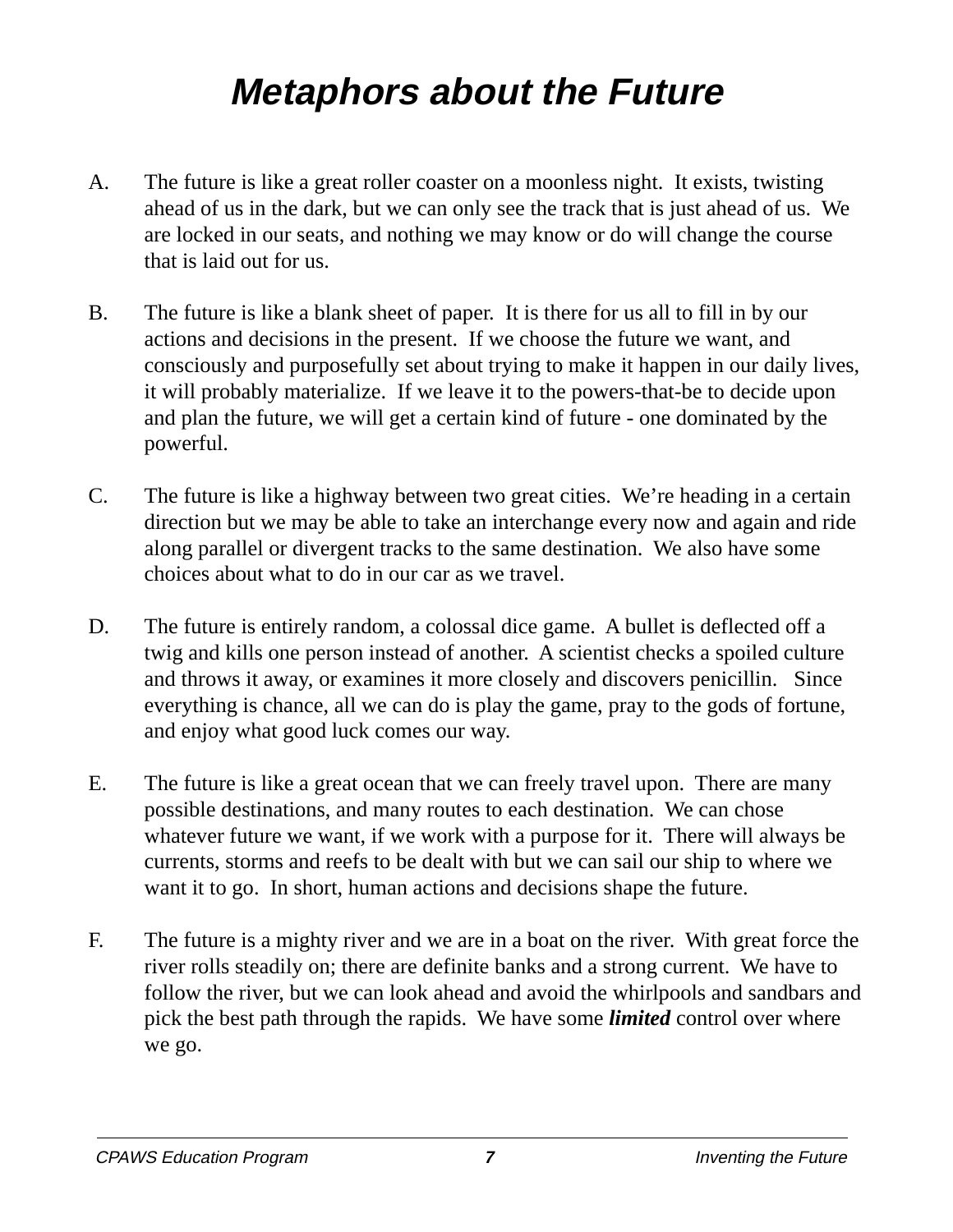# **New Years Resolutions**

The Story of a Year is a provocative fable designed to make humans' enormous - and recent impact on the planet more real by comparing it to a year. A positive and hopeful twist is provided by having students make a New Years Resolution for the 'next year' - the future. Helping students to act on one or more of their personal resolutions presents a tremendous opportunity to empower them.

### **Time Needed:**

60 minutes

### **Materials:**

Writing paper or flip chart paper. A copy of *A Story of a Year* (on either overhead transparency or photocopies)

# **Instructions for the Teacher:**

Read The Story of a Year aloud to your class. When you are finished, ask students:

- **What did you think of the Story of a Year?**
- **Is this account of human history consistent with what you already knew? Based on the writing, do you think the authors are biased in any way? Do you feel this story accurately reflects what is going on in the world today?**
- **What do you think the next two lines of the story might be?**

Ask students to form pairs to discuss this last question. After five minutes, have them share their sentences with the class. Pairs are then asked to agree on ten New Years Resolutions five that are personal resolutions (these begin with "I will" and five that are recommended

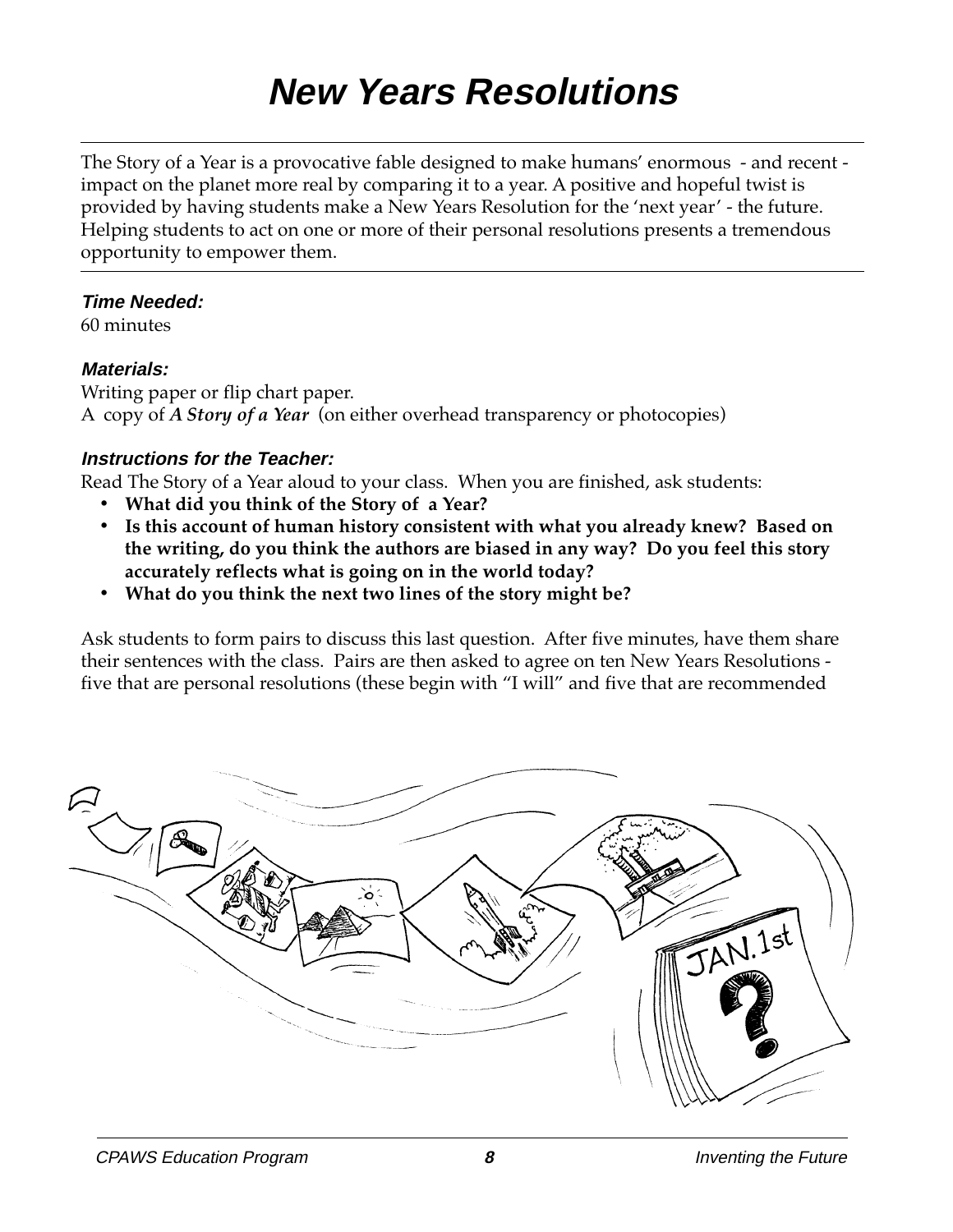resolutions for our society or for humanity (these begin with "We will..."). These are recorded, in order of importance, on the writing paper. Pairs then join with two other pairs to form a group of six to share and discuss their lists, and to look for similarities between resolutions. Ask each group of six to try to 'join together' some of the ideas contained in their resolutions to create one or two that capture the most common items in resolutions.

# **Discussion**

Ask students:

- **What sort of Resolutions were most common? Why was this?**
- **What is the goal of all the Resolutions that you came up with. List them.**
- **Can you name some groups in our society that are already working towards these goals? List some of them. Is it possible for concerned citizens to become involved in these organizations?**
- **Would groups of students in other countries or from other sectors of society have reacted to** *The Story of a Year* **this way? Would they have come up with the same sorts of resolutions? What role should the developed countries play in making some of these resolutions come true?**

The resolutions can be discussed in terms of their relevance for our present global condition, whether they are realistic, and whether they should they be followed. Resolutions may pave the way for you to empower your students, helping them take positive action through acting on one or more of their personal resolutions. At some point you might remind students that most resolutions made on New Year's Eve are broken shortly thereafter - what do we have to do as individuals and as a society to ensure that these Resolutions are not broken?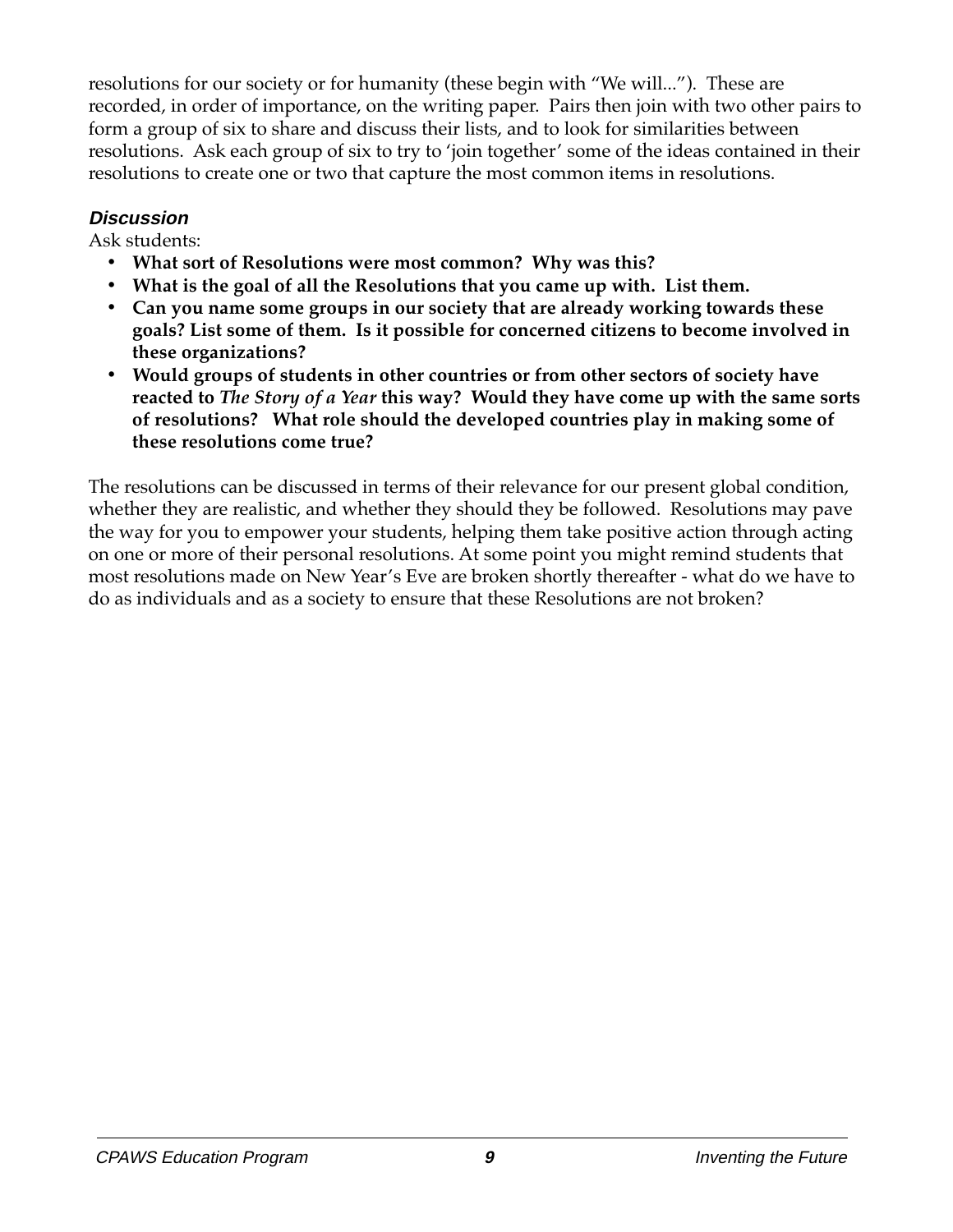# **The Story of a Year**

...And then, as the bells chimed the beginning of the new year, the people had the world to themselves. For many months, as far as we know, they were very quiet and there were not very many of them. From the first of January until the end of September, they just wandered around in small groups - hunting animals with spears and arrows, sheltering in caves, dressing themselves in the skins of wild animals. On about the First of October they began to learn about seeds and manure and so forth, and about how to herd and milk animals. By about 23 October some of them were living in fair-sized cities - mainly in Egypt and India and the countries in between.

Moses came and went on about 11 November. Buddha in India, Socrates in Greece, Confucius in China all came and went together (although they didn't know each other) on about December 3. Christ appeared on 8 December, as did (give or take a few hours) the Great Wall of China and Julius Caesar. Mohammed came later, on December 15th.

On about 23 December there began to be cities in northern Europe. On about 27 December and into the next day people went out from these cities and began taking things from the rest of the world. They took things from the Americas, both North and South, they took things from India, and during the last hours of 29 December they took things from Africa. Just before midday on 30 December they had a big war amongst themselves, and then had another big war late in the afternoon. Late that night and into the morning of the last day of the year these people from northern Europe were pushed back out of India and Africa, although not out of North America or Oceania.

Also, as the closing hours of the year fled away the people invented nuclear weapons, landed on the moon, and learned to move genes between different species. During this last day people used up more oil and metal than had been used in the previous hundred and sixty four days put together, which created more pollution of land, water, and air. In the last few seconds of the year the population reached six billion, the rate of species extinction exceeded one hundred per day, wild areas shrunk to a small fraction of their former size, and the exhaust fumes from their machines caused the climate of the Earth to change.

The bells were chiming again. It was the start of a new year. And the people made their New Years Resolutions...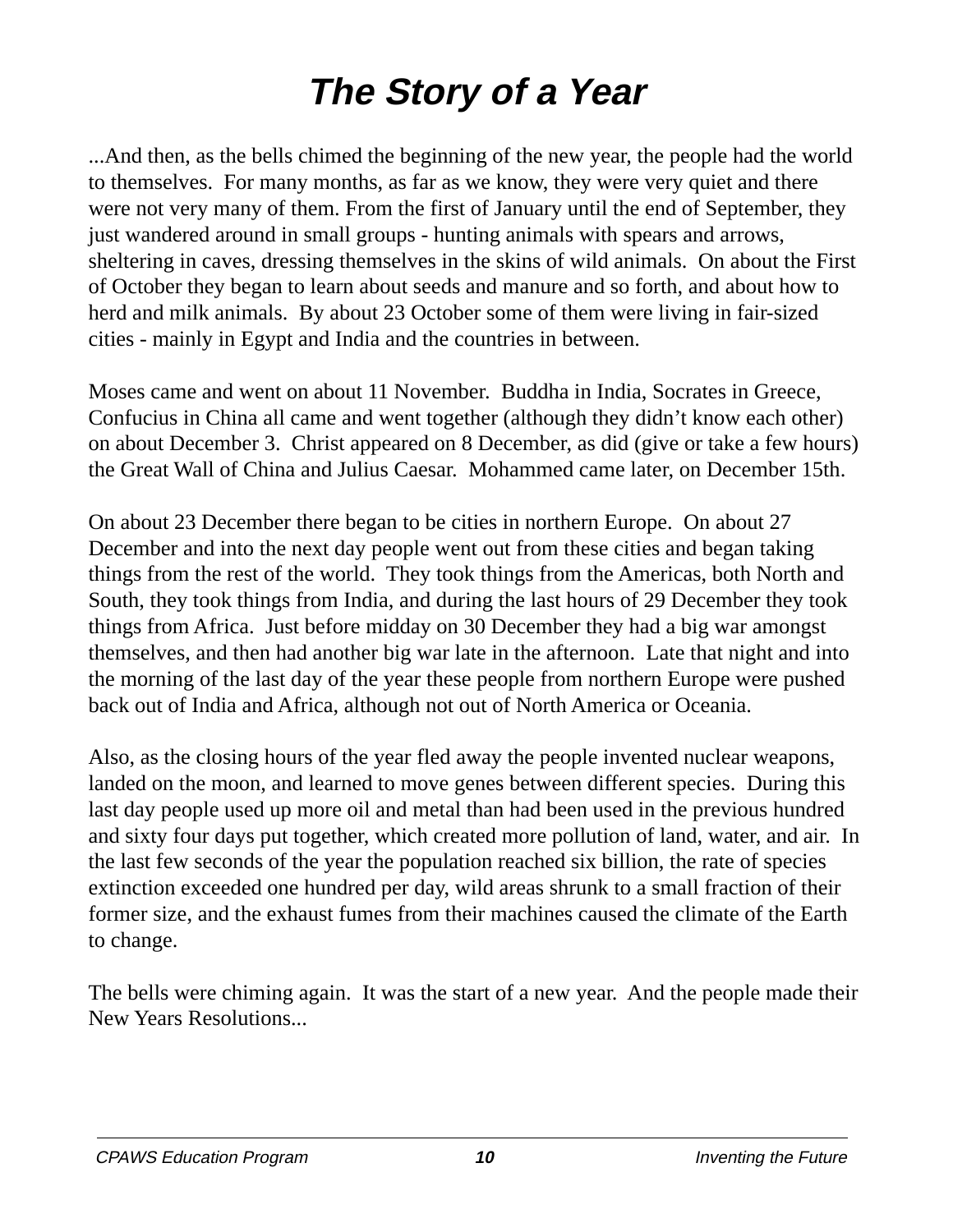# **Time Chairs**

How will you feel in ten years time? How did the things you did ten years ago help make you who you are today? *Time Chairs* provides an opportunity to understand in an experiential manner the depth of the relationships between past, present, and future.

### **Time needed:**

50 minutes

### **Materials:**

An open classroom space; three chairs for each pair of students; a chart or overhead projector transparency of the sets of questions (see samples, next page)

### **Instructions for the Teacher:**

- 1. The class forms into pairs. Each pair sets up their three chairs in a line facing in the same direction. One partner sits in the centre chair. The standing partner is told that she has the role of interviewer. The seated partner chooses the set of questions upon which she wishes to be interviewed and the interview begins (supplementary questions are permitted). Some five minutes are allowed for interviews to run their course.
- 2. Seated students are then told that they will next move from the centre (present) chair ten

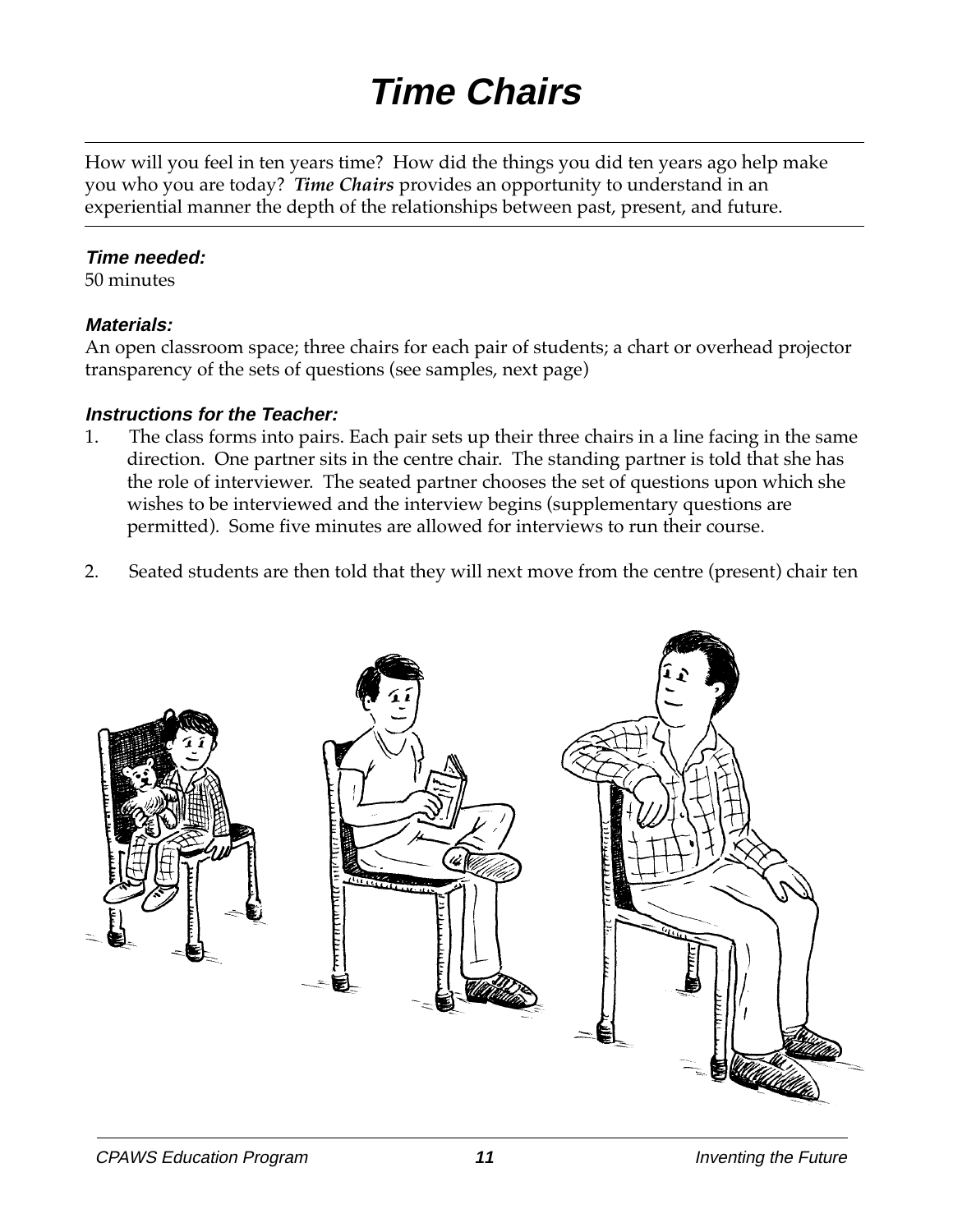years back in time to the rear (past) chair. When in their new location, they should try to express how they thinks they will look, and move. The interviewer is to repeat the interview (same set of questions), both questions and answers being couched in the present tense. Answers are also given in the present tense (but students have to imagine that they are now ten years younger).

3. After five minutes, the interviewee moves past the 'present' chair and ten years into the future (the front chair). As before, they should try to express how they think they will look, and move, in ten years' time. The interview is repeated. Time is given for a short feedback session (so that impressions are secured as part of the collective memory) before the interviewer and interviewee change roles and the entire procedure is repeated. The new interviewee has the right to opt for the set of questions of her choice. When the second round of interviews is concluded, a thorough class debriefing follows.

# **Discussion**

This is an activity in which students are likely to become absorbed in freshly-recalled memories and future imaginings; so much so that it may prove impossible to restrict interviews to five minutes! The debriefing can usefully begin with a sharing of feelings engendered. The sharing can lead directly into discussion of a number of interesting areas:

- **Was it more difficult to be interviewed about past, present or future? Why?**
- **Which set of questions proved most daunting, especially during the 'past' and 'future' interviews? Why?**
- **Did interviewees find it easy or difficult to recall their past attitudes and hopes?**
- **Were you thinking with a global perspective ten years ago?**
- **Were your views of the future optimistic or pessimistic? Do you feel you could affect the future?**
- **What thoughts has the interview experience raised about the speed and effects of change at all levels personal to global?**
- **How did this activity help you understand the interlocking nature of past, present and future?**

# **Variation:**

- 1. The three chairs can be set facing forward in a triangle. The rear chair represents the present; the two front chairs the probable and preferred future respectively. Seated students are interviewed on their chosen set of questions answering in the present and from the vantage point of their envisaged probable and preferred futures.
- 2. For younger students, reduce the number of years in the past and future, or indeed to several weeks or months. You may wish to modify the questions as well.
- 3. A stimulating follow-up activity is to ask students to design sets of questions for other groups.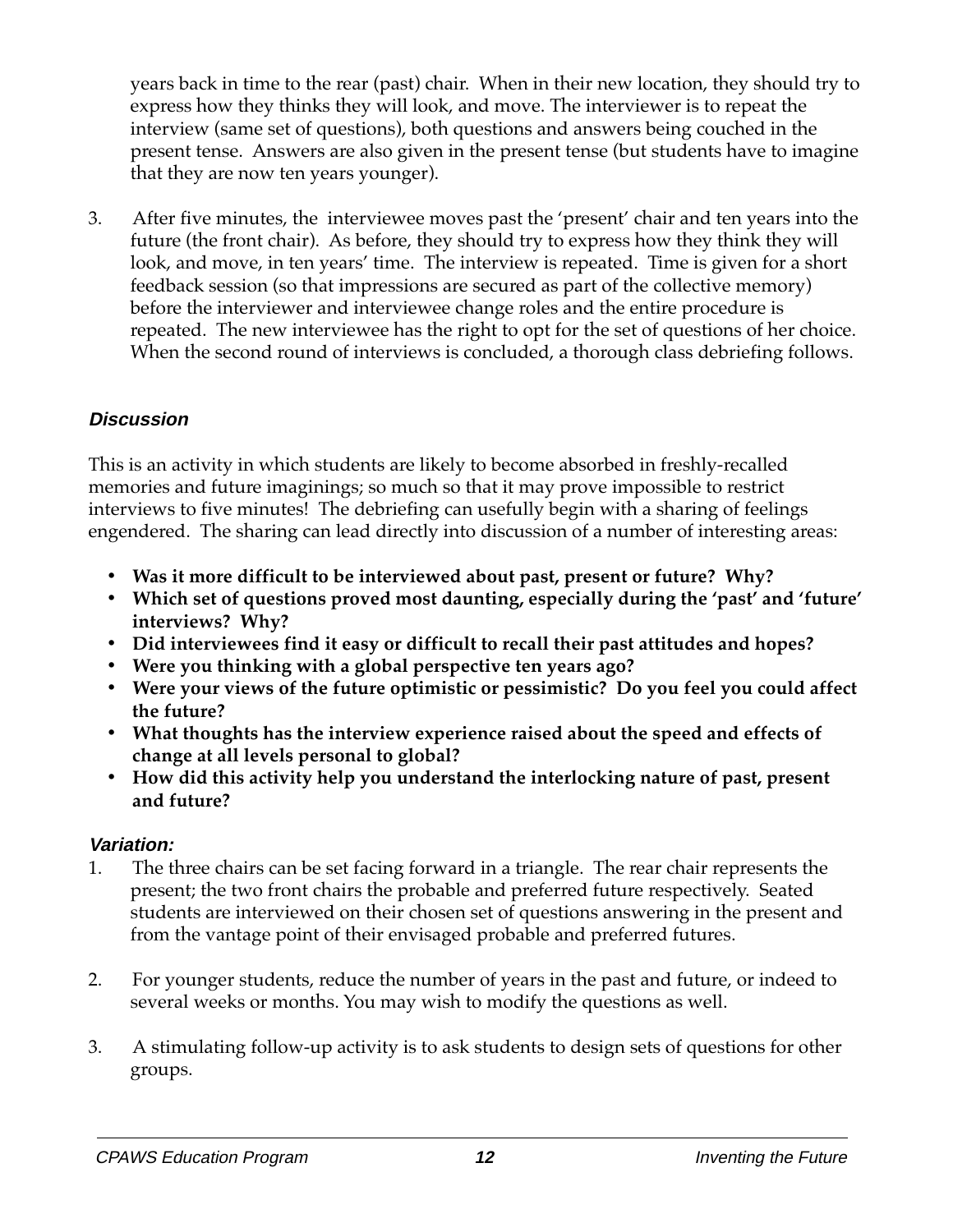# **Questions about Personal Perspectives**

- 1. How old are you?
- 2. What is your family/home situation?
- 3. Describe an ordinary day in your life.
- 4. What is the most important thing you have learned over the last 10 years?
- 5. What is the most important thing that you hope to learn in the future?
- 6. What is your greatest personal wish for the future?

# **Questions about Global Perspectives**

- 1. How old are you?
- 2. What three things please you about the state of the planet?
- 3. What three things worry you about the state of the planet?
- 4. What do you think has been the greatest loss for humans over the last 10 years?
- 5. What positive changes for humans have you seen over the last 10 years?
- 6. What is your greatest wish for the planet in the next 10 years?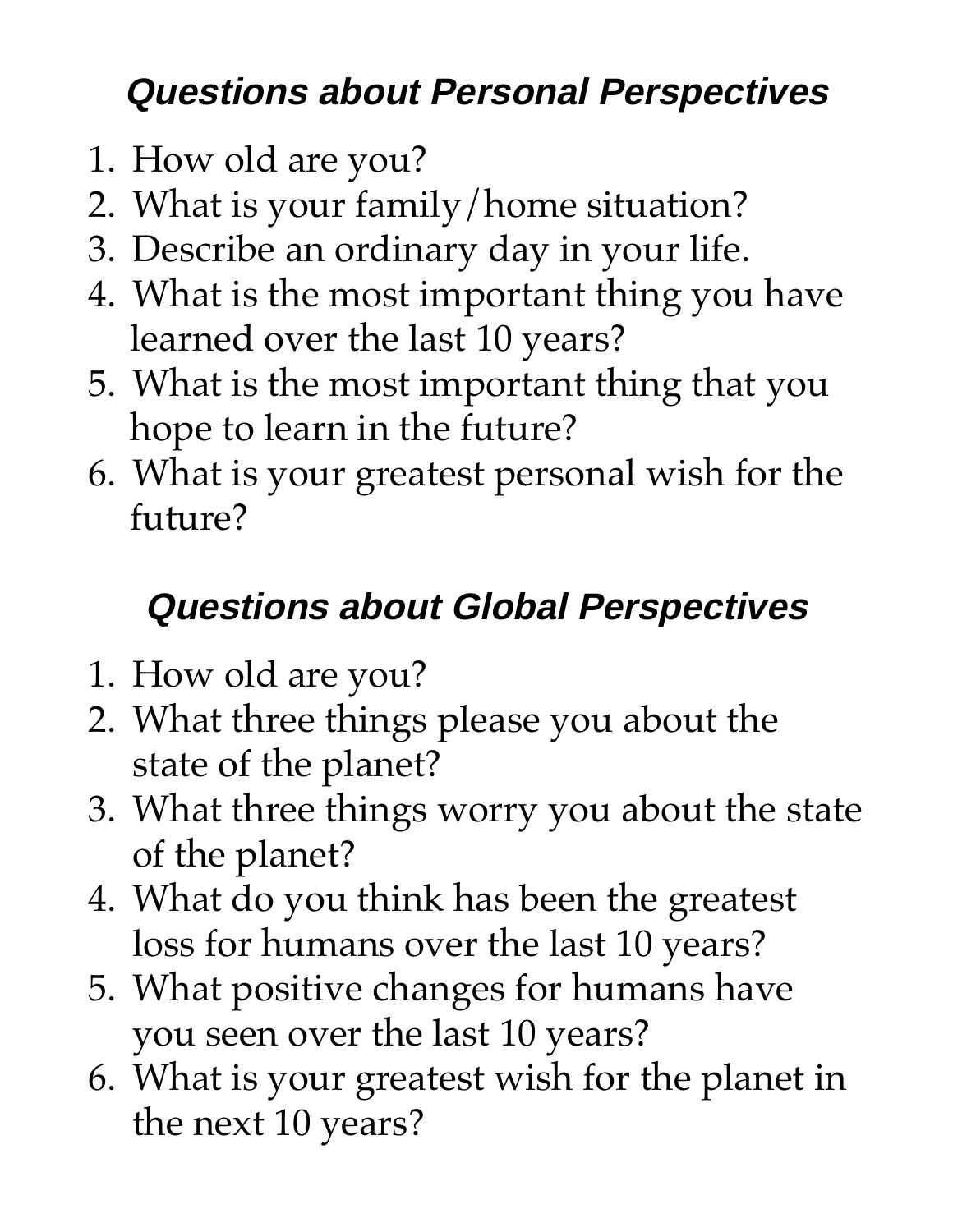# **Our inheritance, Their inheritance**

*We have not inherited the earth from our parents, we have borrowed it from our children. (Author unknown).* This activity is a simple, but effective, way of helping students understand the meaning of this quote and the concept of intergenerational justice. Students are introduced to the idea that what one generation does can in some respects improve, and, in others, lead to a deterioration in, life quality for subsequent generations.

# **Time needed:**

60 minutes

# **Materials:**

Two copies of the **Inheritance** chart and a blank sheet of paper for each group of 3/4 students.

# **Instructions for the Teacher:**

- 1. To begin, ask students for a few example of how life today has been beneficially and adversely affected by the actions of past generations.
- 2. Ask groups of three or four students to put today's date on the first **Inheritance** chart, and to make their own lists of the positive and negative inheritance from previous generations. Lists are shared and discussed as a class.
- 3. In completing the second chart, groups imagine themselves as young people in two generations' time and list ways in which the past few generations have a) enhanced and b) undermined their quality of life. Have them put a date 50 or 60 years in the future on the second **Inheritance** chart.
- 4. Read students the following quote:

*"In many ways our politicians are like weather vanes, showing the direction of the political wind. And our job as concerned citizens is to make the wind blow." David Brower*

Ask students to compose a letter to a current decision-maker, pointing out what is and what is not being done then to ensure that future generations enjoyed equal life benefits and opportunities. Lists are shared and letters read out.

# **Discussion**

 A comparison of the two sets of lists can be very instructive. Are we creating a more negative inheritance for future generations than our predecessors left us? Is there a shift of emphasis in the positive and negative aspects of our own inheritance and of the likely inheritance of future generations? What are the main problems we are leaving people in the future? Are they problems that are easily overcome or are they intractable in nature? How should we set about leaving a better inheritance?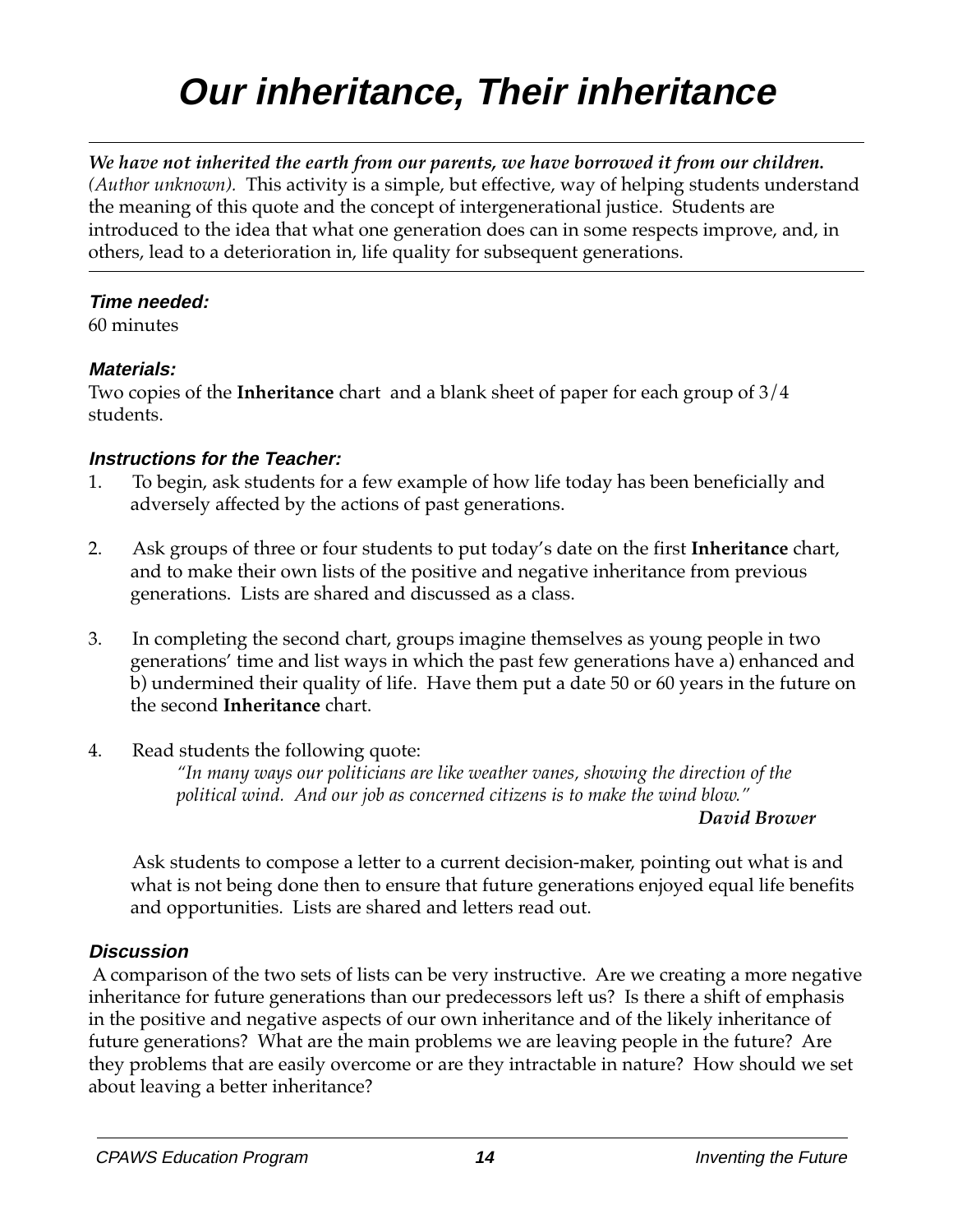**Our Inheritance Positive**  Negative **Negative date:\_\_\_\_\_\_\_\_\_\_\_\_\_\_\_\_\_\_\_**

 **date:\_\_\_\_\_\_\_\_\_\_\_\_\_\_\_\_\_\_\_**

# **Our Inheritance**

| <b>Positive</b> | <b>Negative</b> |
|-----------------|-----------------|
|                 |                 |
|                 |                 |
|                 |                 |
|                 |                 |
|                 |                 |
|                 |                 |
|                 |                 |
|                 |                 |
|                 |                 |
|                 |                 |
|                 |                 |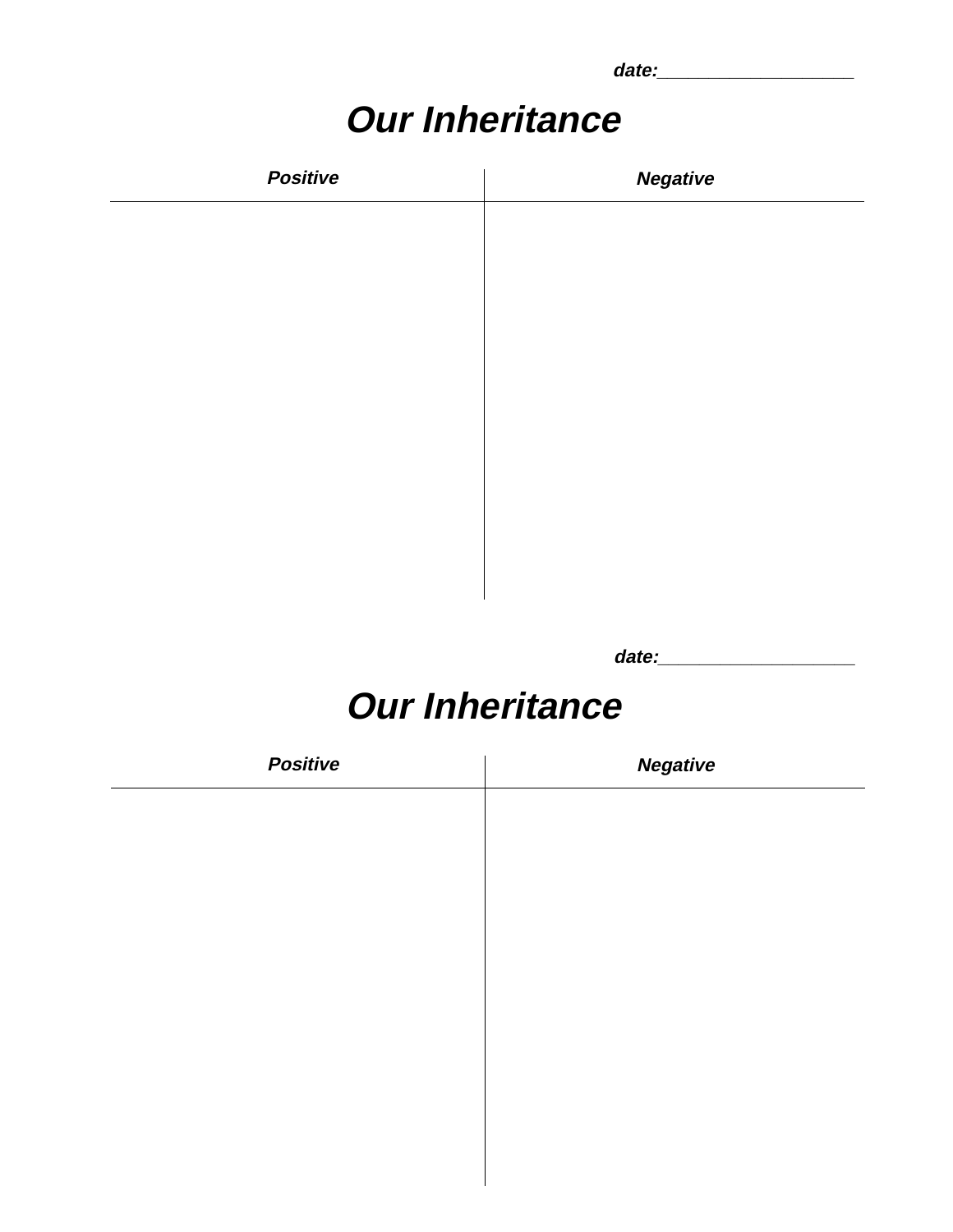# **Futurescapes**

This is an activity requiring students to confront a range of perspectives and value positions on animal and environmental issues, and to explore in some detail the social, economic and ethical implications of different future scenarios.

### **Time needed:**

50 minutes

# **Materials:**

A **Futurescapes** chart for each student; a sheet of flip chart paper and marker for each group of six.

# **Instructions for the Teacher:**

- 1. Working individually, students complete the **Futurescapes** chart, indicating whether each of the future scenarios described is, in their view, **possible** (i.e. a future that **might just** come about), **probable** (i.e. a future that is **likely** to come about) or **impossible** (i.e. a future that could **never happen**); also whether it is **desired** or **not desired** (i.e. a future they would or would not like to happen). A tick should be placed in one of the first three columns; a second tick in one of the last two columns.
- 2. Students then form into pairs to share, explain and discuss their individual decisions. If as a result of the interchange a pair or individual change their mind about the placing of a tick, this should be indicated by circling the tick with a different coloured marker and drawing an arrow to the column now preferred.
- 3. Pairs now form into groups of six and repeat the process of sharing, explaining, reviewing and amending their decisions. In addition, they choose one scenario which all group members have identified as a desired future and, using the newsprint provided, brainstorm ideas as to what they could do individually and collectively to help realise that future. (Should there be no commonly desired scenario, the group can break into two to brainstorm ideas around two different scenarios). Have students share their ideas with the group as a whole.

# **Discussion**

 The final brainstorming section provides students with an opportunity to consider and evaluate strategies for change. The debriefing can begin by asking one group to report their discussions around a scenario that provoked controversy and disagreement. The issues raised can then be thrown open to the whole class. At appropriate moments, other groups can be asked to share responses to other scenarios as a stimulus to further class discussion. Consideration of action plans is best left until responses to the eight scenarios have been aired.

# **Variations**

Students can write their own scenarios and have their partners comment on these.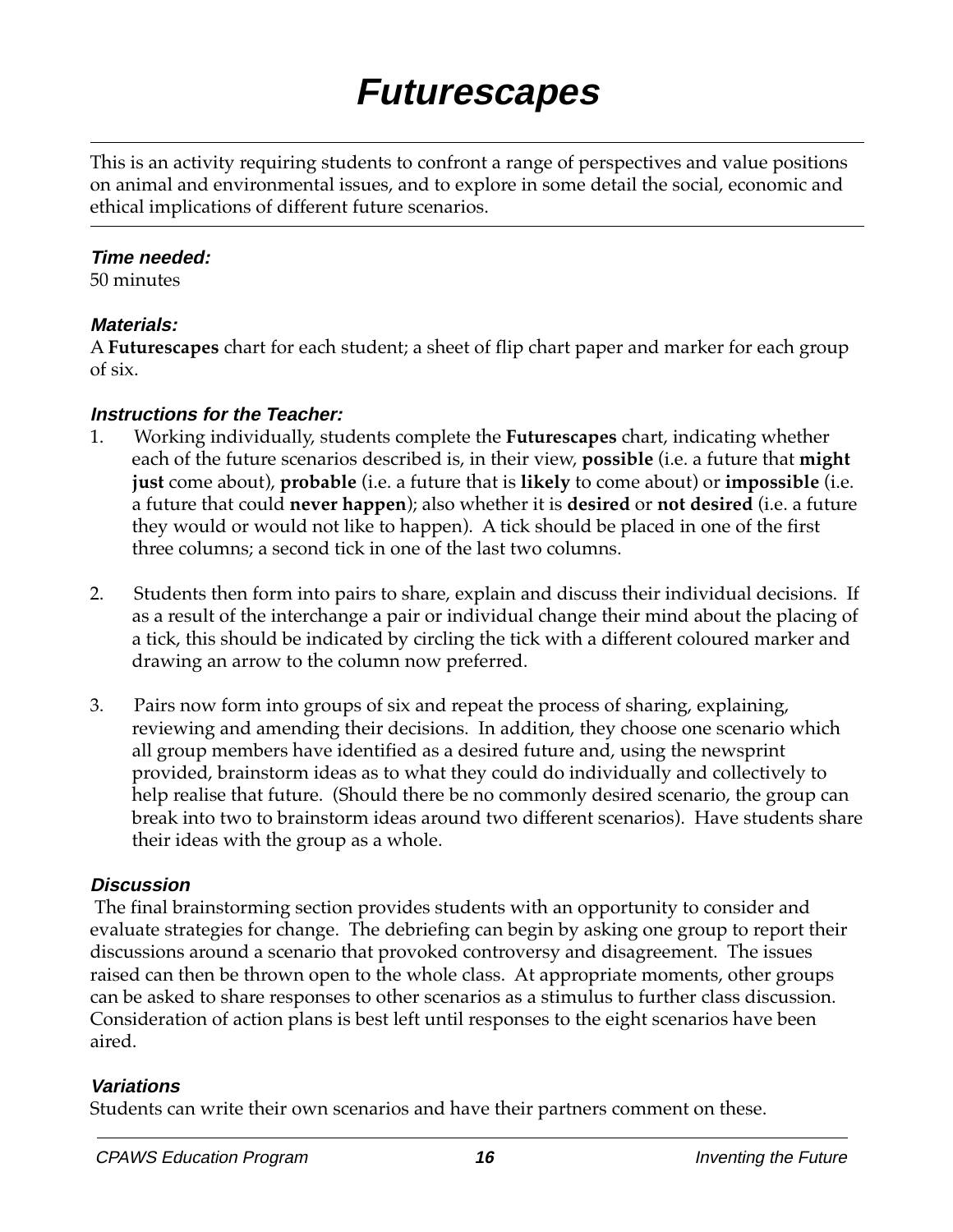# **Futurescapes worksheet**

| <b>DURING MY LIFETIME:</b>                                                                                                                                                                                                                                                        |  | POSSIBLE   PROBABLE   IMPOSSIBLE | <b>DESIRED</b> | <b>UNDESIRED</b> |
|-----------------------------------------------------------------------------------------------------------------------------------------------------------------------------------------------------------------------------------------------------------------------------------|--|----------------------------------|----------------|------------------|
| 1. There will be laws forbidding blood<br>sports such as deer hunting. Hunting<br>will be looked back upon as a feature<br>of a less civilized age.                                                                                                                               |  |                                  |                |                  |
| 2. By genetic engineering techniques that<br>place genes from one species into<br>another species we will have farm<br>animals, looking quite different to those<br>we now know, which will produce a<br>higher yield of meat for less food intake<br>in a shorter space of time. |  |                                  |                |                  |
| 3. Strong laws to protect endangered<br>species will result at times in hotels and<br>private homes being bulldozed to<br>provide endangered animals with<br>habitat.                                                                                                             |  |                                  |                |                  |
| 4. The cost of oil and gas will be so high<br>and transportation will be so costly that<br>people will mainly eat only vegetables<br>that are grown locally.                                                                                                                      |  |                                  |                |                  |
| 5. The areas surrounding wilderness areas<br>will become so developed that animals<br>will not be able to move between these<br>parks, and park wardens will routinely<br>catch and transfer wild animals<br>between parks so they don't get inbred.                              |  |                                  |                |                  |
| 6. Zoos will enjoy a new lease of life as a<br>means of helping people learn about<br>the natural world, and of conserving<br>endangered species. People will go to<br>see the animals and to watch<br>multimedia presentations on<br>conservation and ecology.                   |  |                                  |                |                  |
| 7. An international agreement will be<br>reached to protect all remaining<br>wilderness areas (the rainforests,<br>Antarctica, the Canadian North, etc.)<br>from exploitation by humans.                                                                                          |  |                                  |                |                  |
| 8. For health and environmental reasons<br>vegetarianism becomes so widespread<br>that meat eaters are reduced to a small<br>minority.                                                                                                                                            |  |                                  |                |                  |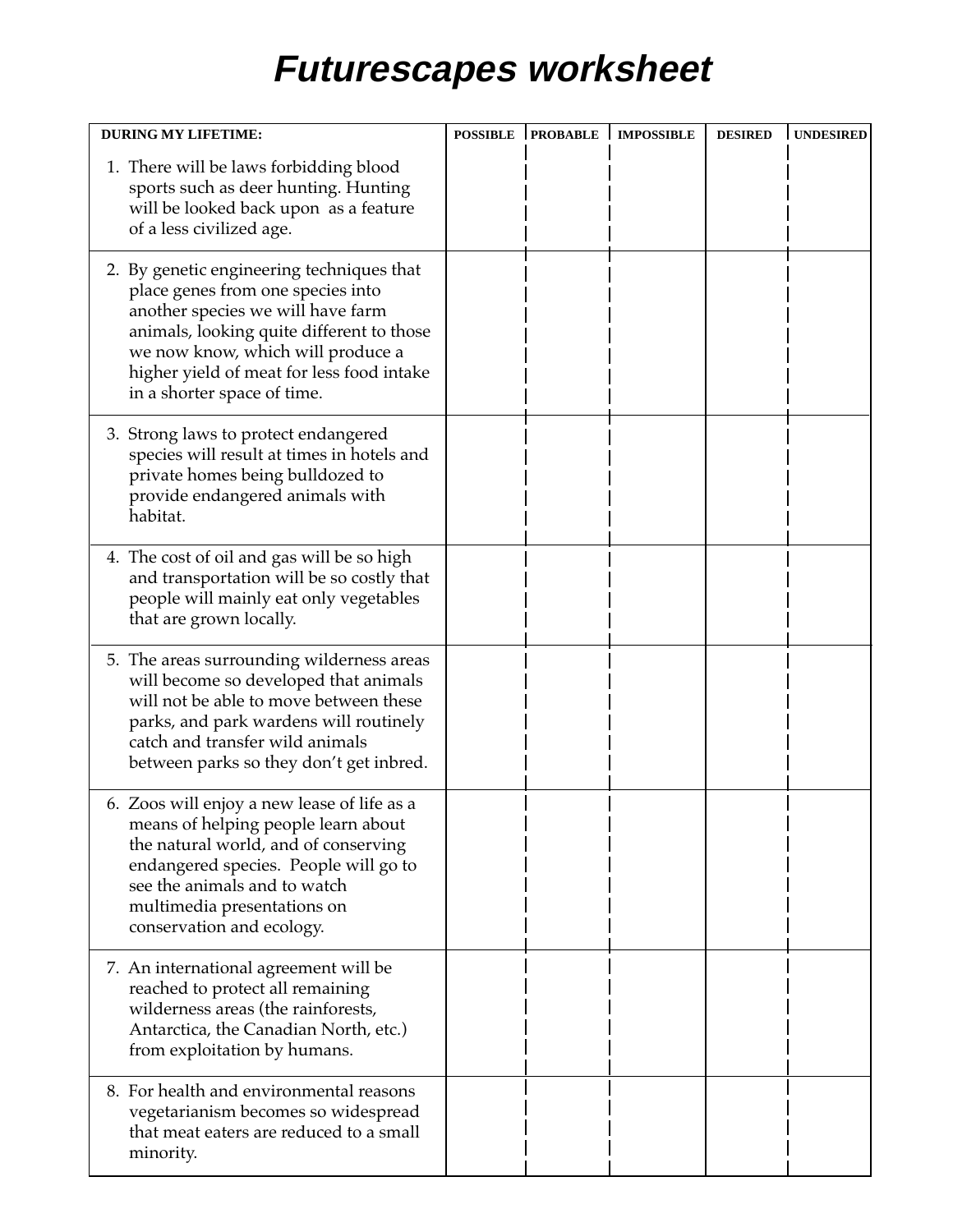# **Woolly Thinking**

In this powerful activity students are assigned one of several topic areas: global economy, air pollution, etc. They then seek to find connections between their group topic and others' using coloured skeins of wool, creating a spider's web that shows the interconnectedness that exists within and between the natural world and our human society.

### **Time needed**

60 minutes

### **Materials**

❑ nine signs

 $\Box$  nine chairs (can be attached to desks)

❑ nine balls of different-coloured wool

Note: if the number of signs vary from nine, so will the number of chairs and balls of wool required!

# **Instructions for the Teacher**

1. To begin, use the following pages to create signs that say air pollution, water pollution, biological diversity, climate change, global economy, arms trade, human rights, trade agreements, democracy. Add any additional topics that you have studies with your class.

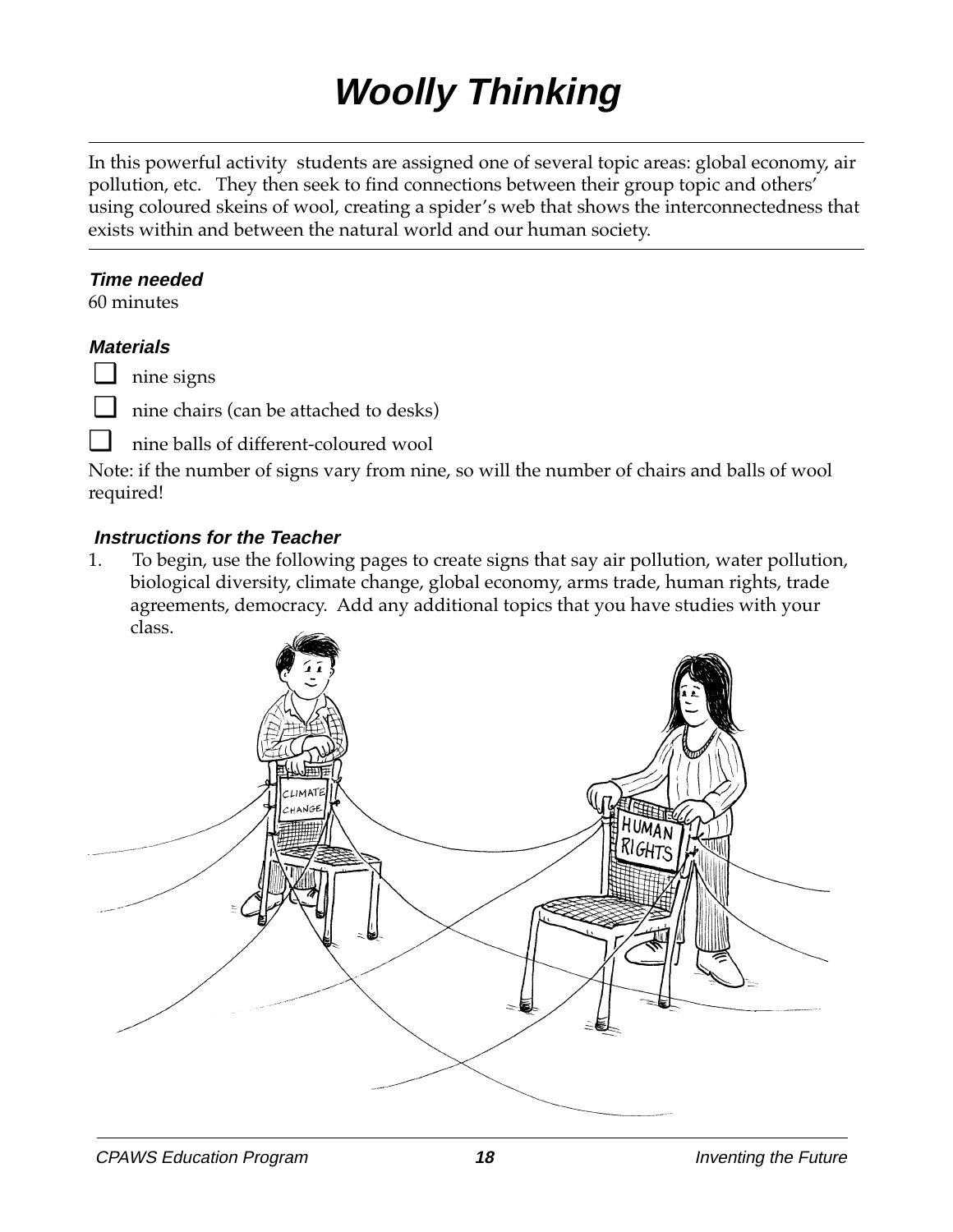- 2. Put the chairs in a circle (as large as possible). Tape signs to the chair, as shown in the diagram. Put a ball of wool on each chair.
- 3. Divide students into groups of three, and ask them to look at the signs, choose a topic that they'd like to learn more about, and stand beside that chair. Ask them to tie the ball of wool to the arm of the chair.
- 4. Ask students to examine all the signs, and to consider the signs that say 'biological diversity' and 'climate change.' Ask students if they can describe a way in which biological diversity can be affected by climate change (someone should be able to point out that a rapidly changing climate might make at least some plants and animals become extinct). Ask the students at the biological diversity chair if they agree with this. Then carry the ball of wool from the climate change chair to the biological diversity chair, hook it around the back of the chair, and carry it back to the climate change chair.

Next, ask students if they can describe a way in which **climate change** can be affected by **biological diversity** (this is tougher, but someone might point out that a diverse collection of plants affects the rate of climate change because they all use carbon dioxide, a greenhouse gas). Ask the students at the climate change chair if they agree with this. Then carry the ball of wool from the biological diversity chair to the climate change chair and back, as you did before. This demonstrates that the relationship works both ways.

- 5. Tell students that, in this activity, their challenge is to establish a connection between their chair, or topic, and all other chairs in the room. To do this one student will remain at the chair, while the other two carry the ball of wool and become a negotiating team who visit other chairs, try to agree on a relationship between their topic and the 'hosts' topic (remind students that their rationale for agreement will be examined by the group!). Once agreement is reached the wool is looped over that chair and then carried back to the 'home chair' before the two set out to establish another connection with another host chair.
- 6. Answer any questions and let the activity proceed. Within ten or fifteen minutes all chairs should be fully connected to all others. While this is going on, trouble-shoot any problems that arise. You may wish to assist students with some of the less obvious connections.
- 7. Once the activity is completed, have students stand behind their chairs. Ask the students if they had difficulty making any connections. If any connections are not yet made, use the group wisdom' to brainstorm any possible connections. (And if no-one can think of any, accept this - although this is a rare occurrence!) You may wish to choose one or two connecting links and examine the arguments used to justify these links.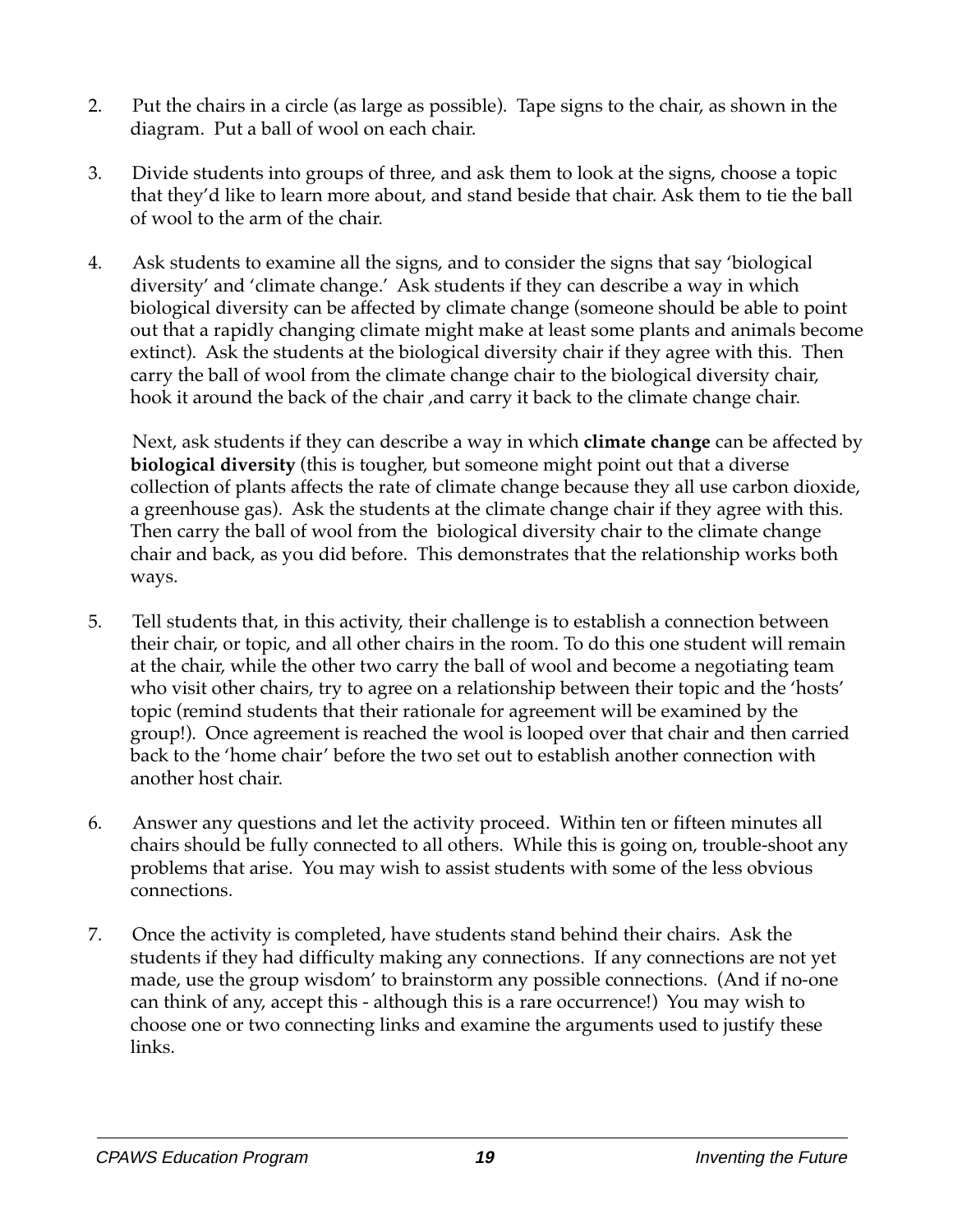### **Discussion**

8. Ask students to examine the network they have created. Ask students if this complex web is more or less complex than the network of global interdependence in which they currently live (it is much less complex). One of the reasons that the physical web is less complex is that some factors that affect student's lives - and the topics shown on the chairs - are not present. Ask students for an example.

Ask students the following questions:

- **How would your topic area be affected by the Sept. 11 terrorist attack on the USA?** Changes in budgets might harm environmental protection measures; a decrease in consumer confidence might harm the economy - and perhaps slow harmful environmental activities such as climate change and the loss of biodiversity!
- **How would your topic area be affected by a decrease in the world's biological diversity?**

Biodiversity gives us medicines, helps provides ecosystem services such as clean water and fresh air, lets us breed disease-resistant crops, generates economic activity through ecotourism, promotes the evolutionary process - and has its own more intangible values, such as giving us natural beauty, let alone its the intrinsic rights of species to simply exist.

**• How would your topic area be affected by the Kyoto accord, which asks nations to reduce their emission of greenhouse gases to 199 levels.**

Have students 'follow' this change as it affects first the climate change topic area - and them all other areas of the web. Have students state their opinion as to whether the change is a good thing or a bad thing for their topic area, for people, and for the planet.

### **• Are all of the content areas valued equally by our society?**

Indeed they area not - and that, claim environmentalists, is the reason for so many of the planets environmental problems. Matters pertaining to the economy are more highly valued, in general, than issues such as endangered species or even climate change. Consequently, resistance to change comes form the most powerful sectors in the web

that students have created - which is why (using the example of

climate change) the Kyoto accord is in disarray, with all industrialized countries failing to meet their 1990 commitments.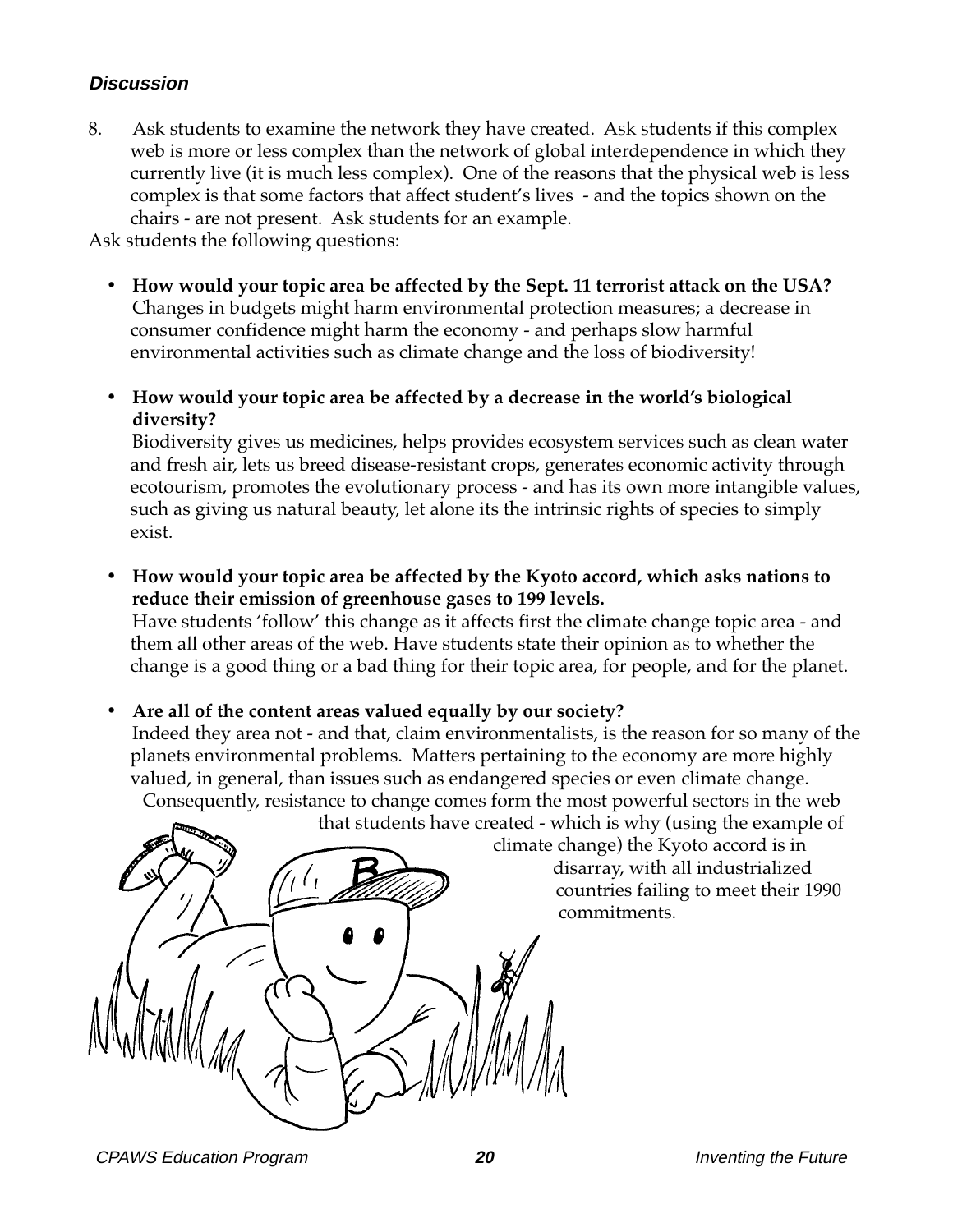# **AIR POLLUTION BIOLOGICAL DIVERSITY WATER POLLUTION**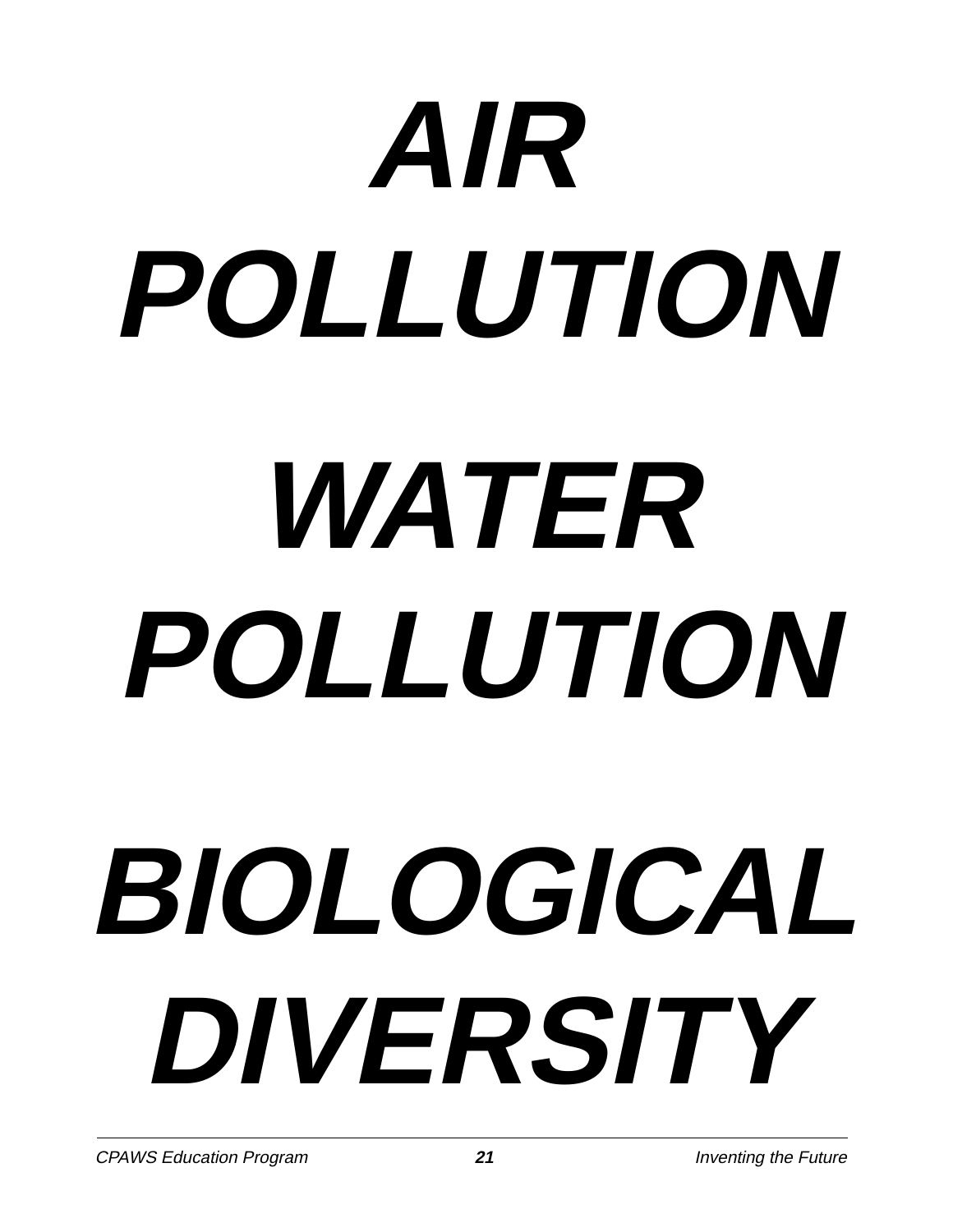# **CLIMATE CHANGE ARMS GLOBAL ECONOMY**

# **TRADE**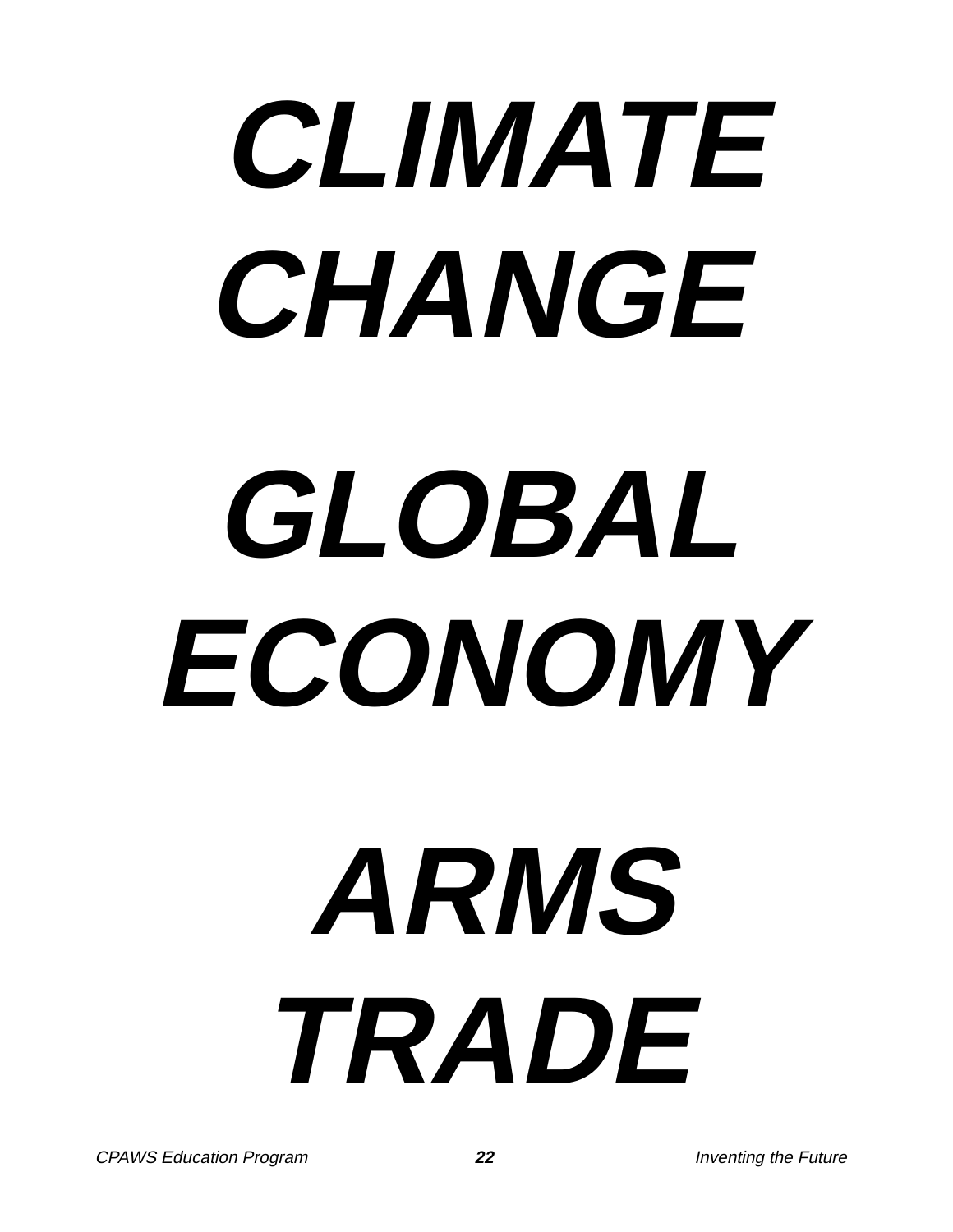# **HUMAN RIGHTS**

# **TRADE AGREEMENTS**

# **DEMOCRACY**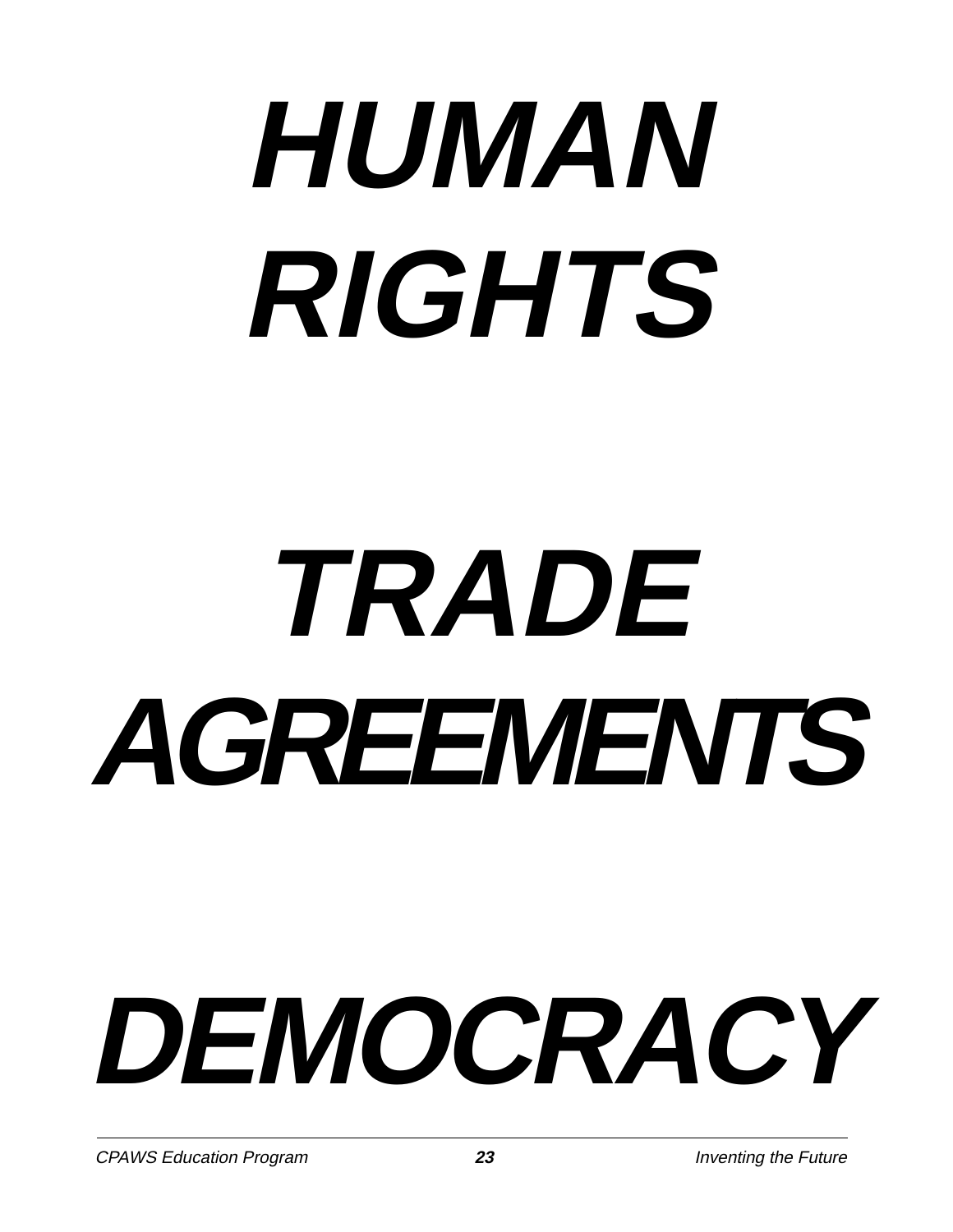# **Global Economy**

In this activity students will examine their personal belongings and determine to what degree they are a part of a global economy. They will explore the pros and cons experienced by the countries that supply their goods, and think critically about the impact of our consumer choices.

### **Time Needed**

60 - 80 minutes

#### **Materials**

- ❑ Worksheet provided "Where does your stuff come from?" (handouts and on overhead transparency)
- ❑ Coffee Plantation example (overhead transparency)
- ❑ World Map (handouts and on overhead transparency)
- $\Box$  Lyrics from Dar Williams song "Play the Greed" (overhead transparency)

#### **Instructions for the Teacher**

- 1. Have students work in teams of two to complete the worksheet.
- 2. Give each student a copy of the world map. Using where they live as a central point, have them draw lines connecting themselves to each country that is mentioned on their worksheet ("Where does your stuff come from?"). This will give them a visual picture of

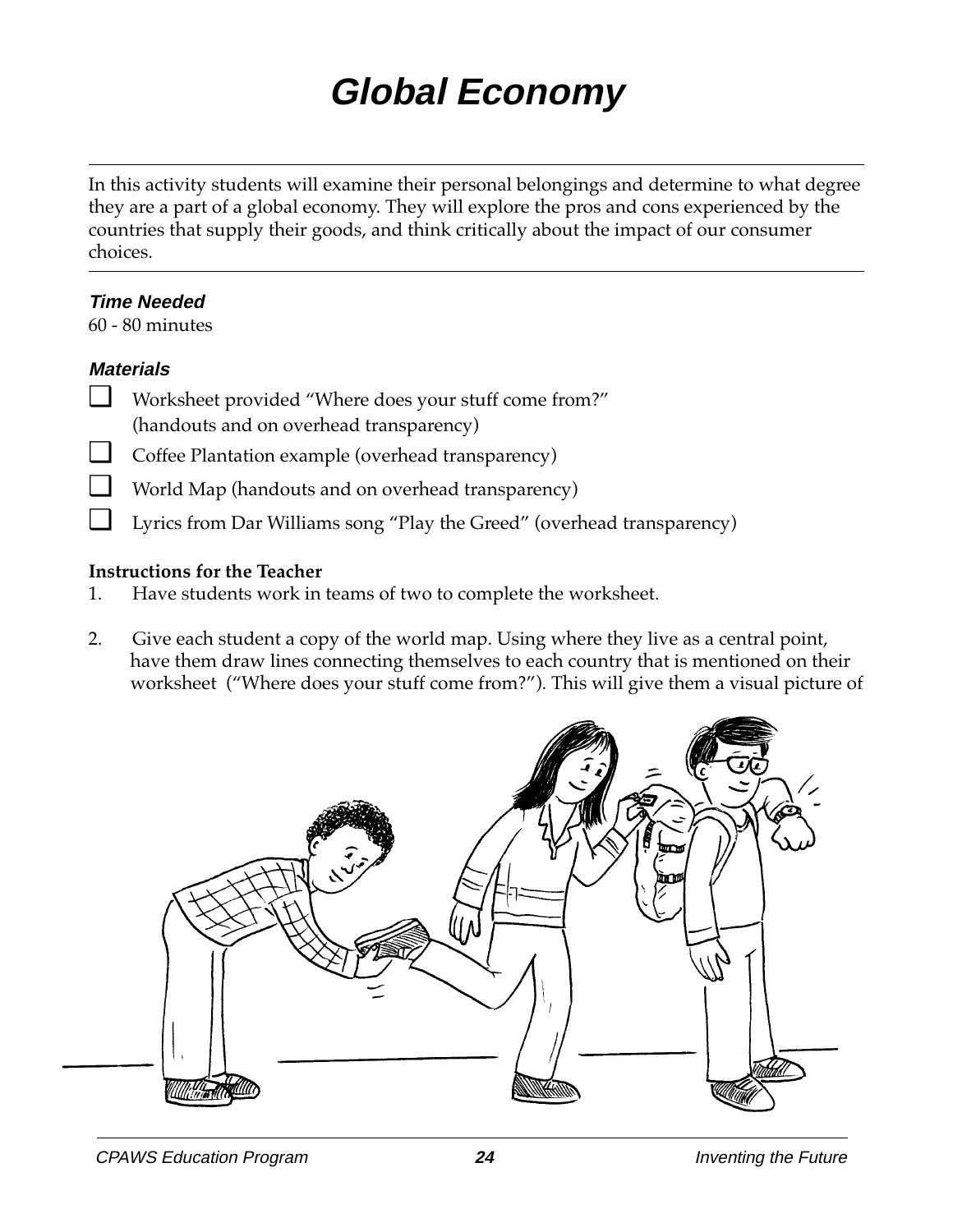the global connection between them and their possessions.

3. Use the world map overhead and a marker and go through the items one at a time with the class, in order to summarize the aggregate results from the whole class (the map should end up with lines from Alberta to every country that any of the students identified).

# **Pros and Cons**

- 4. Show the students the overhead about Coffee Plantations to help the students get started. Take a few minutes to discuss the pros and cons of sun-grown coffee.
- 5. Next, ask each group of students to choose an item that was produced in a developing country. Have students make a chart of the pros and cons of producing this material.
- 6. After the students have had time to work on their charts have a class discussion where they can share the pros and cons they came up with. Use these examples to lead into the concept of consumer choice. Ask students:
	- **What is the student's role and responsibility as a consumer? How much power do they possess?**
	- **Would they spend 25% more on a product if they believed that another product was better from a social or environmental point of view?**
- 7. Show students the words to the Dar Williams song "Play the Greed" (if possible, play this song for the group). Ask students:
	- **What do the words "Play the Greed" mean in the song? Discuss the statements made as a class. How does this song relate to the idea of a global economy?**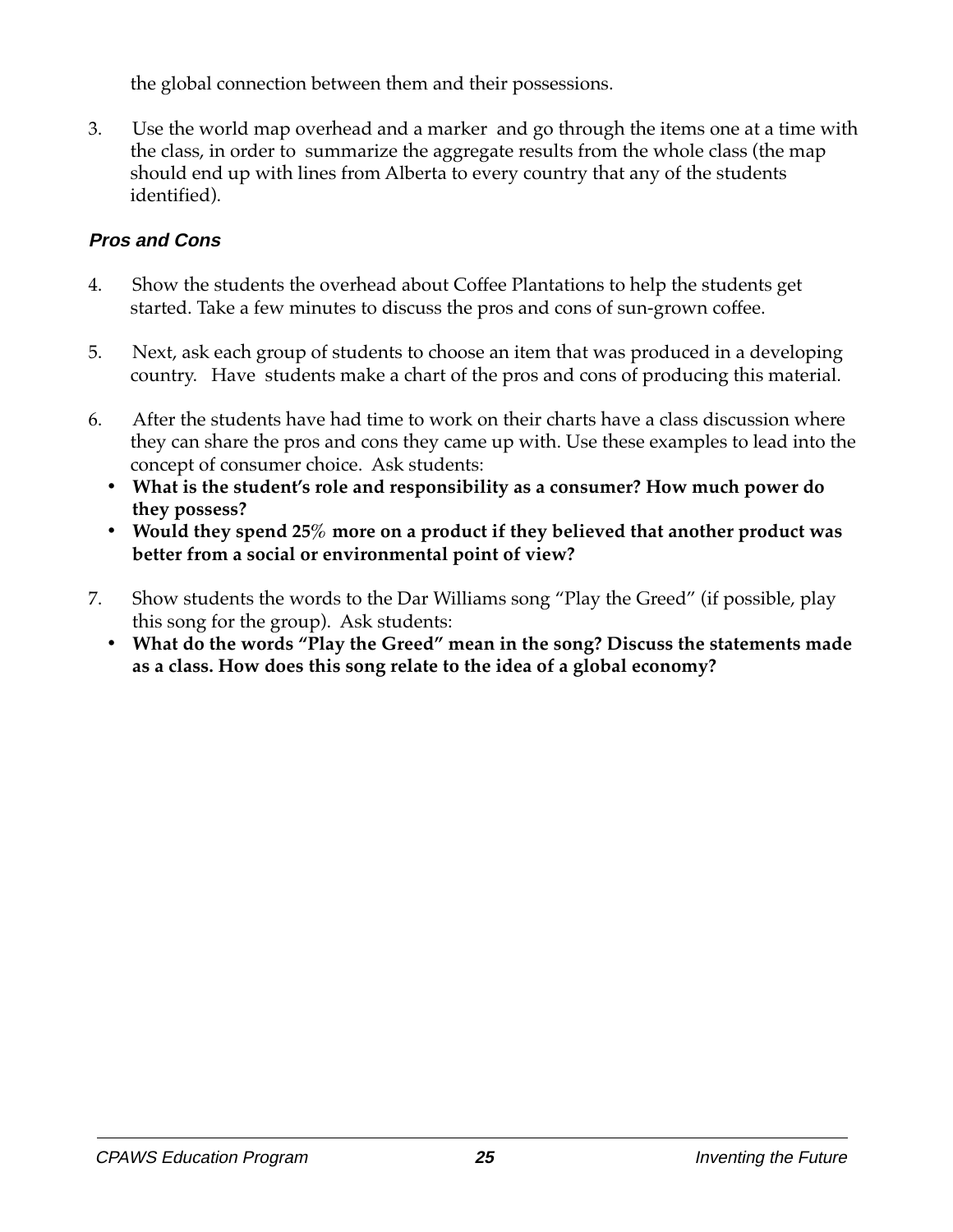# PLAY THE GREED

### **Song and Lyrics by Dar Williams**

I finally learned that the market's righteous holler Comes from a pale face on a paper dollar And I betcha got few bucks in your hemp wallet So throw a tiny wrench in the fiber optic wires Morals are cheap and you can be the buyers We can let 'em poison and perish foreign lands Or we can play the greed right into our hands

Everybody says it can't happen here Everybody says it can't happen here Things'll turn around just as sure as they said it Hell, things change and they all take credit

So ask why there's only forty songs on a station And ask your cafe about their coffee's plantation And why is it Arizona hasn't gone solar? And tell your print shop that hemp grows faster And it doesn't mean a back room clear cut disaster The market doesn't care but it wants to understand And you can play the greed right into your hands

Smiling man says it can't happen here Channel 4 says it can't happen here Things'll turn around just as sure as they said it Hell, the change comes and they all take credit

So roll up your pennies and do your battle The chairman will start quoting Chief Seattle and Put little tree frogs on their letterhead 'Cause the market resists and the market absorbs With a five-pointed leaf on the cover of Forbes The very same people turned valleys to dams These are the ones that drain prairies to sand And they'd just as soon you didn't know this land is your land But we can play the world back into our hands

Malcom's gonna say it can't happen here Rupert's gonna say it can't happen here Things'll turn around just as sure as they said it Hell, things change and they'll always take the credit

Hell the change comes Let's let 'em take the credit . . .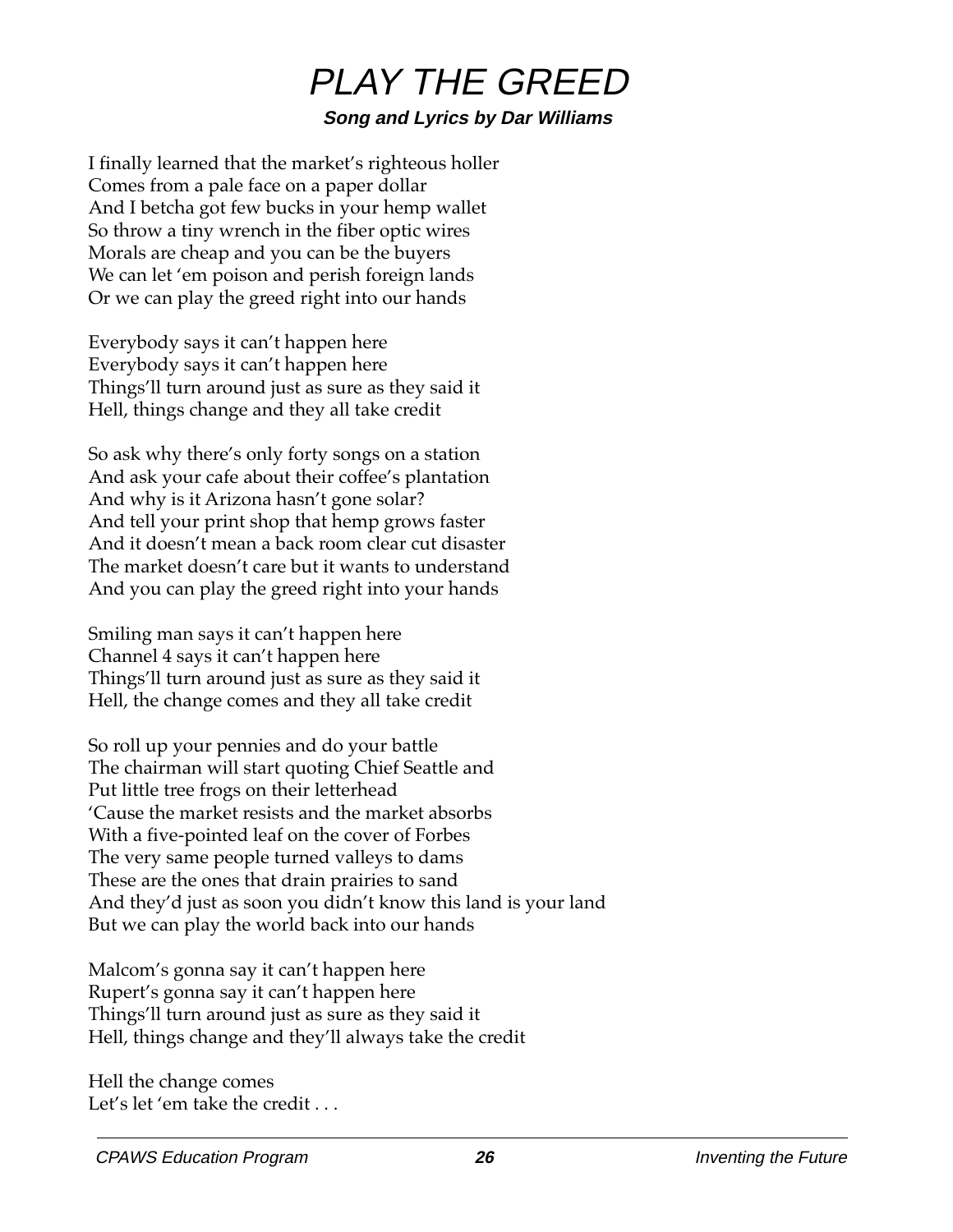# **Coffee Plantation: Summary of Pros and Cons of Sun-Grown Coffee from Central and South America**

| <b>PROS</b>                                                           | <b>CONS</b>                                                                                                                  |
|-----------------------------------------------------------------------|------------------------------------------------------------------------------------------------------------------------------|
| * By moving into the rainforests                                      | * The plants provoke extensive                                                                                               |
| in Brazil coffee plantations                                          | erosion and may attract termites                                                                                             |
| have moved away from cyclical                                         | * The plantations are moving                                                                                                 |
| frosts that claimed up to 90                                          | into some of the last swatches of                                                                                            |
| percent of the next year's                                            | the Atlantic rainforest. Only 3%                                                                                             |
| product                                                               | of this rainforest remains intact.                                                                                           |
| * While an acre of cocoa only                                         | The Atlantic rainforest has been                                                                                             |
| brings approximately \$170, an                                        | declared on of the 25 most                                                                                                   |
| acre of coffee brings                                                 | threatened ecosystems on Earth                                                                                               |
| approximately \$910                                                   | * Many children are employed in                                                                                              |
| * Many children are employed                                          | coffee plantations - they do not                                                                                             |
| in coffee plantations - this                                          | go to school and this is a                                                                                                   |
| provides quick income for their                                       | violation of the United Nations                                                                                              |
| families                                                              | Charter on Human Rights                                                                                                      |
| * Sun-grown coffee improves<br>yields and reduces fungal<br>infection | * The plantations are causing a<br>decrease in biodiversity in the<br>rainforest as well as decreasing<br>the carbon storage |

Important note: because of the negative impact of sun-grown coffee, some consumers are choosing shade-grown coffee. Shade grown coffee can grow beneath the canopy of the rainforests; it is better for birds, supposedly tastes better, and suffers less wind damage and erosion - although the yield is lower. For more information on shade-grown coffee, visit http://natzoo.si.edu/smbc.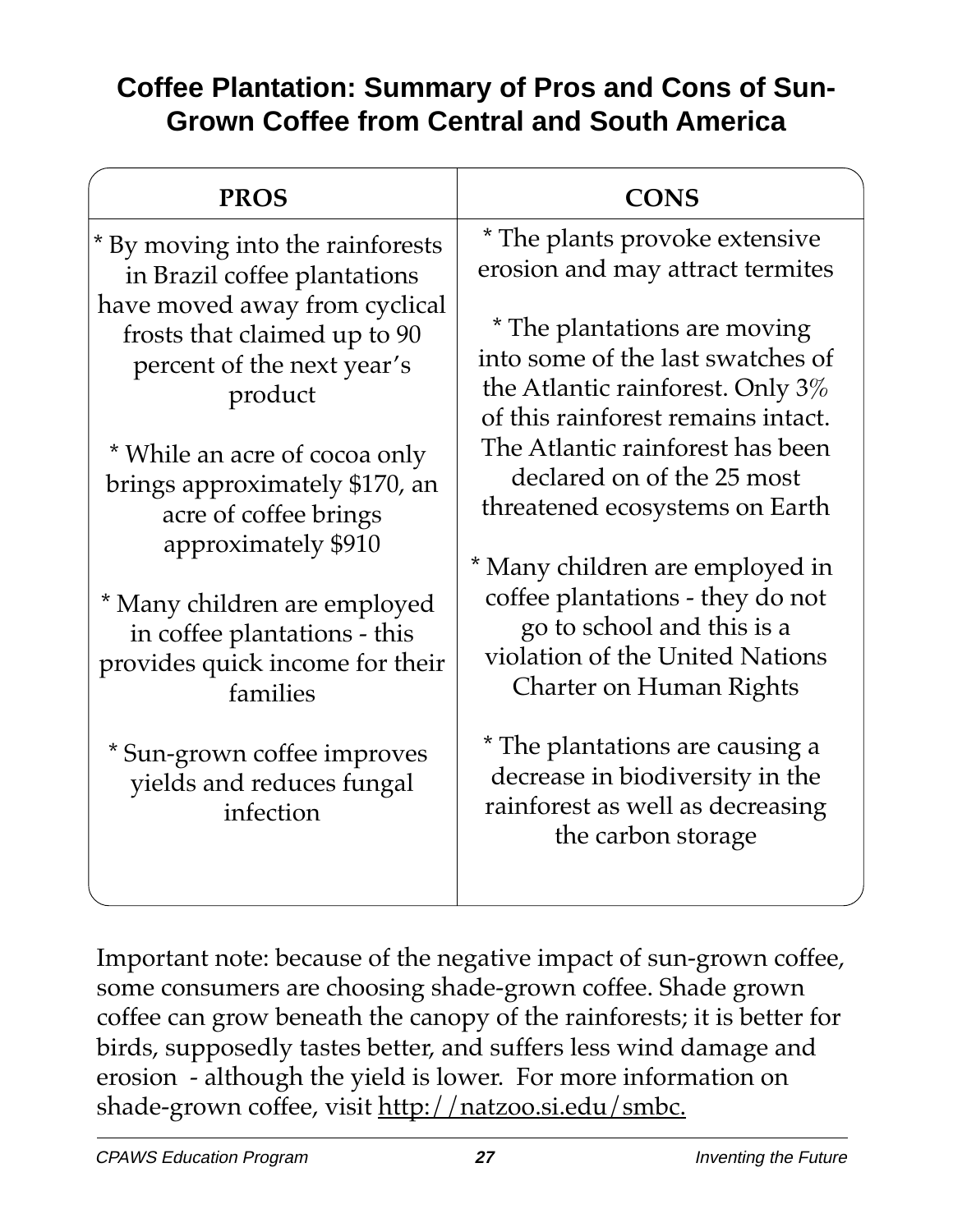# **Worksheet: where does your 'Stuff' come from?**

**With a partner, find each of the items listed below, examine it closely, and write down the name of the country in which it was made or produced.**

| Name of the item   | Where does it come from? |
|--------------------|--------------------------|
| running shoes      |                          |
| pants              |                          |
| shirt              |                          |
| t-shirt            |                          |
| watch              |                          |
| knapsack           |                          |
| textbook           |                          |
| pen                |                          |
| pencil             |                          |
| television set     |                          |
| overhead projector |                          |
| poster             |                          |
| banana             |                          |
| apple              |                          |
| pencil case        |                          |
| calculator         |                          |
| toy                |                          |
| desk               |                          |
| sporting equipment |                          |
| jewelry            |                          |
| clock              |                          |
| bicycle            |                          |
| car                |                          |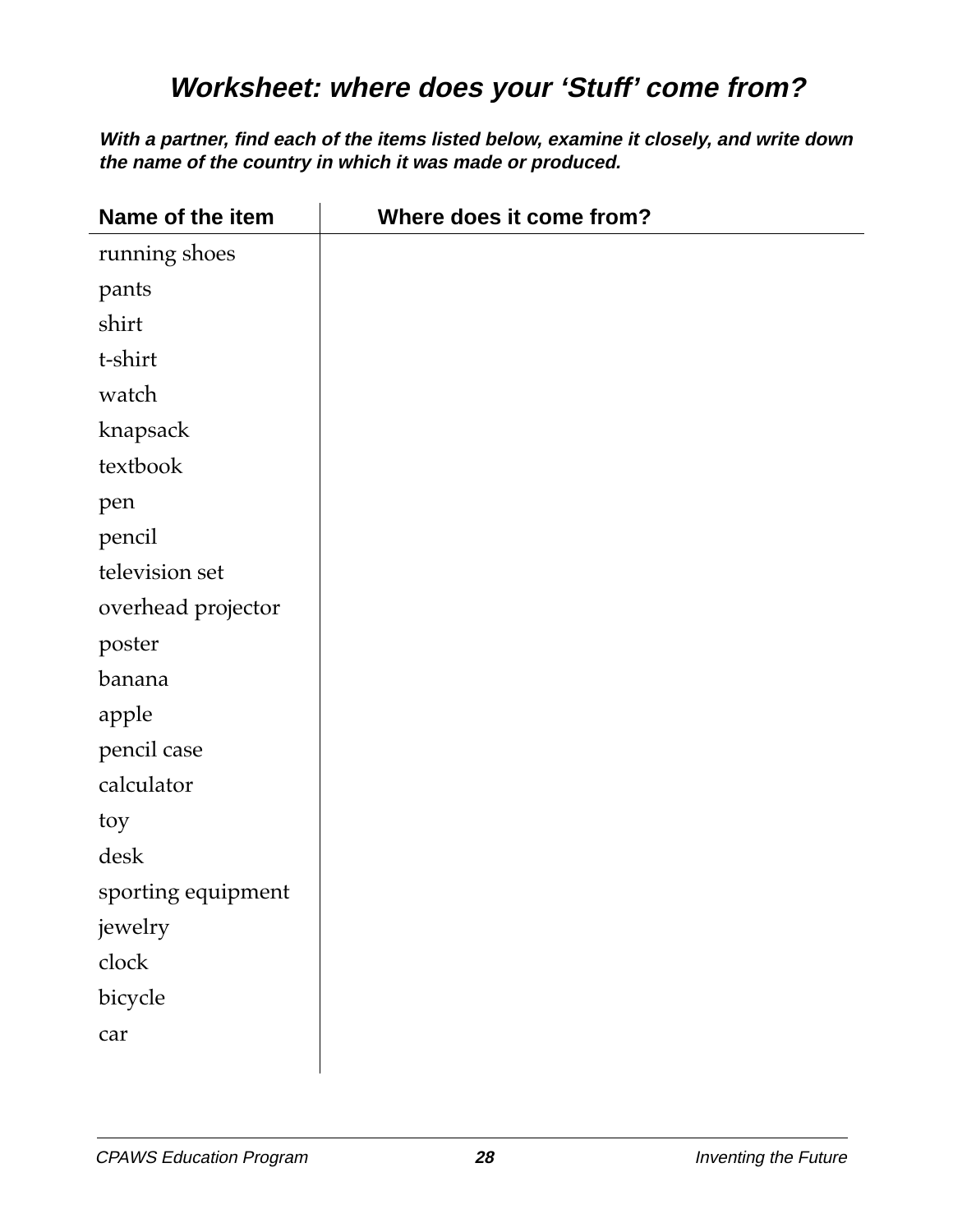# **Points of View**

In this activity students wrestle with the concept of sustainable development by examining a variety of perspectives on specific topics (air pollution, endangered species, etc.) After examining these perspectives to gain an understanding of the actions and ideas of others, they develop their own perspective and test them to see if their perspectives would qualify as sustainable development.

### **Time needed:**

Two one-hour lessons

# **Materials:**

For this activity you'll need:

- $\Box$  One copy of all perspective sheets: perspectives A and B, on the topic of air pollution, endangered species, climate change, global economy, arms trade, rights of First Nations, or resources sustainability.
- ❑ Copies of "Our Perspective" sheets (one per group of four students)
- ❑ Overhead transparencies of the pages entitled Environmental Sustainability and Discussion Questions.
- ❑ Masking tape to illustrate the continuum (at least 2 meter long).

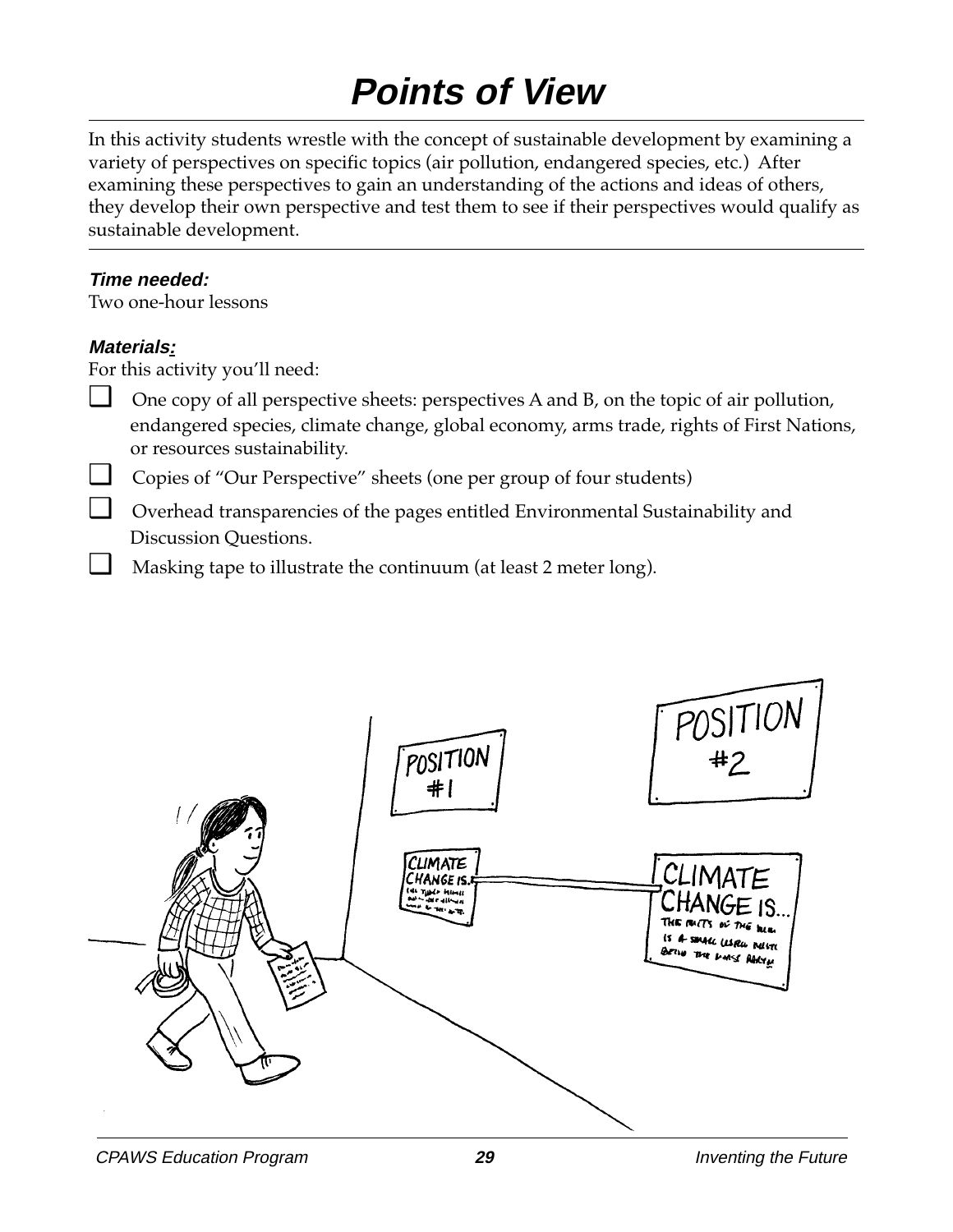### **Instructions for the teacher:**

1. Ask the class what sustainable development means to them. Then explain and illustrate this concept using the following definition:

> *"Sustainable development is development that meets the needs of the present without compromising the ability of future generations to meet their own needs. "*

World Commission on Environment and Development (the Brundtland Commission), taken from the report *Our Common Future* (Oxford : Oxford University Press, 1987).

- 2. Talk about the fact that there is a variety of perspectives and opinions on sustainability and sustainable development, because everyone has knowledge, values, traditions, and beliefs based on his or her own experiences. It's important to look at different opinions and perspectives in order to understand how other people think, and why they might do what they do. This is how we develop our own perspectives and opinions, and make decisions about issues, events, and how we choose to act.
- 3. Choose the climate change perspectives to illustrate this activity.
- 4. Explain and illustrate the idea of a **continuum**: An uninterrupted line representing a range between two end points. A point anywhere along the line can show the extent to which something is nearer to one or the other end points.
- 5. Tape the long piece of masking tape to the board to represent the continuum (see cartoon graphic).
- 6. Read both the climate change perspectives out loud with the class following along. Ask the class to imagine that each one represents the ends of the continuum
- 7. Explain and illustrate the notion that ideas can represent the different ends of the continuum by placing these perspectives at opposite ends of the masking take to represent endpoints (ask students if they agree that these truly are end points; it is quite possible that these perspectives may not be at the extreme end, but just close to the end).
- 8. Ask students what they think the correct perspective should be, and illustrate how their task will be to draft such a perspective – and then place it on the continuum line, as shown.
- 9. Divide the class into groups, with at least four students per group. Give each group one set of the topic perspectives (perspectives A and B) plus a blank sheet entitled "Our Perspective".
- 10. Give the groups fifteen minutes to discuss each perspective among them. Put up the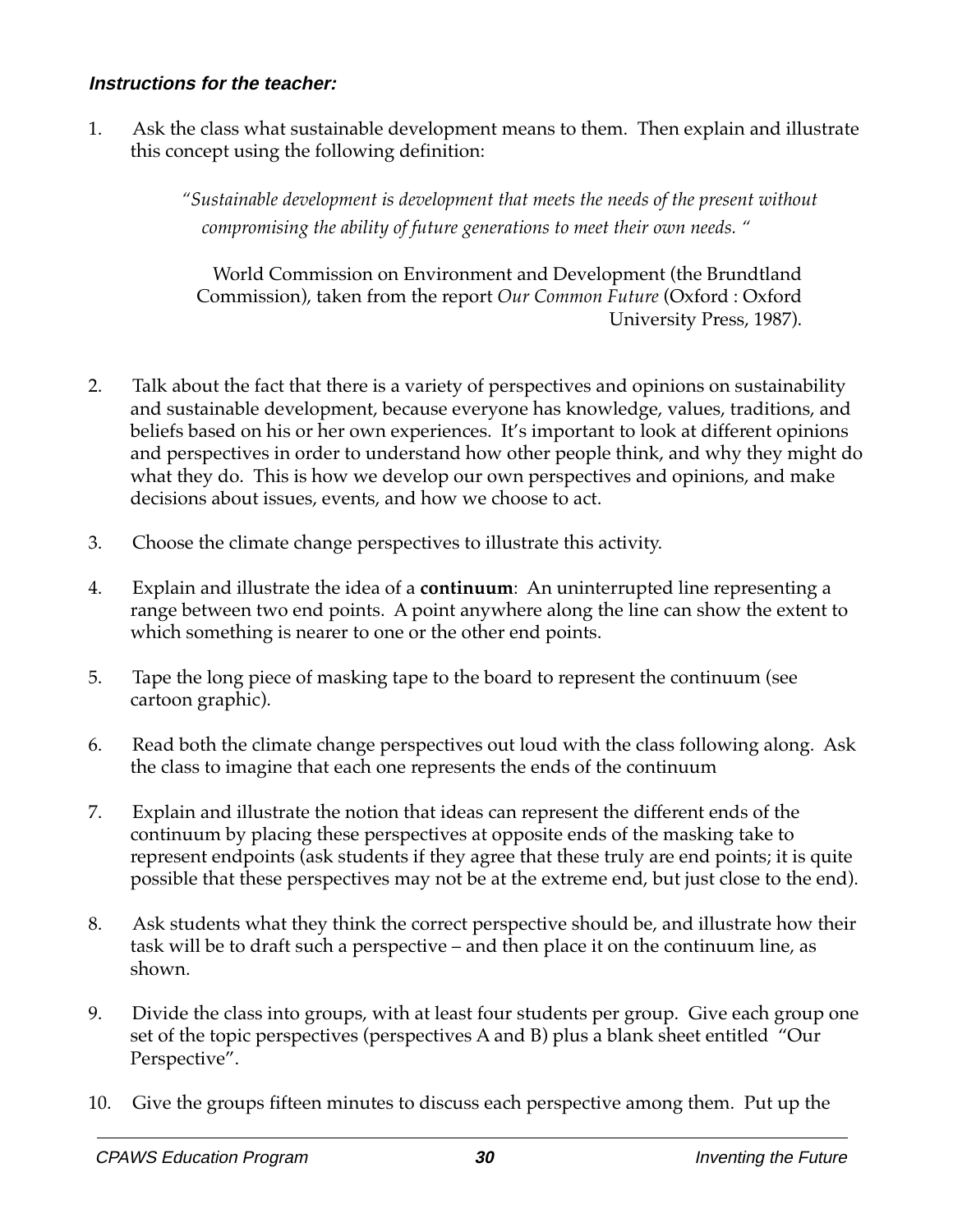Discussion Questions (overhead) for them to refer to.

11. At the end of the time, have each group come up to the front and use tape to place their preferred perspective where they believe it should be on the continuum. Have them read out their preferred perspective to the rest of the class, and explain why - or why not - the activity resulting from this perspective would classify as sustainable development or not.

# **Questions for Further Discussion:**

Choose from the following questions, or develop your own, as a means of bringing the exercise to an end. Some of these questions can become essay topics, or used for class debate and discussion.

- 1. What did they learn about sustainable development, and the specific topic chosen?
- 2. "Everything on this planet is connected, and therefore, everything we do has implications and consequences." Is this true? Does this rule hold just for the natural world? Discuss.
- 3. It costs money to protect endangered species and spaces. Is it important to keep these endangered species and spaces alive?
- 4. Can all environmental problems be fixed with better technology?
- 5. Environmentalists believe that in light of the increasing pressure placed on all aspects of the environment through human activities and increases in population, environmentally sensitive practices, responsible choices, and carefully considered policies are needed now more than ever. Do students agree?
- 6. What are some of the difficulties of balancing our need for resources with sustainable development?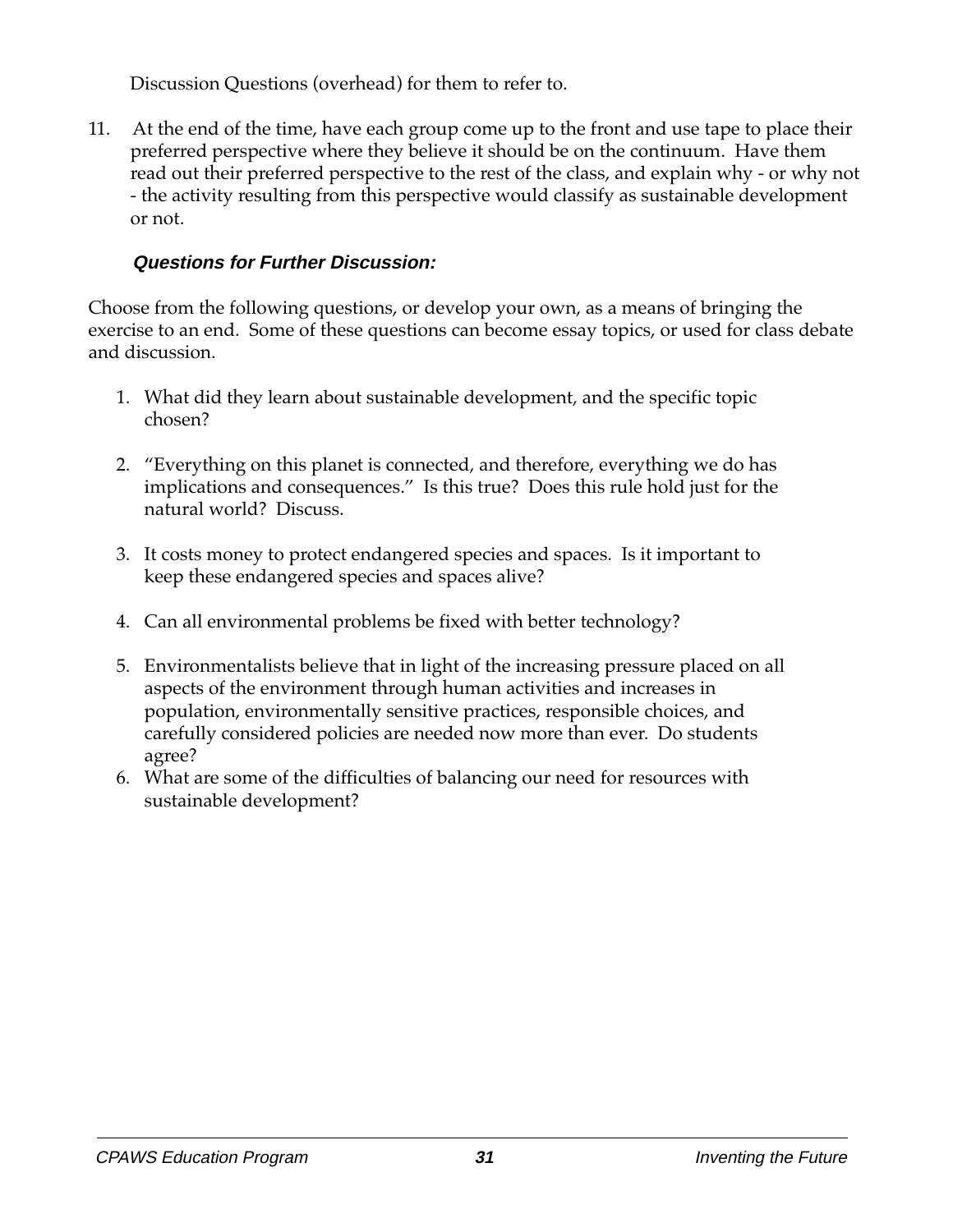# **Discussion Questions**

- 1. What things do you like and dislike about each perspective?
- 2. Do you think one is the correct or best one?
- 3. What are the values that underlie perspectives A and B?
- 4. On the blank sheet, write your 'preferred' perspective (one that takes the best features of both, and you can all agree on)
- 5. Where would you place your preferred perspective on the continuum?
- 6. If your perspective were adopted and used by all countries, would you be justified in calling the resulting activity "Sustainable Development?"

# **Sustainable development**

# **"Sustainable development is development that meets the needs of the present without compromising the ability of future generations to meet their own needs. "**

World Commission on Environment and Development (the Brundtland Commission), taken from the report *Our Common Future* (Oxford: Oxford University Press, 1987).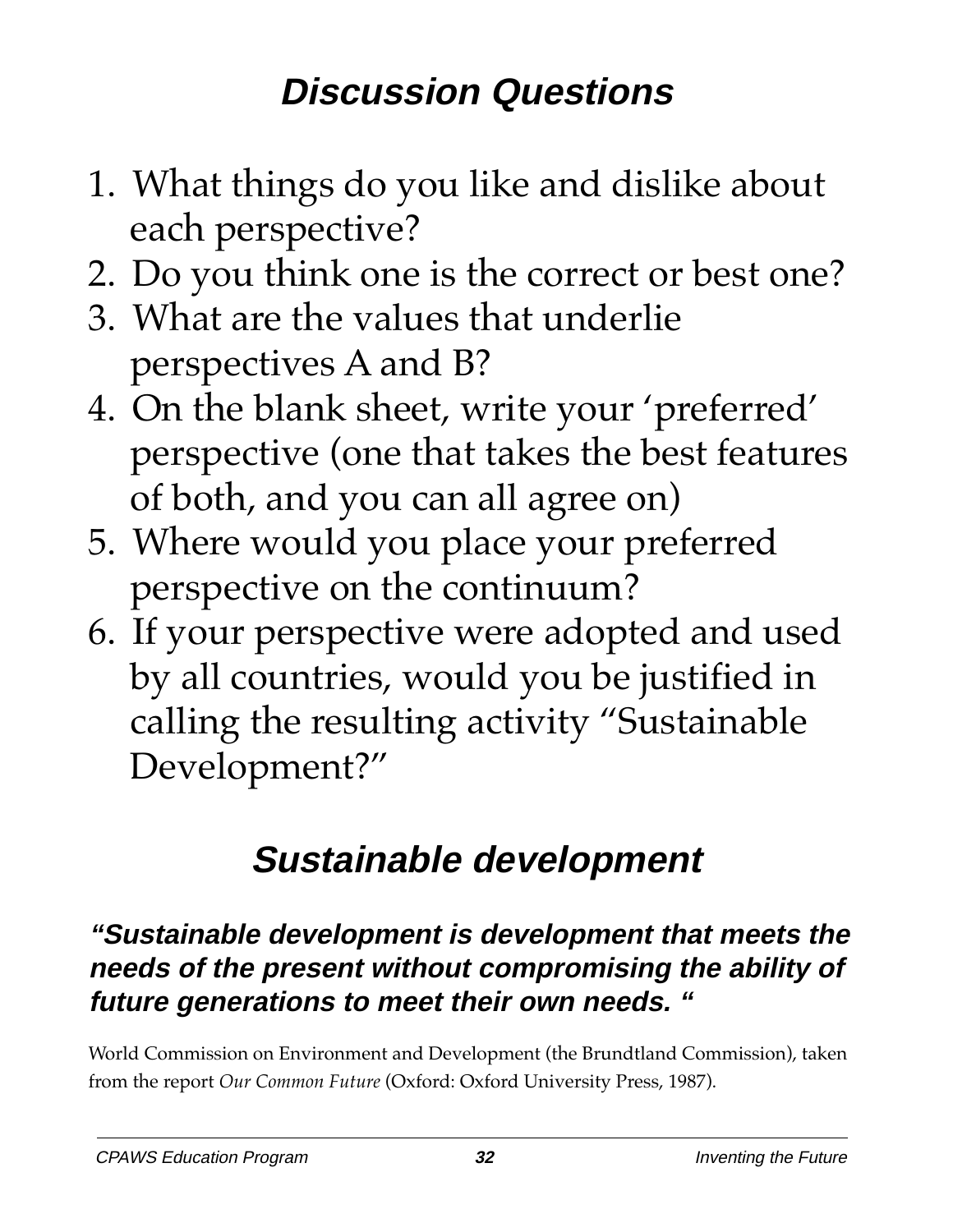### **Concept: Air Pollution Perspective A**

Industry is currently heavily monitored, supervised, and controlled by existing government policies and regulations relating to waste gases and emissions (exhaust). It is impossible to make all industry nonpolluting. In other words, pollution is a part of doing business. The amount of money it would cost to reduce industrial air pollution is very high, and this added cost would necessarily be passed on to the consumer (the public). Since it is extremely unlikely that consumers would agree to increases as much as 400% of their present costs, it is <u>not</u> reasonable to consider forcing industry to become less polluting.

# **Concept: Endangered Species Perspective A**

While many people think that the fact that some species appear to be in danger of extinction is an indicator that the environment is facing serious problems, in fact society's goals and objectives for protecting the environment and biodiversity are being met. We believe that pollution and wastes are not a problem, and natural resources and land are being used very well. We should be putting our efforts into developing rules and guidelines that are based on an understanding of economics: namely, that **business exists to** make profits. Besides, any environmental problems we do create can be solved using superior technology. And species have always gone extinct from time to time. It happened to dinosaurs – and that was long before humans appeared on the earth!

# **Concept: Air Pollution Perspective B**

Industries and our lifestyle result in a blanket of smog (air pollution) that coats many areas of our planet, making the greenhouse effect worse. This air pollution also speeds up <u>ozone depletion</u> in the upper atmosphere. It is this ozone layer that protects the earth from damaging ultra violet radiation. There are other effects of air pollution like acid rain, which causes harm to plants, and to the animals that depend on plants for food or on habitats such as forests. Other toxins or poisons in air pollution eventually fall with rain or snow onto soils and water, and have various negative effects on plants, animals, or aquatic life. Given this, industries themselves must be forced to reduce air pollution and be forced to pay the real costs of air pollution, even if it means decreased profit or even bankruptcy.

# **Concept: Endangered Species Perspective B**

Species are going extinct at a rate that is thousands of times higher than normal. Biodiversity is the total of all the earth's plant and animal species. This diversity is like the earth's genetic library. The decay or wasting away of the earth's biodiversity is due to the increasing rate of species extinction. Humans use a huge amount of the earth's resources. This resource use, in addition to the fast population increases of humans worldwide, is creating very serious problems for all other plants and animals, and for humanity, that will eventually lead to the failure of the earth's ecosystems, and threaten all the earth's plant, animal, and human communities. Allowing even a single species to go extinct is immoral and unethical; and this sort of behaviour will ultimately threaten our own existence.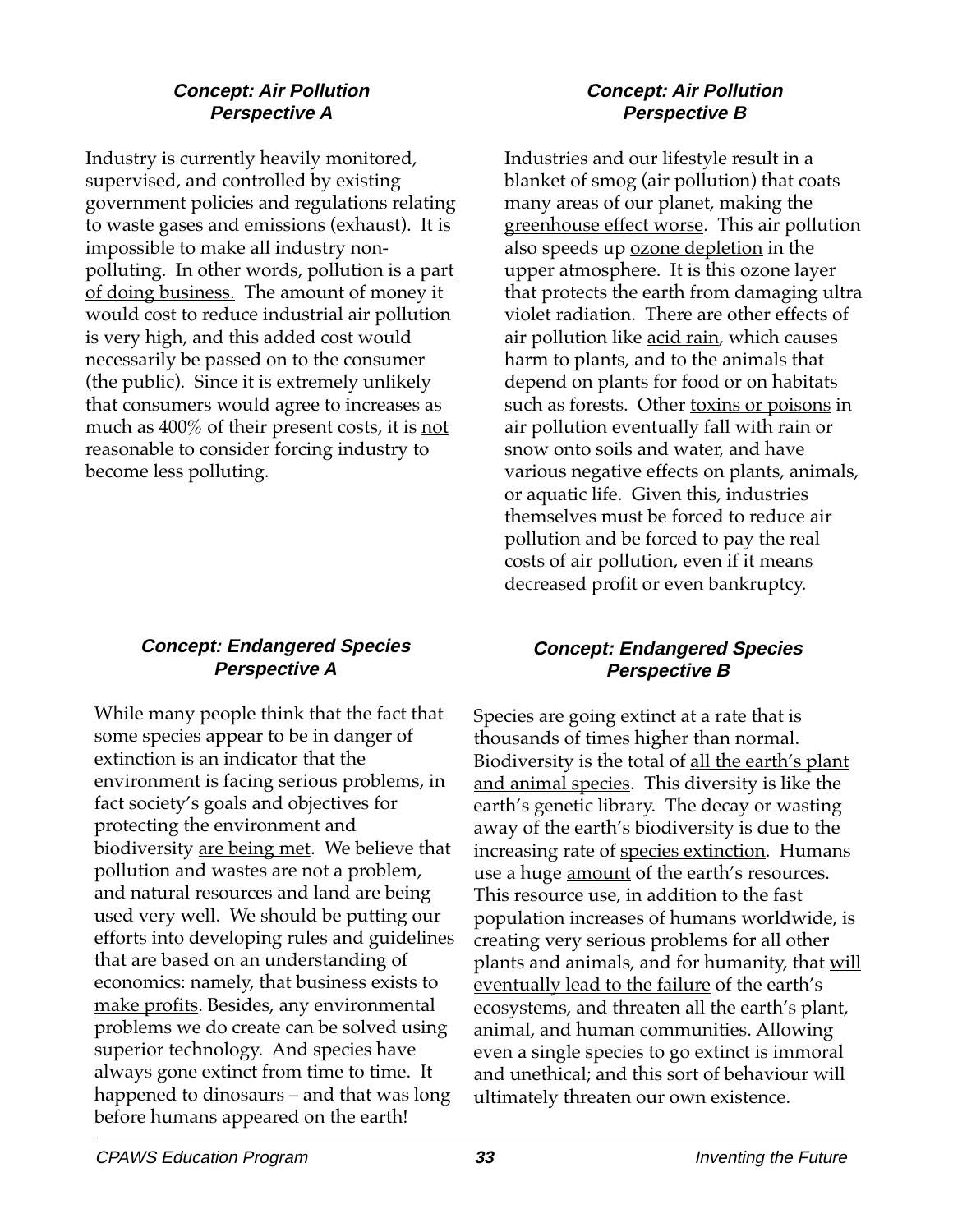### **Concept: Climate Change Perspective A**

The only real consensus or agreement in the global warming debate is that there is a great deal of uncertainty about predicting future climate changes, and that it is difficult to determine why these changes occur. Scientists are unable to isolate and measure variations in global temperatures that have been caused by human activities. In fact, global warming is completely natural. Uncertain issues such as resource depletion, population growth, and our actual impact on the natural environment must not challenge the economics of businesses, which is to make money or profits.

### **Concept: Global Economy Perspective A**

In North America the demand for many commercial consumer products is very high (for example: clothing, running shoes, TV's, computers, and toys). As a result, there is intense competition among companies producing consumer products. This requires the development of global industries - where companies can establish businesses and factories in countries where they can produce their products for much less. In these other countries, these global enterprises provide much needed jobs and improved economic conditions. In developed countries, they allow for consumers to get easy and inexpensive access to the products they demand.

#### **Concept: Climate Change Perspective B**

In the past the earth's atmosphere has undergone many periods of warming and cooling. Usually these changes have taken place slowly, over thousands of years, allowing plant and animal populations to adjust to the changes. According to the current scientific predictions for increased global warming, the earth's average temperature will rise higher than it has in the past 125,000 years. The change will occur relatively quickly, which means many ecosystems, plants, and animals will not have time to adjust. Melting of polar ice (raising the world ocean levels), rainfall changes, unpredictable or devastating weather, pest increases, and extinctions will combine to destroy the world as we currently know it.

### **Concept: Global Economy Perspective B**

North American consumer product companies own many factories in third world countries. In many of these factories, working conditions and environmental practices are far below standards accepted and expected here. Workers' unprotected exposure to environmental hazards (for example: toxic chemicals, solvents, hazardous wastes, etc.) results in severe health problems (such as weakening of the immune system, headaches, skin rashes, and diseases of the nervous system). The environmental standards in many of these developing countries are often far below North American standards, are not enforced, or are non-existent. The only moral, ethical, and environmentally responsible course of action is consumers to use items made in their own countries, and if possible in their own bioregion.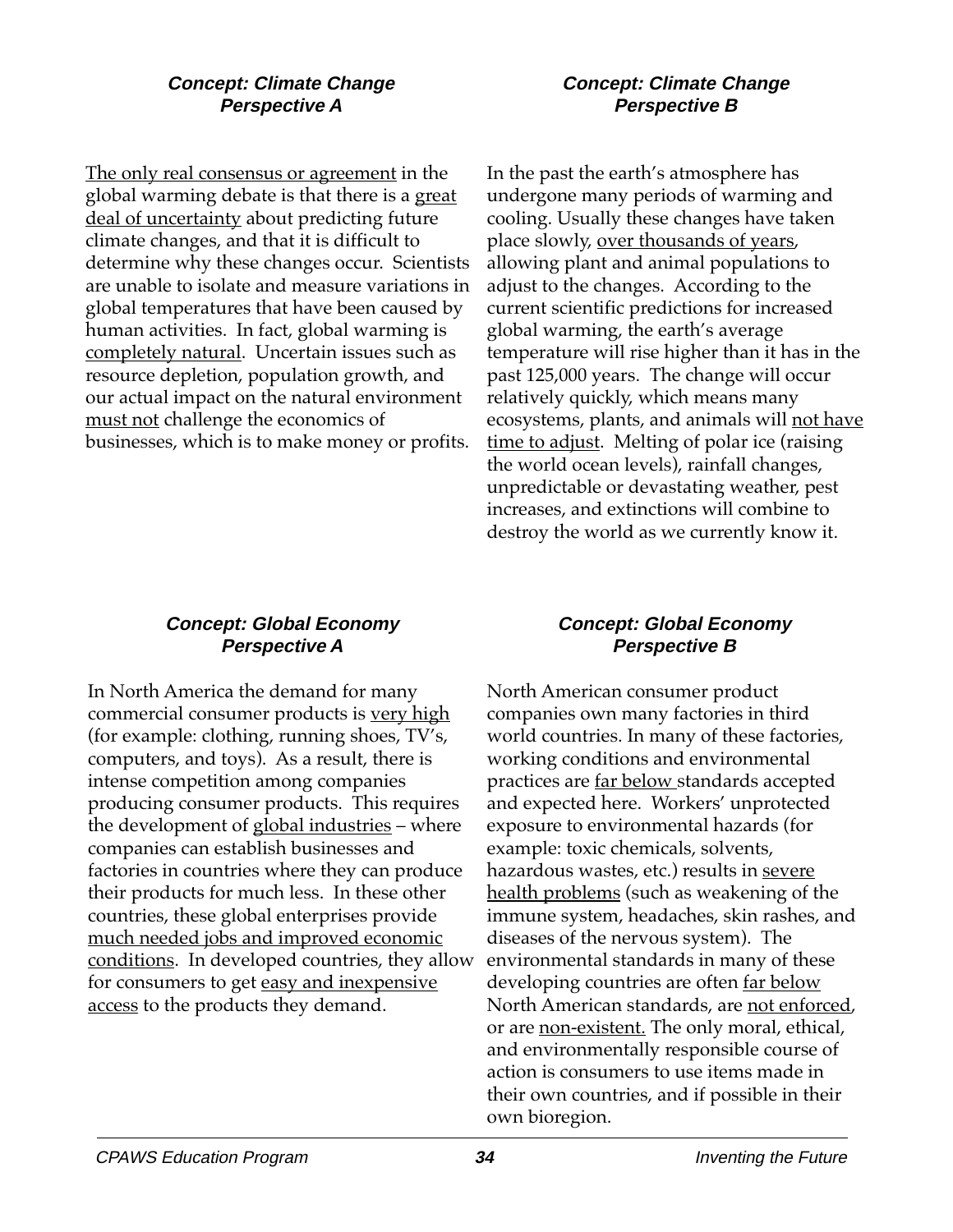### **Concept: Arms Trade Perspective A**

The Arms trade is the making, buying, and selling of weapons. The business of Arms trade is very important for both government and commerce, often providing one of the largest sources of income and jobs in some countries. Beside economic benefits and profits, the arms trade provides jobs that allow individuals to support their families. Every sovereign or independent nation has the right to govern itself, to keep control over its place in the world, and to defend itself in case of invasion. In many countries, individuals have guaranteed rights to arms for self-defence.

# **Concept: Arms Trade Perspective B**

War is hell, and the arms trade aids and abets war. The production and use of weapons, armies at war or taking part in war games, and acts of terrorism cause untold suffering and environmental damage. Nuclear weapons for example can annihilate a given area, as well as contaminate it for decades or centuries, making it unusable and unlivable. Weapon production plants are often very toxic and polluting. War in an industrial area risks large amounts of toxic chemical releases. The abolition of the arms trade is the only ethical thing to do, and would bring peace to many war-torn countries of the world.

### **Concept: Rights of First Nations Perspective A**

Granted, indigenous peoples should have the right to hunt, fish, and harvest natural resources from the land to provide the essentials for survival (such as food, clothing, shelter, etc.), and to maintain a connection to their traditions and heritage. However, these groups should not be allowed to use these resources for commercial profit, especially to the economic disadvantage of existing nonnative businesses. A level playing field, and the eventual abolition of special status for First Nations, will help this troubled group survive and prosper into the Third Millennium.

### **Concept: Rights of First Nations Perspective B**

Worldwide, indigenous peoples are fighting to protect land and other rights where they are living, often in conflict with the governments or natural resource industries that wish to displace or move them. Indigenous people usually lived in tribal units of varying sizes and interacted with the environment in a sustainable manner, preserving food sources, fish supplies, trees and plants, and wildlife. They are often **better caretakers** of the land than" educated" people. When they are driven out, the pressures that drove them (like access to natural resources) are harmful and damaging to the environment.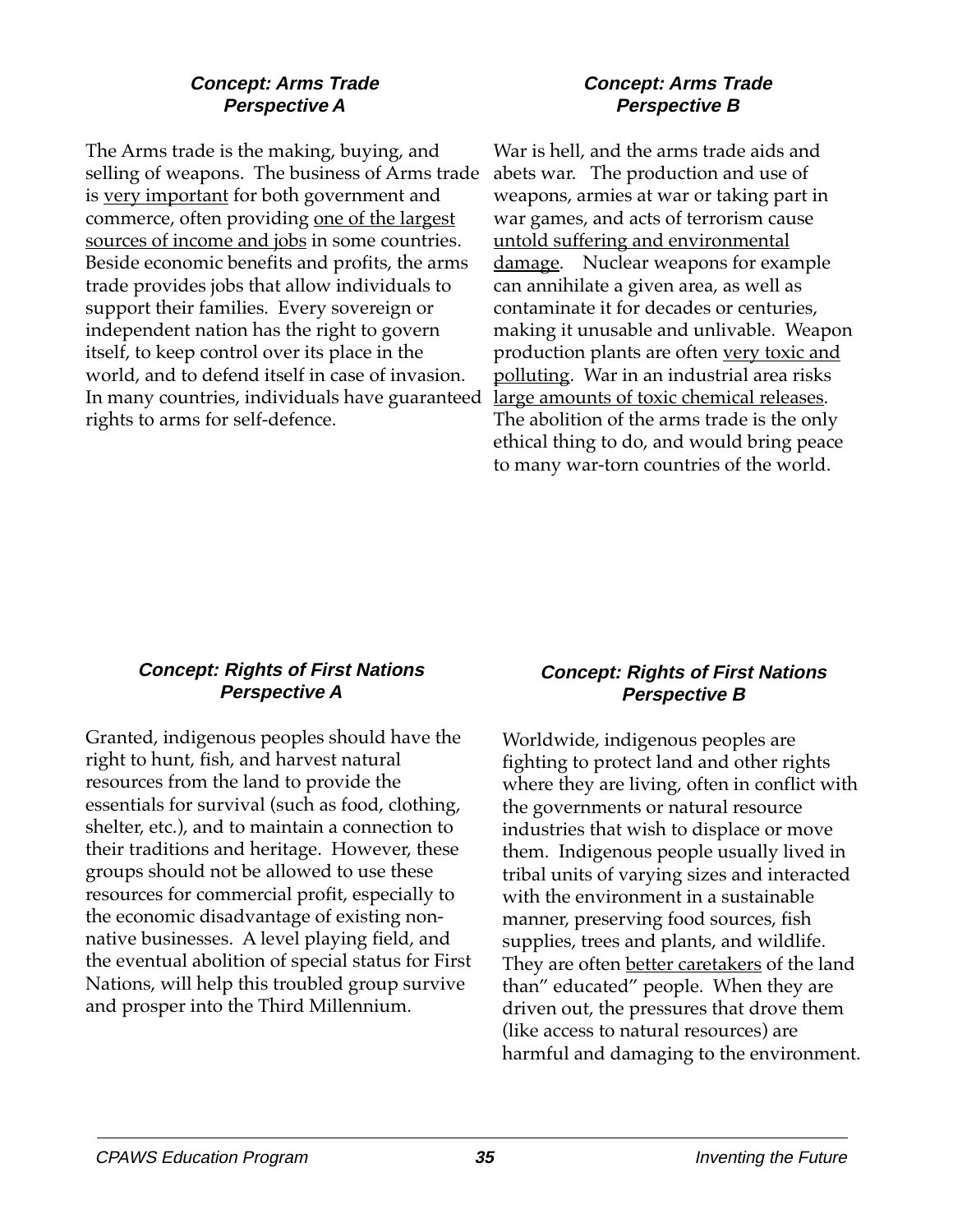### **Concept: Sustainable use of Resources Perspective A**

Resources are actually becoming <u>less scarce</u> as techniques for discovering and extracting them improve. Due to new and improved technologies, established deposits of minerals like bauxite, chromium, copper, iron ore, nickel, and zinc, as well as oil and gas, have increased by over 100 percent between 1950 and 1990. As production of these and other resources continues to increase, technological advances will make up for any damaging environmental impacts we cause. Concerns over unsustainable resource use are unfounded, and – given the importance of resource extraction industries to the economy - subsidies to this sector are appropriate.

### **Concept: Sustainable use of Resources Perspective B**

Sustainability involves developing and using renewable resources in a way that will not have <u>a negative impact on the environment</u>, so that future generations will have access to these same resources. The cost of any activity or product must include the cost of the impacts on the environment and any loss to future generations. Sustainable resources include soil, water, air, fish, forests, and renewable energy resources. Non-sustainable activities cause deforestation, water and soil degradation, toxic contamination of wildlife and wilderness areas, greenhouse gasses, ozone depletion, and extinctions. Humans must stop all nonsustainable activities immediately. The extraction of non-renewable resources should be immediately restricted, recycling of these materials legislated, and huge sums of public money should be poured into research and development of technologies such as renewable energy.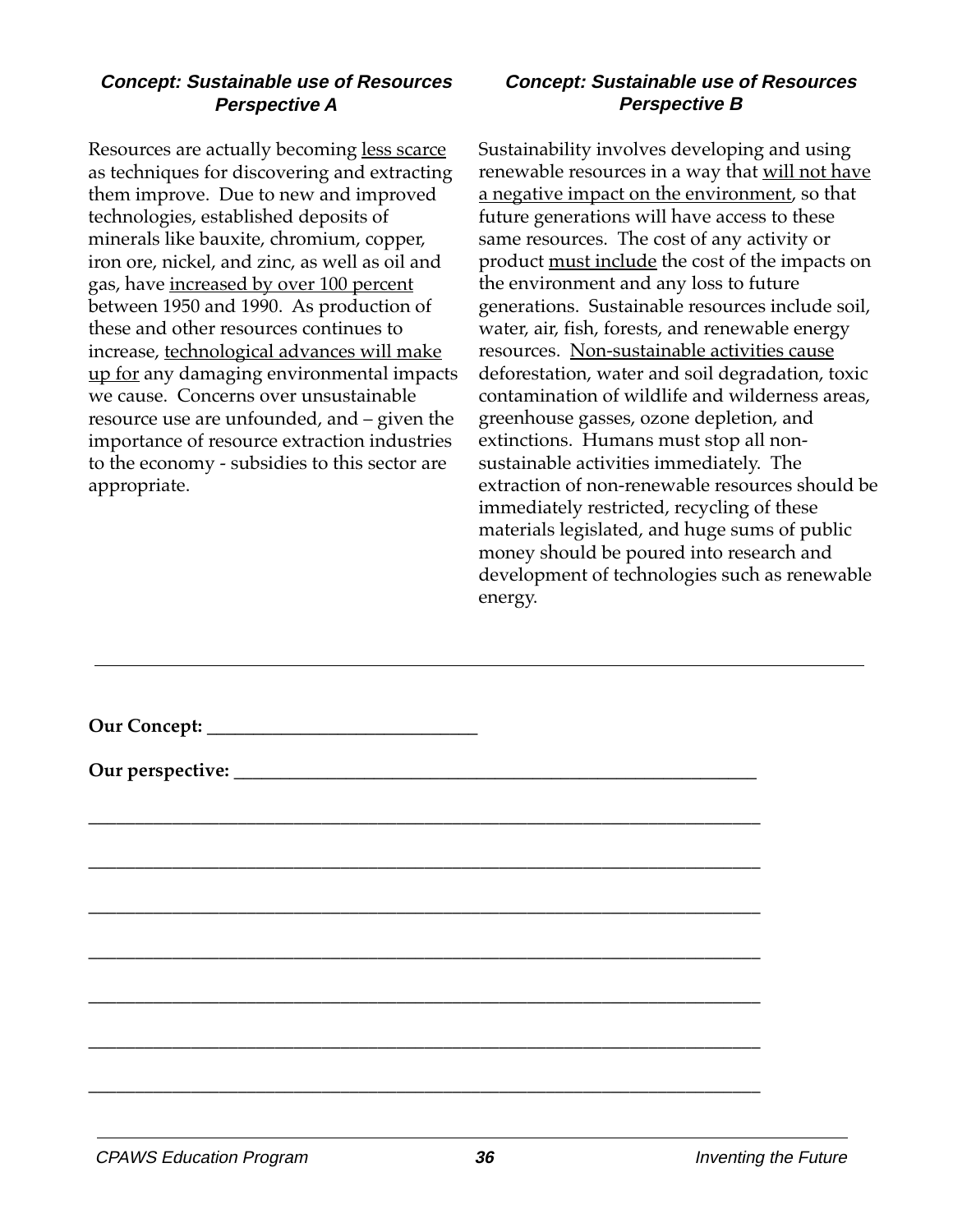# **Solutions**

This activity will introduce students to "People Power" and the role of grassroots organizations. Through the use of a case study on the fall of the Berlin Wall they become familiar with a situation where people were able to effect change. The activity ends with an assignment and discussion of grassroots organizations, success stories, and how students can become involved. As Margaret Mead said: *"Never doubt that a small group of committed citizens can change the world: indeed, it is the only thing that ever has."*

### **Time Needed**

Two 80-minute classroom periods

### **Materials**

- ❑ The "Fall of the Berlin Wall" Case Study provided (overhead or handouts)
- $\Box$  A map of the town/city you live in for each student.
- ❑ Markers or coloured tacks
- ❑ Assignment worksheet on environmental groups
- ❑ "A Sampling of Environmental Organizations across Alberta and Canada" (Overhead or handouts)

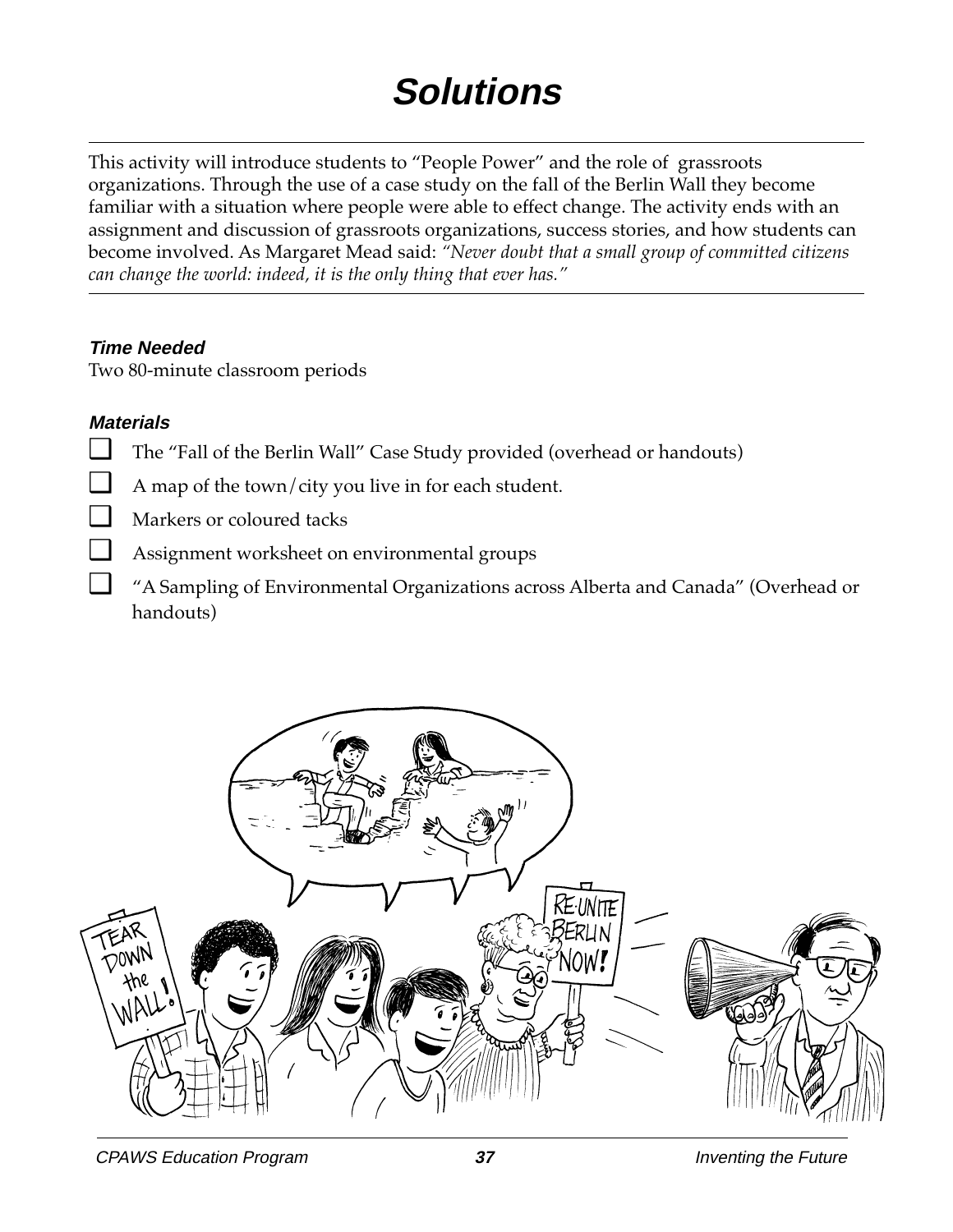- **How would this wall affect your life?**
- **Who in your class wouldn't be there?**
- **Would you be separated from your relatives or friends?**
- **What activities could you no longer participate in?**
- **Could you still attend this school?**
- **Which side would you rather live on?**
- **What (if anything) would you do in response to the building of this wall? If you wanted to, what are some steps you could take to help bring down this wall?**
- 2. Place students in groups of 4 or 6 and give each group a copy of the one-page document "the Fall of the Berlin Wall." Have students read it and discuss the role of 'People Power' in bringing the wall down. Emphasize to students that practically no one in the world believed that the wall would ever fall – until the indomitable power of the people was brought into play.
- 3. Ask the students to try and compile a list of grassroots organizations they know off regionally, nationally and internationally. Once they have come up with a list use the list and website information provided to add to it. Use this information to lead into the discussion questions below.

# **Assignment – Environmental Groups**

- 4. Ask students to go on-line and compile a list of environmental groups active in Alberta and in Canada (you may wish to provide them with the list that appears below). A worksheet is provided for your convenience.
- 5. After students have completed the assignment, emphasize to students that many grassroots groups are active, and that they continue to be very effective in helping people focus their efforts – which in turn is a very powerful political force.
- 6. Share the following quote with students. Have students discuss how they feel about this quote. Do they feel that it is correct?

*"Never doubt that a small group of committed citizens can change the world: indeed, it is the only thing that ever has."*

*Margaret Mead*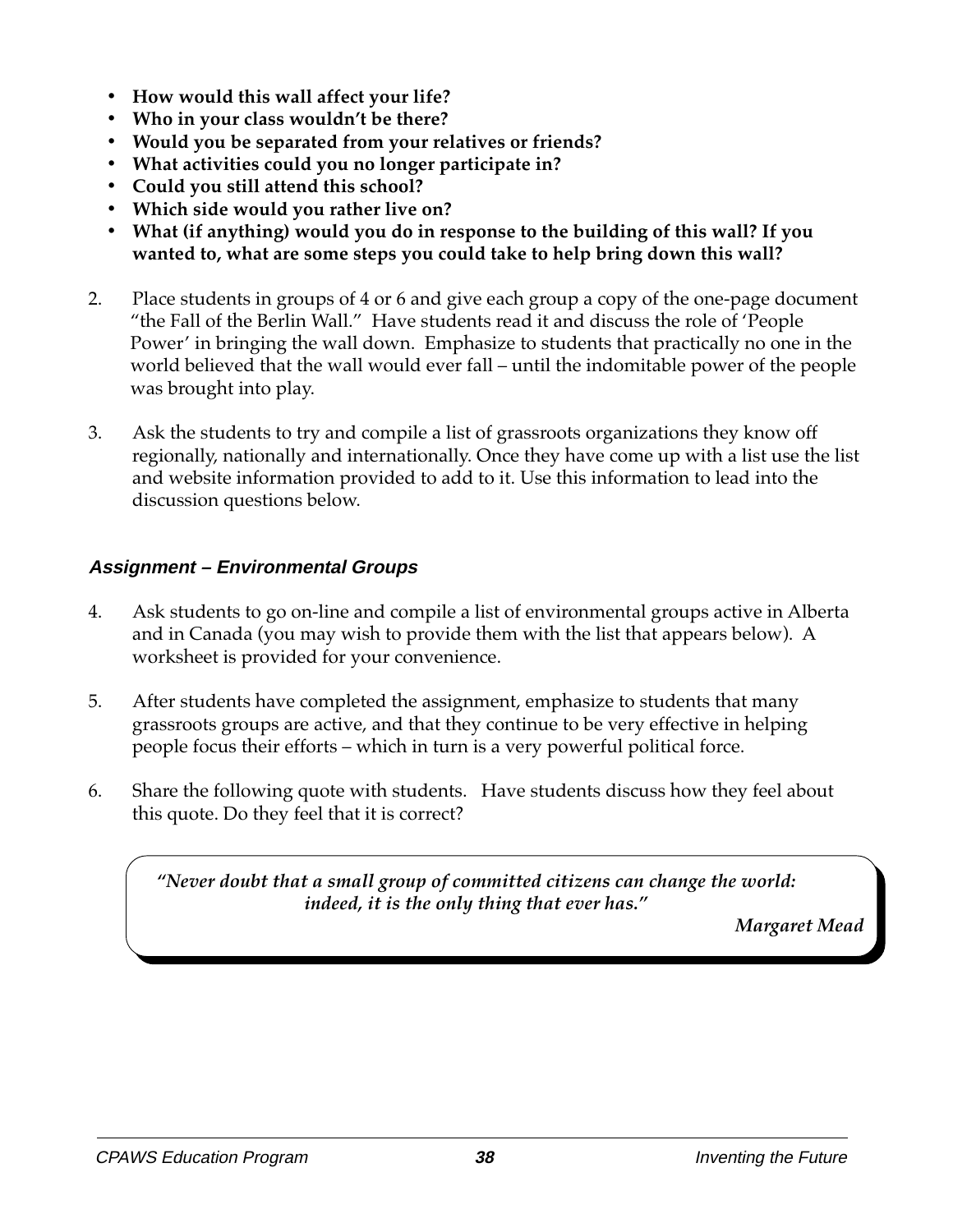# **The Fall of the Berlin Wall**

After World War II the Western powers insisted that Berlin be divided into 'East' and 'West'. They were concerned that since the capital city Berlin was in the Soviet-occupied zone it portrayed the image that Russia was the true victor over Hitler. As a result West Berlin, like Western Germany, became capitalist and democratic while East Berlin remained, like the rest of East Germany, communist. On August 13, 1961 an actual brick and barbed wire wall that was 30 miles long was erected. This made it impossible for people from East Berlin to leave to join West Berlin, which is what the government wanted as they were concerned about a 'brain drain'. Both the country of Germany and the city of Berlin were split in two.

During the 1980's public protests began in Eastern Germany demanding greater religious freedoms, less political oppression, and the right to voice their opinion. Russian Prime Minister, Mikhail Gorbachev, began adopting an open attitude but the premier of East Germany insisted that the wall would stand for a hundred years more. In 1989 Hungary opened their border and many East Germans took refuge there. A new and more aggressive movement began by the people of East Germany. Demonstrations were becoming larger and carried more weight. Thousands were taking to the street with the message of "No more violence!" and "join us, join us!" More and more people were joining and the message could soon be heard in every street. By October 16, 1989 the number of protesters in the streets had reached the millions, and loudspeakers could be heard throughout the city day and night.

As a result of this 'People Power', the government of East Germany was compelled to give in and after existing for 28 years the wall came down on November 9, 1989.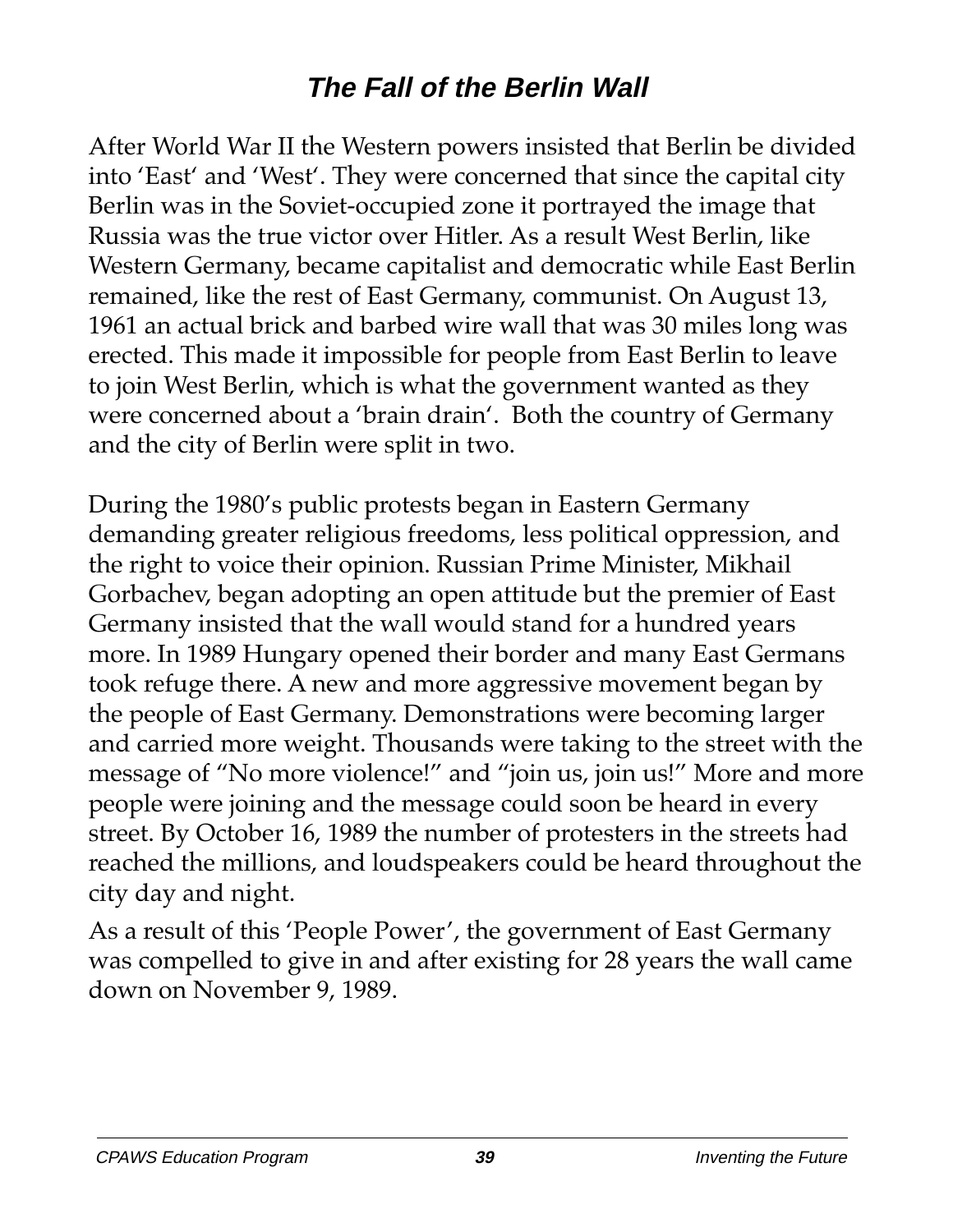# **Assignment – Environmental Groups**

- 1. On a separate sheet, write down the name and URL of ten environmental groups. (Try to choose ones that are active in Alberta, and active across Canada). In your own words describe what each group is concerned about, or what their focus is (Hint for searching: this may be called the mandate, mission, or vision, depending on the group).
- 2. Do any issues or campaigns appeared on several websites? If so, what are these issues – and why do you this issue surfaces on more than one website?
- 3. Discuss success stories from these organizations. What factors do you think led to them having a successful campaign?
- 4. Which is more important: the organization itself, or the people who join the organization or otherwise contribute to the group's efforts.
- 5. Is there overlap between the groups you chose? Is this a good thing or a bad thing? Explain.
- 6. Do any groups make an effort to give elementary students things to do? What about students in secondary school? Comment on how well these groups engage students.
- 7. What can you do (individually and collectively) to help with an environmental campaign? What are some different things you could do to become involved in grassroots organizations?
- 8. If you decided to become active and actually do something about the environment, what issue would you focus on? Explain why.
- 9. Would you choose to join any of the groups you've examined? Would you give money to this group? Explain why or why not.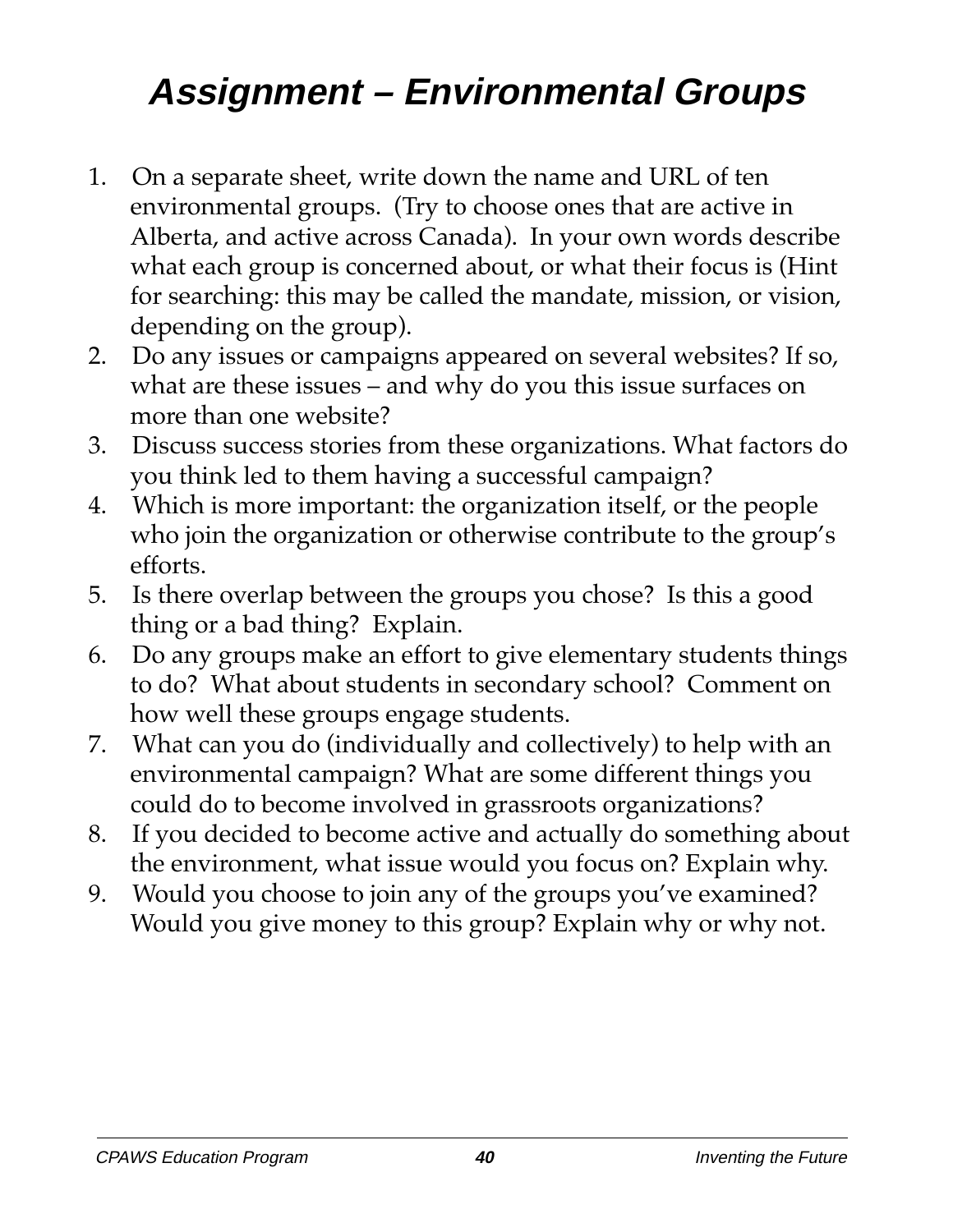# **A Sampling of Environmental Organizations active in Alberta and Canada**

**The following environmental organizations focus their activities in Alberta:**

**Canadian Parks and Wilderness Society (CPAWS), Calgary-Banff Chapter:** www.cpawscalgary.org **Alberta Wilderness Association:** albertawilderness.ca **Alberta Environment Network:** www.web.net/~aen/ **Federation of Alberta Naturalists:** www.fanweb.ca **Bragg Creek Env. Coalition:** www.nucleus.com/~bcec/ **Bear Society:** www.bearsociety.org **Environmental Law Centre:** www.elc.ab.ca Dr. Ray Rasmussen: www.raysweb.net

# **The following are national or international organizations:**

**Canadian Nature Federation:** www.cnf.ca **Friends of the Earth - Canada:** www.foecanada.org **Greenpeace Canada:** www.greenpeace.ca **Pembina Institute for Appropriate Development:** www.piad.ab.ca **Western Canada Wilderness Committee:** www.wildernesscommittee.org **David Suzuki Foundation:** www.davidsuzuki.org **World Wildlife Foundation:** www.wwfcanada.org **Rainforest Action Network:** www.ran.org/ran **Sierra Club** www.sierraclub.ca **Nature Conservancy of Canada:** www.natureconservancy.ca **Canadian Parks and Wilderness Society:** www.cpaws.org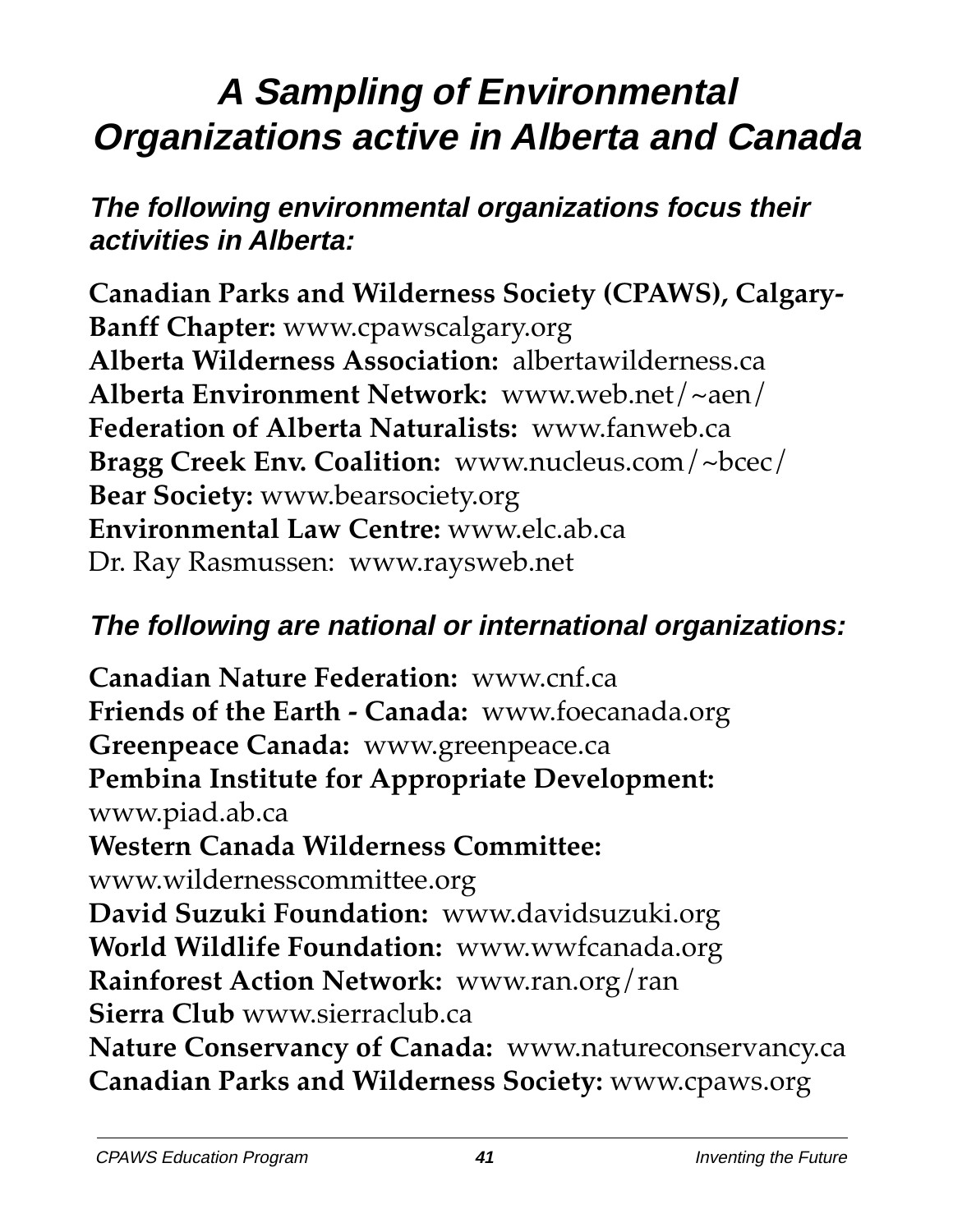# **Role Play**

Here is the proverbial sixty-four thousand dollar question: *"Would policies based on sustainability provide for human need as effectively as policies designed to promote economic growth?"* Students write an introductory paper, followed by a role play in which different stakeholders respond to a government-sponsored public hearing on the question. (Note: this debate question was developed by Mike Nickerson and the Sustainability Project).*"*

# **Time Needed:**

Two one-hour periods

# **Materials:**

❑ Question overhead ( on overhead transparency)

### **Instructions for the Teacher**

- 1. Show students the overhead provided. Have them write the question down, and ask them to write a brief essay on their answer to this question. (Option: at this point some teachers have chosen to ask students assume the position of different stakeholders as they write their answers.
- 2. Hold an informal discussion with students and explore the variety of answers students gave to the question.
- 3. **Role Play.** Ask students to assume the following roles as spokesperson in charge of environment, family, and business groups (if you wish to create other roles, ask students to brainstorm them with you!). Set up a panel discussion format, in which groups of students prepare and deliver a three-minute answer to the question. Subsequently members of the government task force may question the sector representatives, and other sectors may challenge some of the assumptions and positions of other groups.

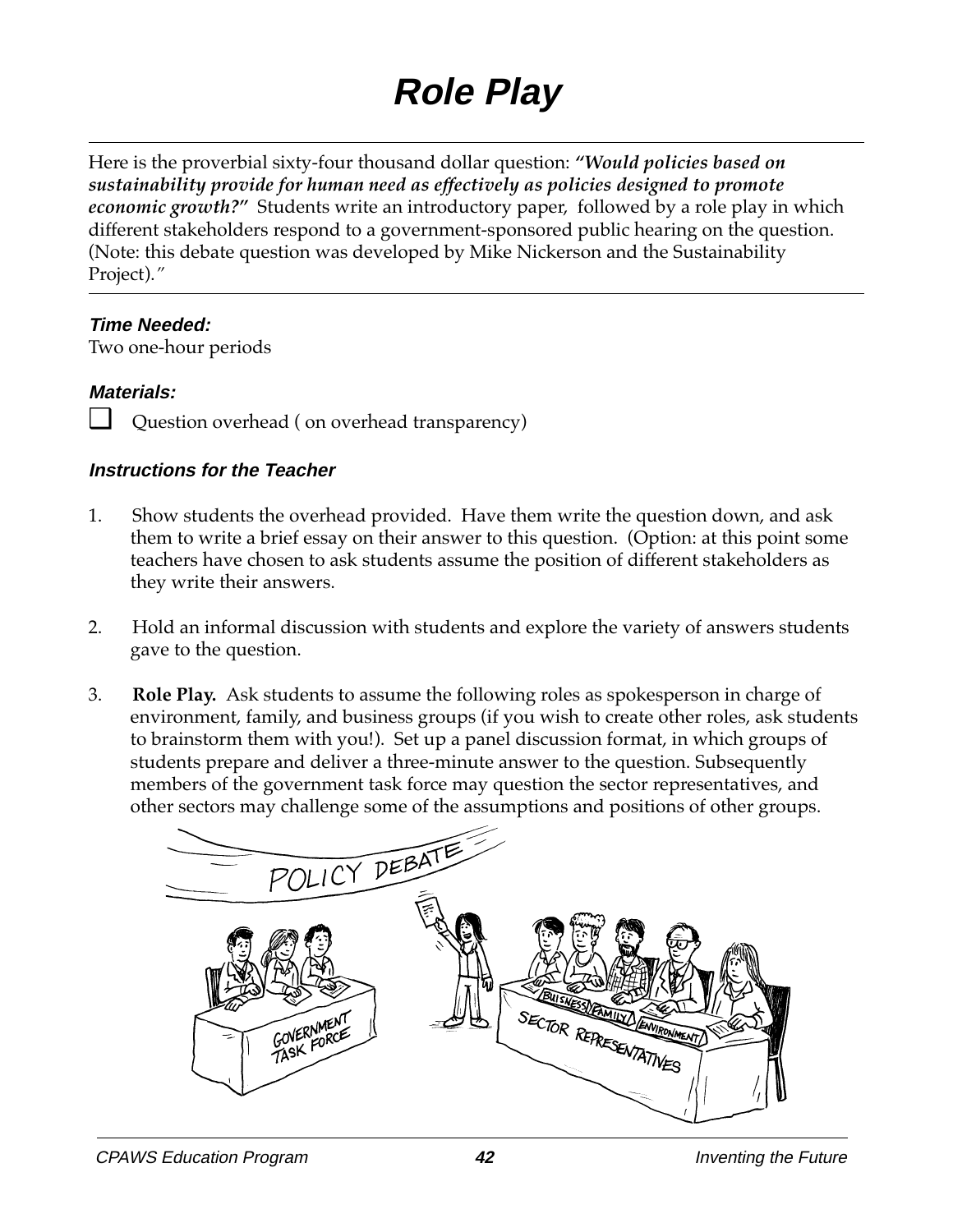**Question: "Would policies based on sustainability provide for human need as effectively as policies designed to promote economic growth?**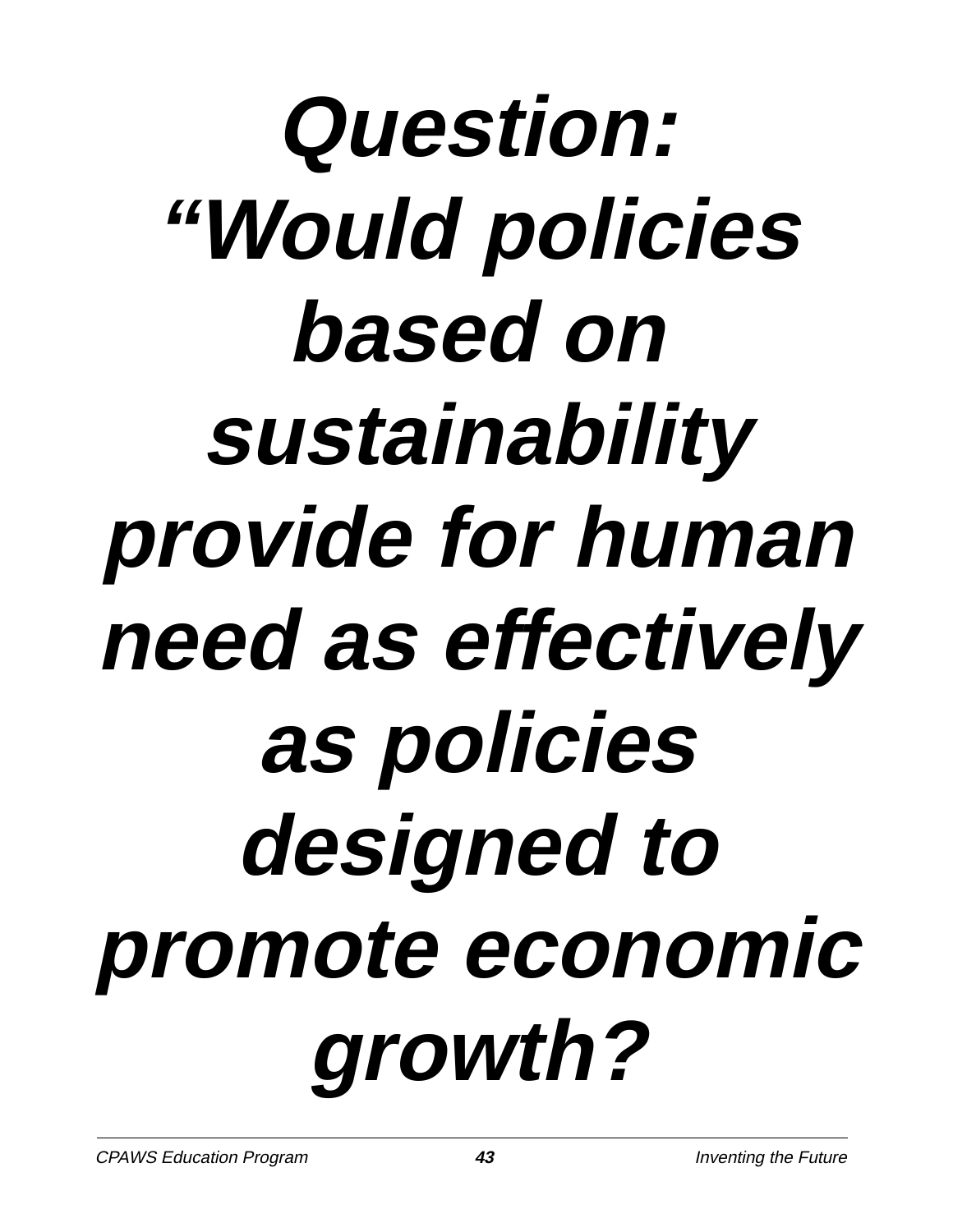# **Sustainability On-Line**

Few phrases have generated as much text, controversy, and debates as "sustainable development." In this activity students go on-line to explore the concept



❑ On-line assignment worksheet (one per student)

### **Instructions for the Teacher**

- 1. Distribute worksheets to students, and go over the various sections. Feel free to add any sections that you feel are necessary to complement other work you have done as a class.
- 2. The last worksheet question is: How can people and groups concerned about living sustainably actually use web-based information and resources on sustainable development? Discuss students' answers to this.

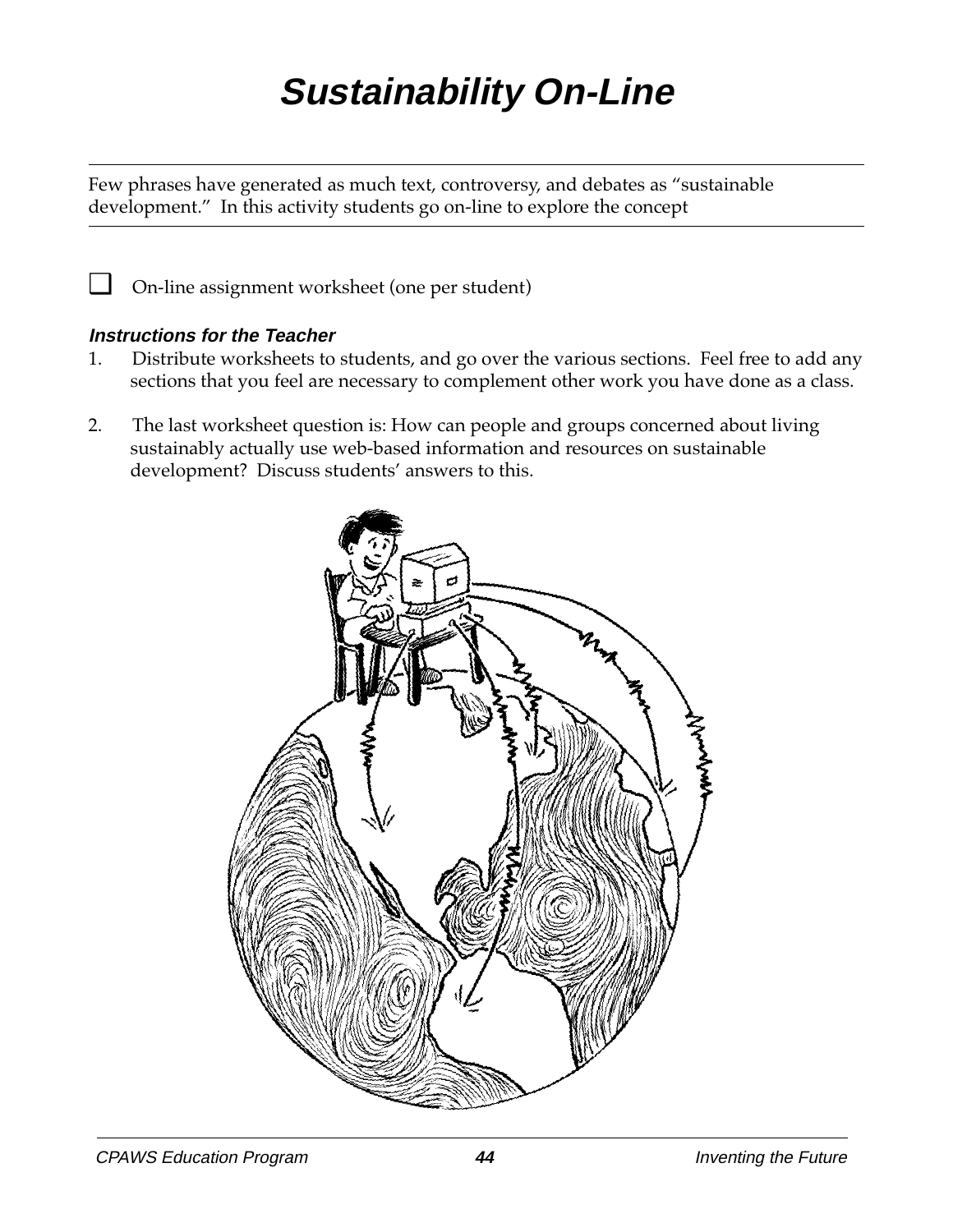# **On-line Assignment - Worksheet**

1. For this assignment, visit each one of the following four sites:

United Nations Sustainable Development : http://www.un.org/esa/sustdev/

Sustainability Project: http://www.cyberus.ca/choose.sustain/

The Natural Step: http:// www.naturalstep.org/

International Institute for Sustainable Development: http://iisd.ca

- 2. Choose TWO of them and describe these groups on a separate page, using the format below.
- 3, Then choose two more sites on sustainable development that appeal to you and describe them again, using the format below.
- 4. How can people and groups concerned about living sustainably actually use web-based information and resources on sustainable development?



# **Report Format**

- 1. URL of the site:
- 2. Name of the site:
- 3. Purpose of the site:
- 4. Name of the organization that sponsors the site
- 5. What is the mission of the organization that created this site?
- 6. What are the major projects or initiatives of this site?
- 7. Where do you think the funding comes from to maintain this site and the organization that created it?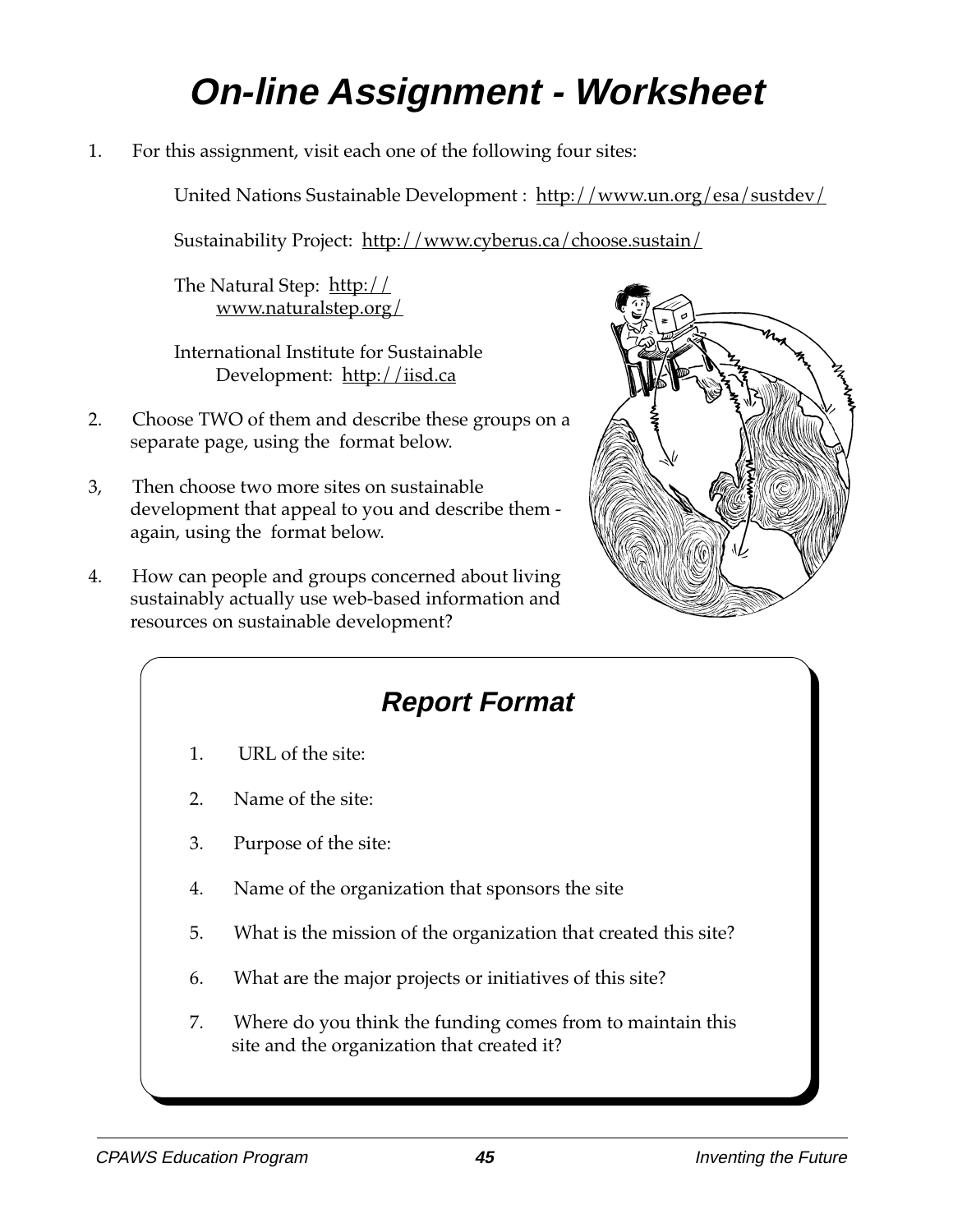# **State of the City**

In this activity, students learn about sustainability indicators and local sustainability trends through analysis and study of Sustainable Calgary's illustrated 62 page "State of our City Report - 2004" report.

❑ Sustainable Calgary's illustrated 62 page "State of our City Report - 2004" report.

❑ overhead transparency of page 5 of this report.

**Note**: this report can be downloaded from the Sustainable Calgary's website at www.sustainablecalgary.ca.

# **Instructions for the Teacher**

- 1. Repeat for students the definition of sustainable development: "Sustainable development is development that meets the needs of the present without compromising the ability of future generations to meet their own needs. "
- 2. Have students think about their own community. How would they be able to tell if their community is moving towards sustainability or not? Brainstorm how to measure it - try to define indicators of sustainability. Revisit each indicator, reminding/challenging students to make the indicators concrete and measurable.